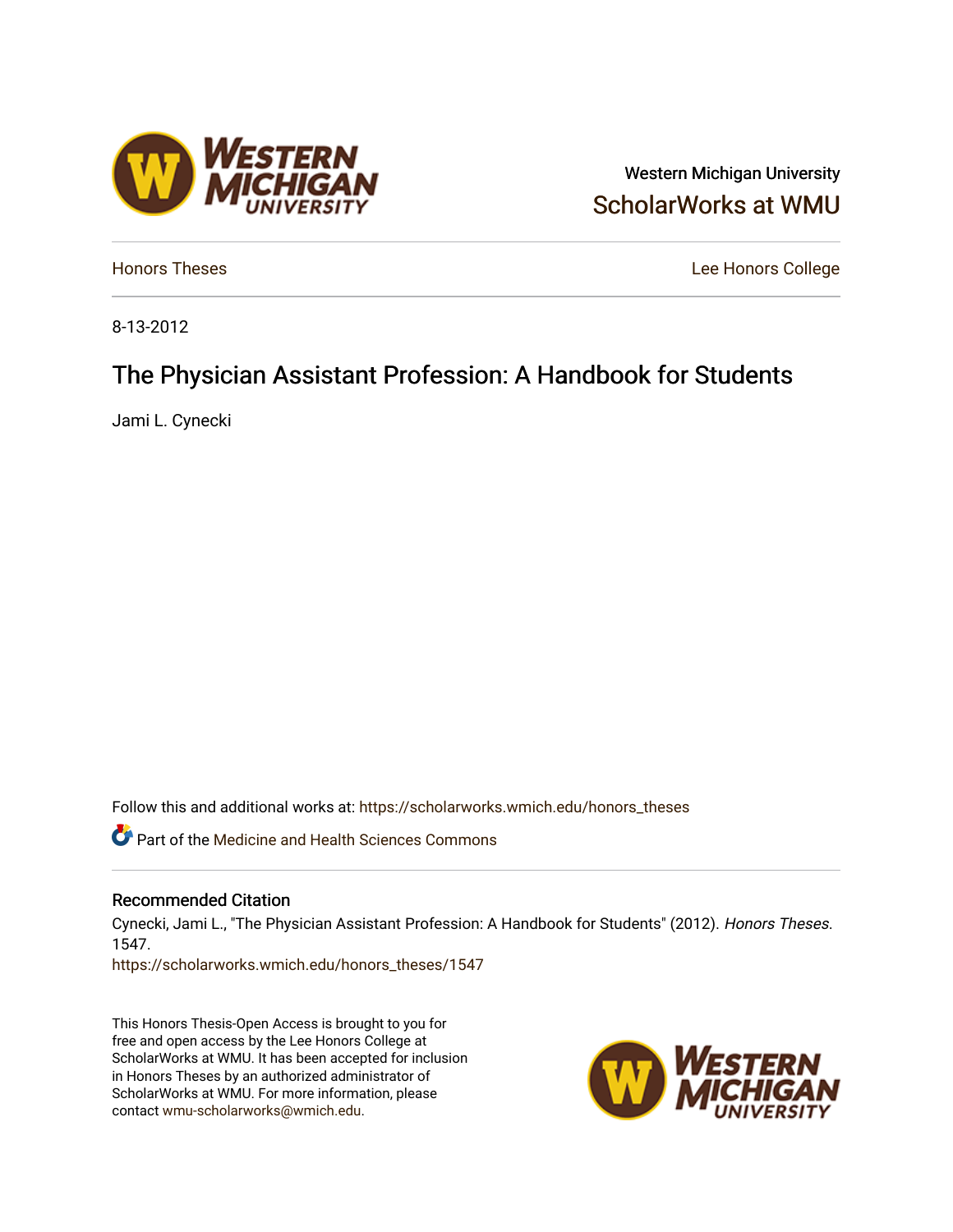**ERN MICHIGAN UNIVERSI** 



The Carl and Winifred Lee Honors College

# THE CARL AND WINIFRED LEE HONORS COLLEGE

## CERTIFICATE OF ORAL DEFENSE OF HONORS THESIS

Jami Cynecki, having been admitted to the Carl and Winifred Lee Honors College in the fall of 2008, successfully completed the Lee Honors College Thesis on August 13, 2012.

The title of the thesis is:

*The Physician Assistant Profession: A Handbook for Students*

Ms. Michele L. McGrady, Physician Assistant/SPADA

surised Bowen

Ms. Denise J. Bowen, Physician Assistant/SPADA

1903 W. Michigan Ave., Kalamazoo, Ml 49008-5244 PHONE: (269) 387-3230 FAX: (269) 387-3903 www.wmich.edu/honors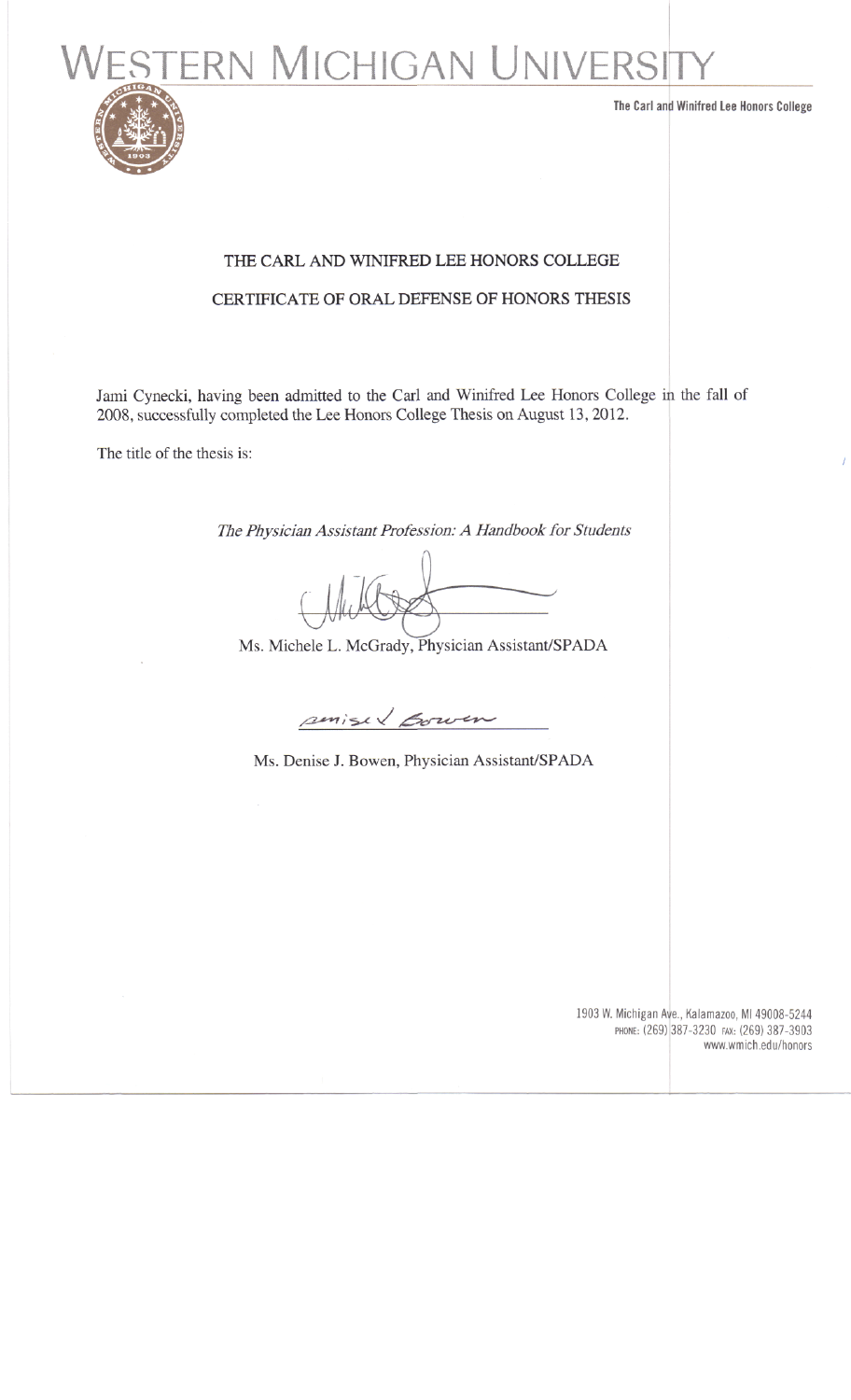The Physician Assistant Profession: A Handbook for Students

Jami Cynecki

Western Michigan University

Lee Honors College: Undergraduate Thesis

August 13, 2012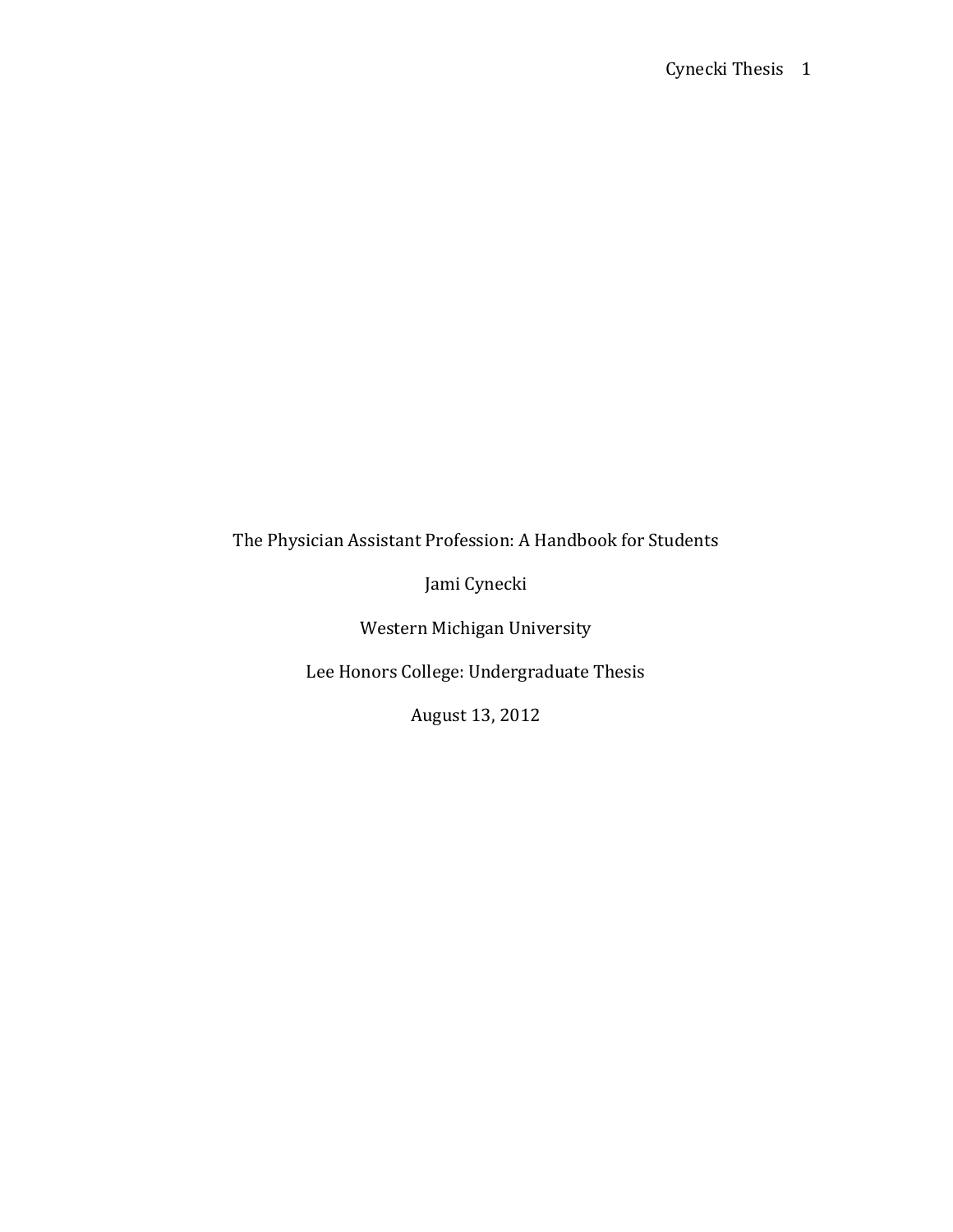This document extensively covers the physician assistant career and can be used as a handbook for students who are interested in learning more about the career. This thesis explores the question, what is the process of becoming a physician assistant? More specifically, I will cover the progression from a student to a fully licensed PA. Topics that are discussed include: how to prepare for a career as a PA (including the pathway to being admitted to an accredited program), the training received in an accredited program and information on certification maintenance required as a licensed physician assistant. Furthermore, this document differentiates a physician assistant from other health care professions and offers discussion around some of the PA areas of practice. The areas of practice subsections discuss qualifications and training. Finally, there are two appendices found at the end of the document. Appendix A provides resource information for those who wish to learn more and Appendix B offers interview transcripts from four PAs working in the field in four different areas of practice.

#### What is a Physician Assistant?

A physician assistant  $(PA)$  is an interdependent semi autonomous clinician practicing medicine collaboratively with a physician ("What is a Physician,"  $2012$ ). Licensed PAs are qualified by graduation from an accredited program and certification by the National Commission of Certification of PAs. Physician assistants work in over 60 different areas of medicine performing similar tasks as their supervising physician such as examination, diagnosis, assisting in surgery, diagnostic testing, setting fractures, treatment (including referral), counseling patients in preventative health care and writing prescriptions. In addition to these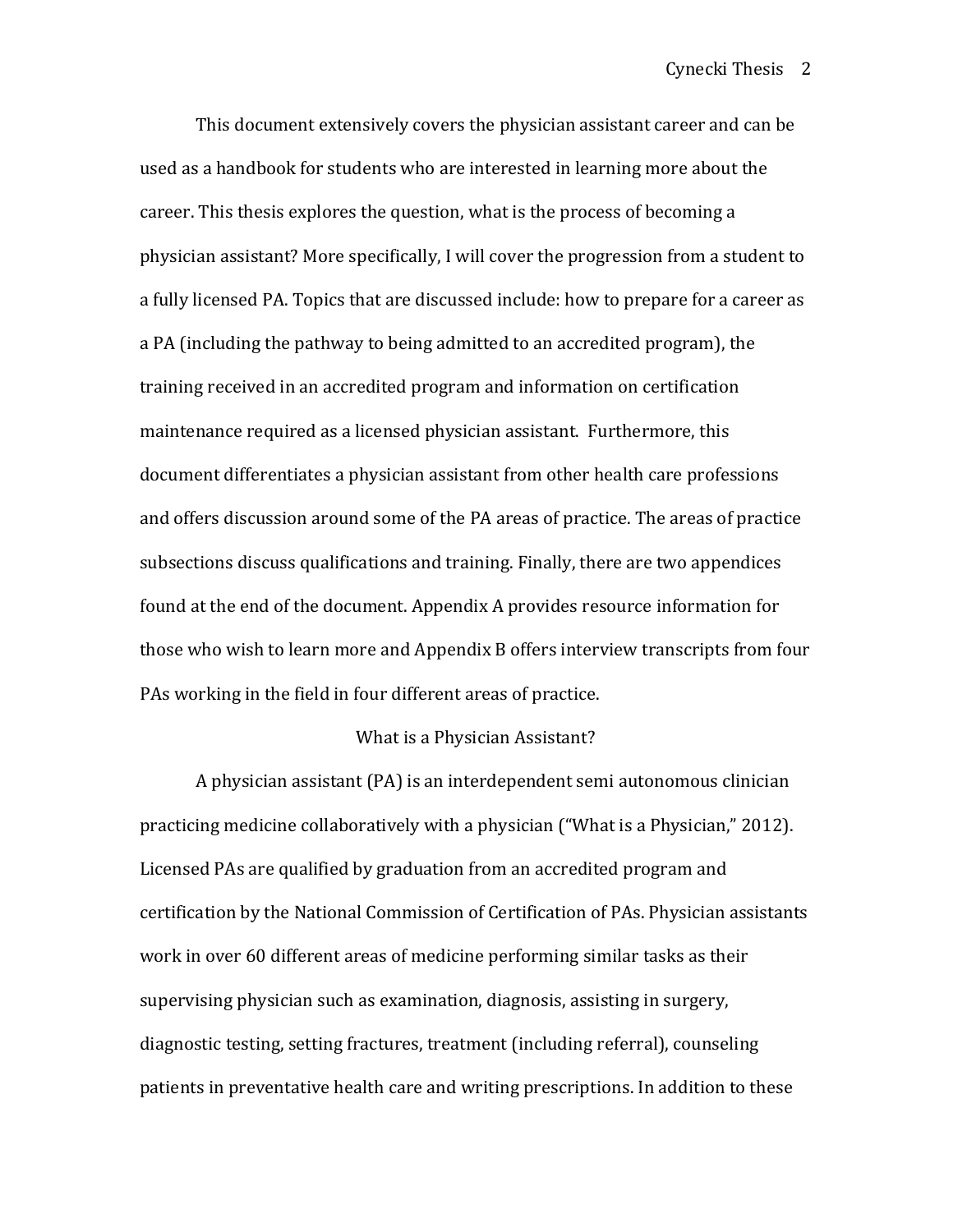responsibilities, physician assistants may include education, research and administrative services. Because a PA is educated in a generalist medical model, they have a very broad range of duties and can do anything within their scope of practice sanctioned by their supervising physician except having primary responsibility for a surgery. They can be found working in several different facilities such as correctional facilities, hospitals, physician office's, health maintenance organization's (HMO's), military installations, veteran affair (VA) med centers, nursing homes, public health agencies, community clinics, research centers, rural health clinics, health care educations, administration offices, industrial med clinics and can be even found in the White House ("FAQs," 2012).

Job satisfaction is extremely high for physician assistants. According to the American Academy of Physician Assistants (AAPA), 89% of currently practicing PAs would choose their profession again if they were choosing a career ("Join One of the Fastest," 2012). In addition to this, CNN Money ranked physician assistant as number two best jobs in America out of 100 ("Best Jobs in America," 2012). Why is this? For one, there is a very high demand for PAs and that demand is expected to grow 30% by 2020 according to Forbes Magazine, who ranked physician assistant as the best Master's Degree for Jobs in 2012 (Smith, 2012). With a combination of a shortage of doctors, an aging population and health care reform, the high demand for PAs continues to increase. In addition to this, Forbes states that a PAs mid career median pay is  $$97,000$  (Smith, 2012).

Another benefit of a career as a physician assistant is that because of their generalist medical training as well as their close relationship with their supervising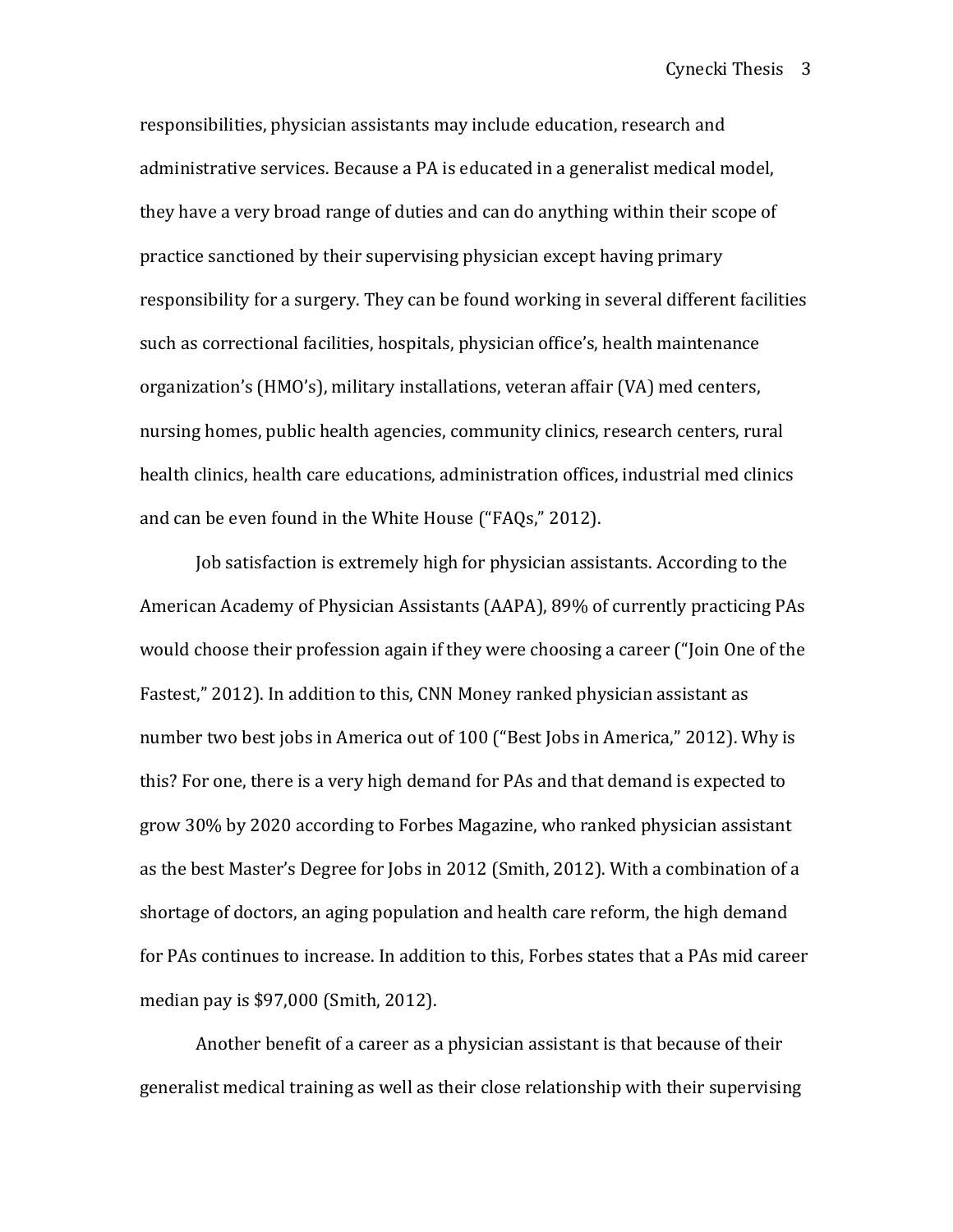physician, there is flexibility to change specialties and practice in different areas of medicine, typically without extra training needed. The clinical flexibility within the profession allows the PA to adapt to the ever-changing needs in the health care field. According to the Journal of American Academy of Physician Assistants, half of PAs change specialties at some point in their career and at least a quarter of PAs practiced in at least two different specialties (Cawley & Hooker, 2010).

Physician assistants also help alleviate the workload put on physicians by being delegated responsibilities, allowing the medical team to work less hours and also improving access to health care, especially in underserved areas where PAs often work autonomously and provide health care where it would otherwise be non existent. Another advantage of a physician assistant is that it allows the physician to have a colleague close at hand. A special relationship is formed between the physician and the physician assistant and makes for better health care delivery to the patients.

#### Profession Comparison

The first graduating class of PA's was in 1967 from Duke University and therefore the PA profession is considered new relative to other medical professions ("Timeline,"  $2012$ ). Given this fact, often times there is still some confusion differentiating a PA with other health care professionals such as nurse practitioners, medical assistants, nurses, and physicians/medical doctors in comparison with the roles of a physician assistant. This section will offer a comparison among these professions from a physician assistant.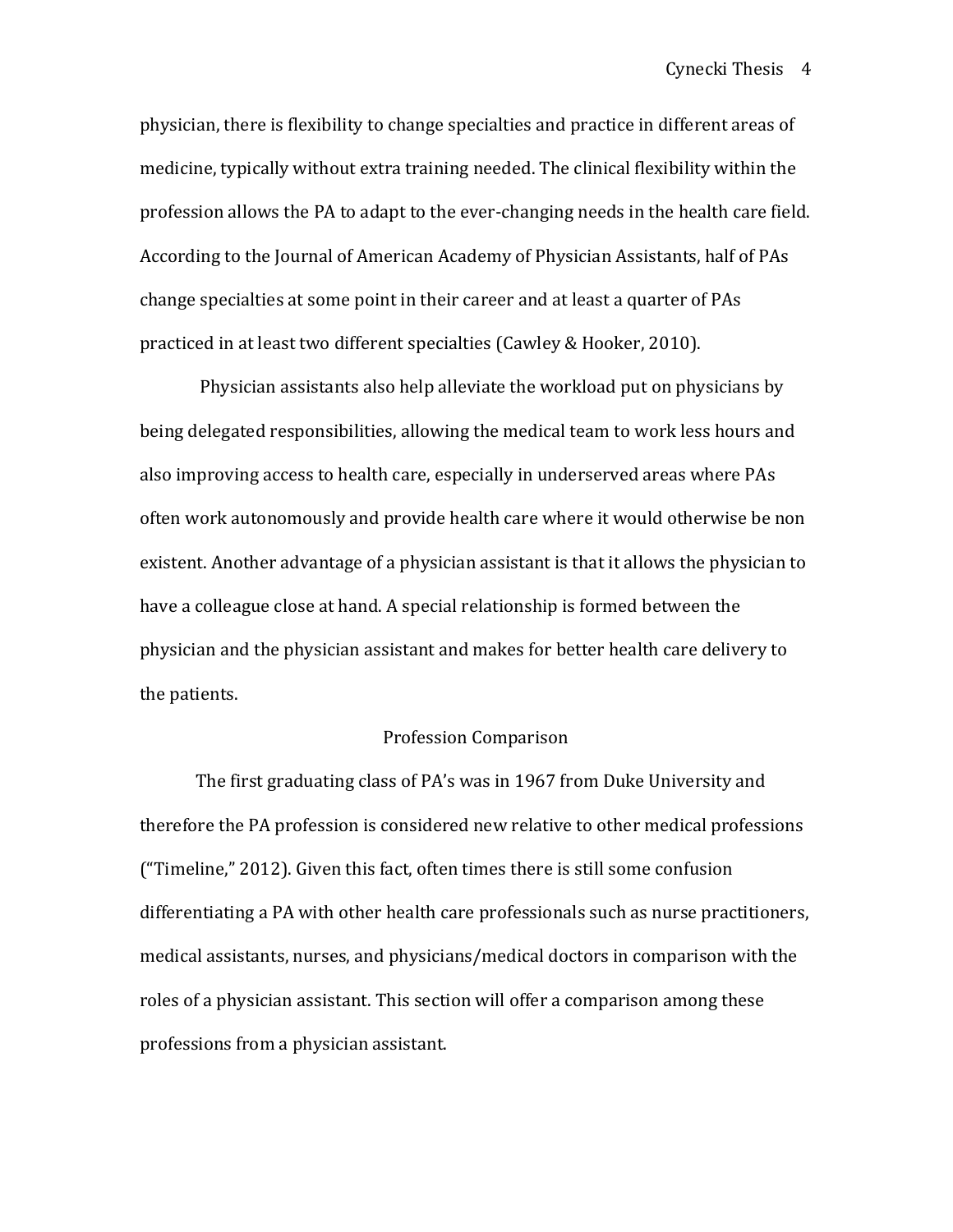#### *Nurse Practitioner*

A nurse practitioner has very similar roles to a physician assistant and oftentimes, physician assistants and nurse practitioners work together in the same medical team. Both of these professionals can diagnose, treat and prescribe medications to patients and are known as mid-level providers. According to the American Academy of Nurse Practitioners (AANP), a nurse practitioner is defined as a licensed independent practitioner who practices in nursing from the Master's to the Doctor of Nursing Practice (DNP) by the year  $2015$  ("All about NPs,"  $2012$ ).

The primary difference between these two professions lies in the training. PAs are educated as generalists in medicine and modeled after a medical school curriculum. Nurse practitioners are typically trained in specialties such as women's health and pediatrics (Mittman, Cawley & Fenn, 2002). In addition to this, physician assistants are devoted to working with their supervising physician and while nurse practitioners typically work with a supervising physician, they do have the option and in some cases a preference to practice independently.

#### *Medical Assistant*

For someone who isn't knowledgeable about the physician assistant career, it is easy to confuse a medical assistant  $(MA)$  and a physician assistant because the titles are so similar, however the two careers are very different. According to the American Association of Medical Assistants (AAMA), a certified medical assistant is a multi-skilled practitioner who assumes both administrative and clinical duties in a physician's office ("FAQs on Medical," 2012). An MA will typically report to an office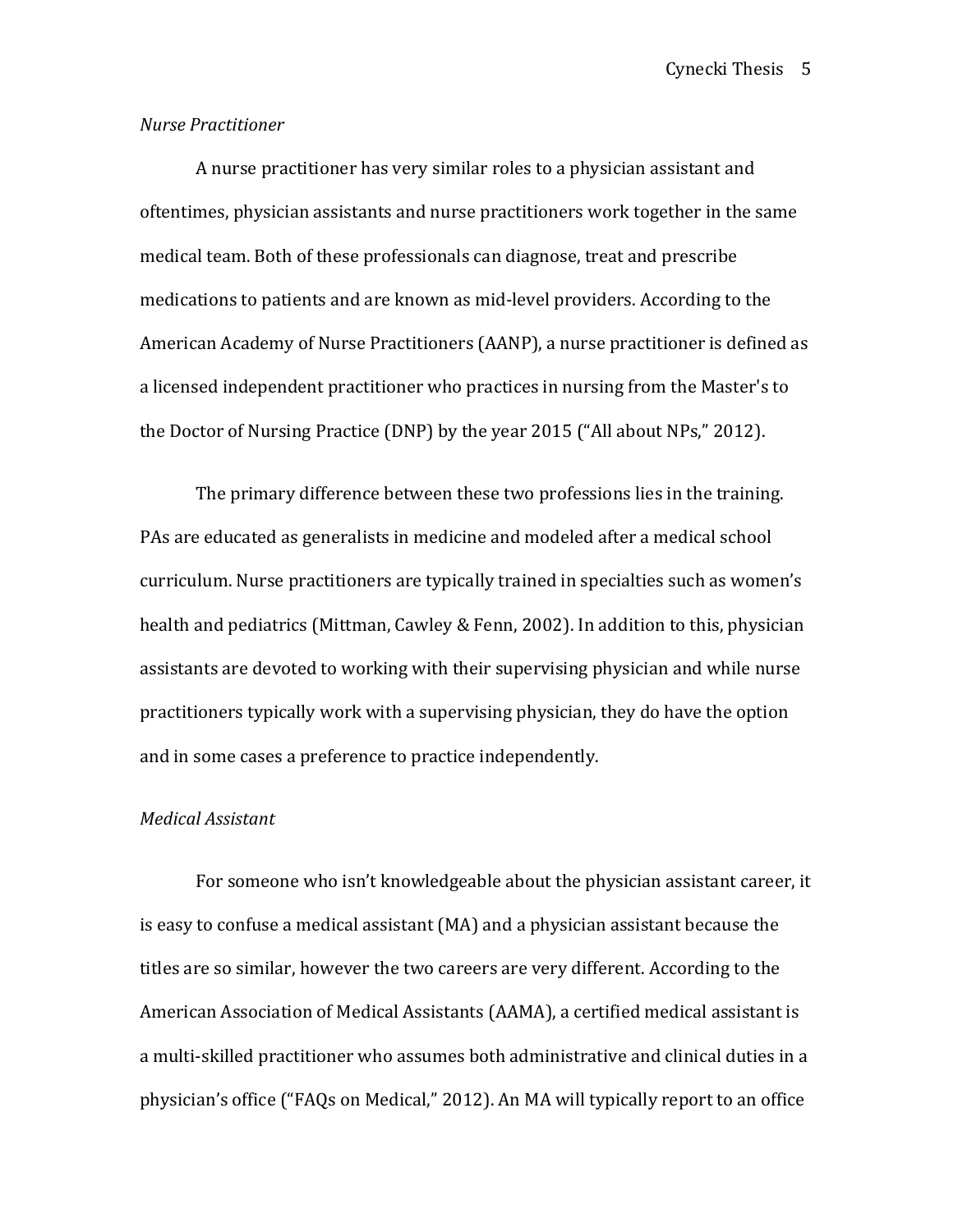manager, physician, nurse practitioner/physician assistant or nurse. Administrative duties range from answering telephones to updating medical records. Clinical duties can include taking medical histories, prepping patients for examinations, removing sutures and drawing blood.

There are a few different educational pathways to becoming a certified medical assistant. Some schools offer a one-year certificate while others offer a twoyear associate's degree from an accredited school. According to the American Association of Medical Assistants, in a recent survey taken in 2011, the average salary of a certified medical assistant is \$24,882 ("Medical Assisting Salary," 2012).

#### *Nurse*

A nurse combines science and technology with people skills like communication, problem solving, teaching and compassion. There are several different types of nurse's such as a registered nurse (RN), a licensed practiced nurse (LPN) or a licensed vocational nurse (LVN) which all have different educational requirements, average salaries and job guidelines. Again, like most health care jobs, salary is dependent on years of experience, type of community one works in and hospital policies. According to the Bureau of Labor Statistics from May 2011 an RN makes an average salary of \$69,110 ("Occupational Employment and Wages, May  $2011$ : Registered,"  $2012$ ) and an LPN and LVP makes an average of \$42,040 ("Occupational Employment and wages, May 2011: Licensed," 2012). Given the variety of positions in the nursing profession, the ability to differentiate a nurse from a PA can be difficult. However on a more basic level, PAs are trained to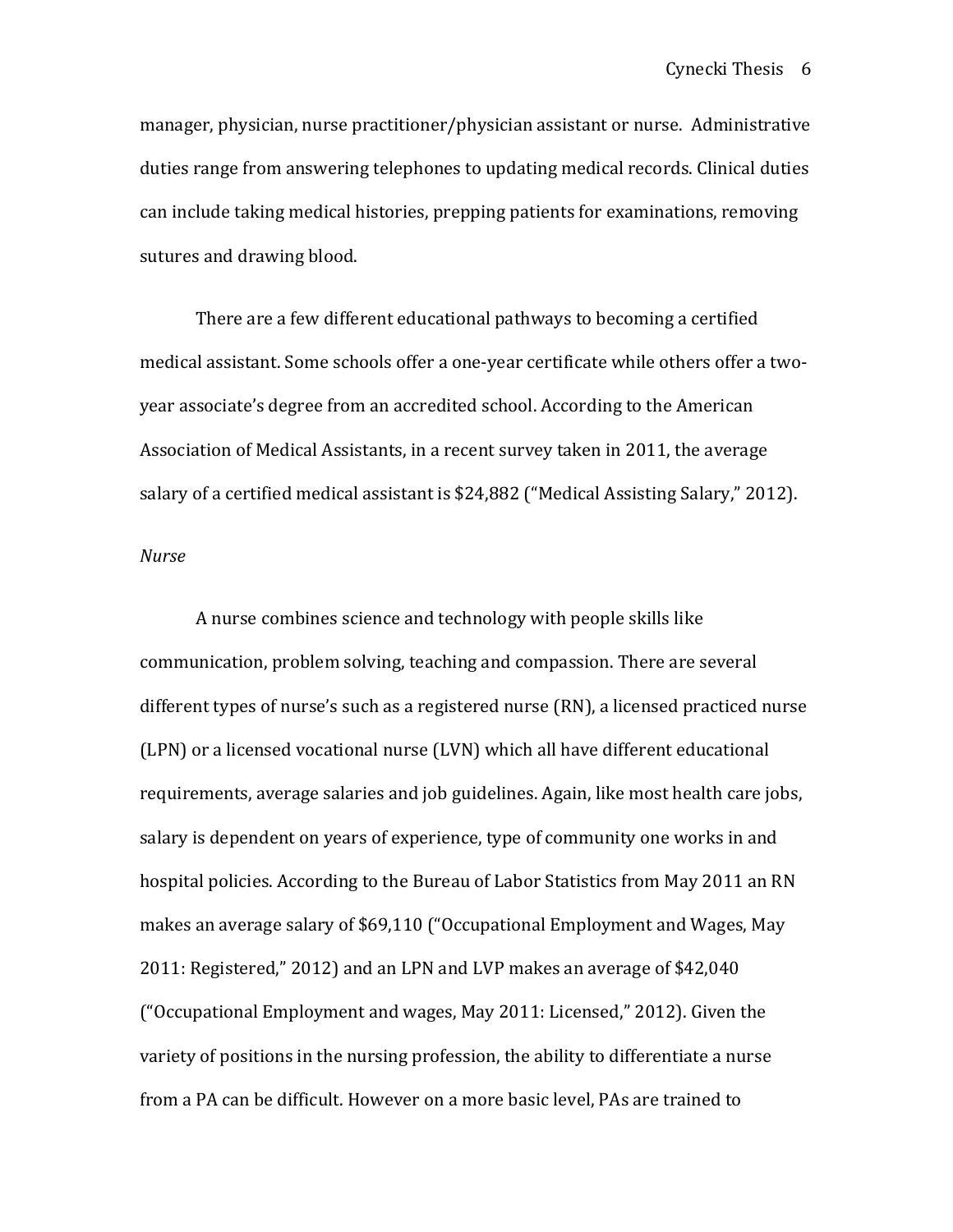diagnose and treat patients and are involved in more of the critical thinking aspect of medicine while nurses typically are more hands on and procedure driven. For examples nurses are responsible for taking and monitoring vital signs, phlebotomy and administering medications. Although nurses pass medications, they cannot prescribe them. Therefore, as compared to nurses, PAs practice more autonomy in a health care setting.

#### *Physician/Medical Doctor*

Typically physicians and physician assistants work together and share the same duties; the general public often questions the difference between the two. The difference lies primarily in length of education. The content of their coursework is very similar and medical school students and physician assistant students often share the same classes. The length of education for a physician varies depending on specialty but in general a physician must earn a bachelor's degree, complete four years of medical school, and undergo three to seven years of residency. The residency requirement requires that medical schools receive professional training under the supervision of a senior physician ("Requirements for," 2012). Length of residency varies based on specialty. For example, surgeons typically spend five years in residency and primary care physicians typically spend three years in residency. After residency, a medical doctor has the option of doing a fellowship, which is one to three years of extra training usually in internal medicine or a subspecialty of internal medicine or psychiatry ("Requirements for," 2012).

Another difference between prospective physicians and prospective PAs is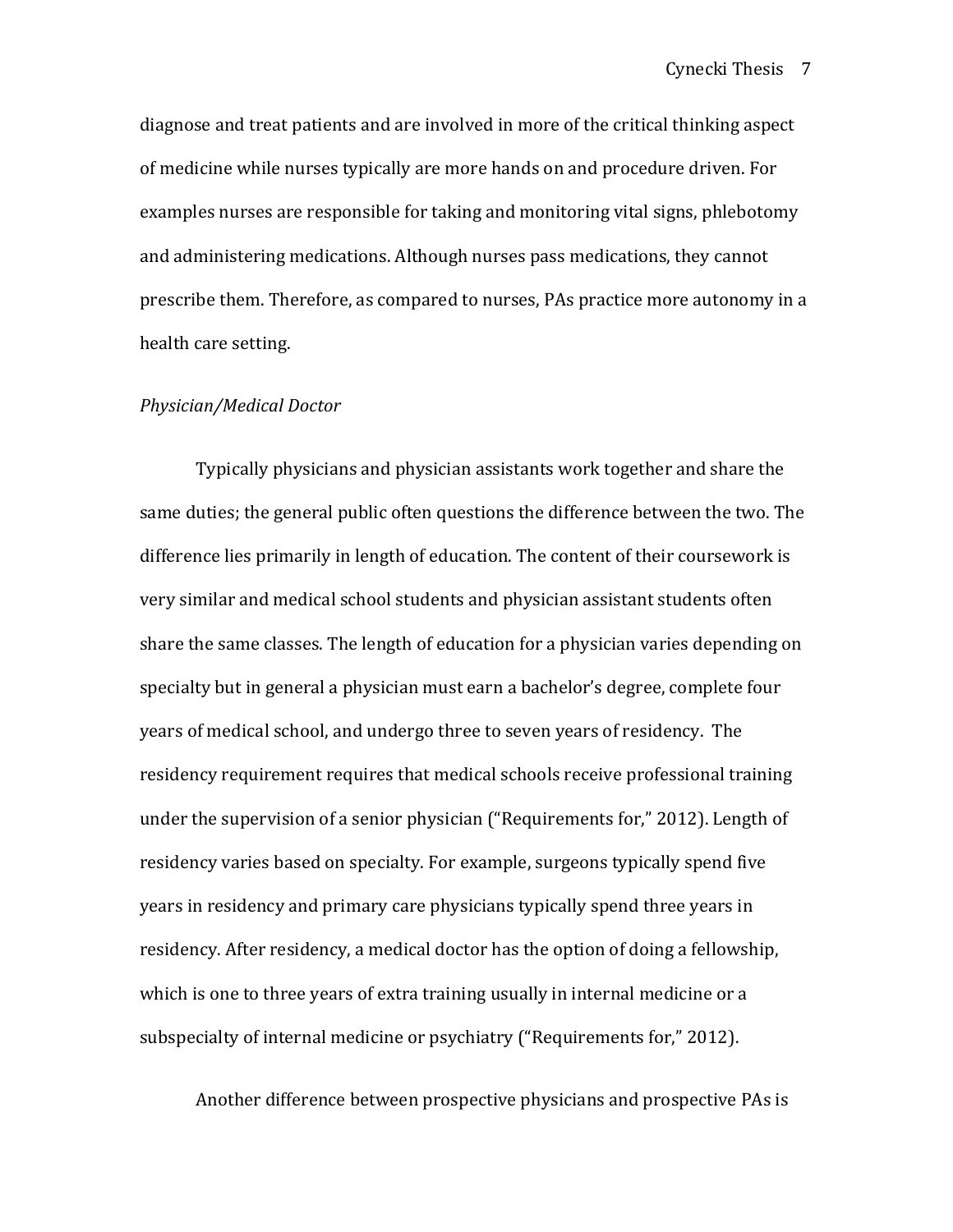the examination required to enter graduate school. While some schools require the Graduate Record Examination (GRE) for prospective physician assistants (typically not a major factor in the application process), prospective medical school students are required to take the Medical College Admission Test (MCAT). A student's admission into medical school lies heavily on their MCAT score. The MCAT is a very rigorous, 5 and a half hour exam that tests one's knowledge of general chemistry, physics, organic chemistry, molecular biology, microbiology and physiology ("What's on the MCAT,"  $2012$ ).

In the workplace, PAs work closely with their supervising physician. It is hoped that a trusting and respected relationship is formed between the two. Both see patients, diagnose, order and interpret tests, conduct physical exams, counsel patients and write prescriptions. For example, if the physician or PA wants backup they can consult with one another. A common misconception is that a PA is following the physician around, when in actuality, most PAs work autonomously and collaboratively with the physician.

#### History

This section will discuss the history of the PA profession in the United States and how the first midlevel providers came about. The first paramedical healthcare providers, known as feldshers, did not originate in the United States, but were introduced by the Russian Army in the  $1600$ 's (Mittman, Cawley & Fenn, 2002). They worked as army field surgeons until real military medical services were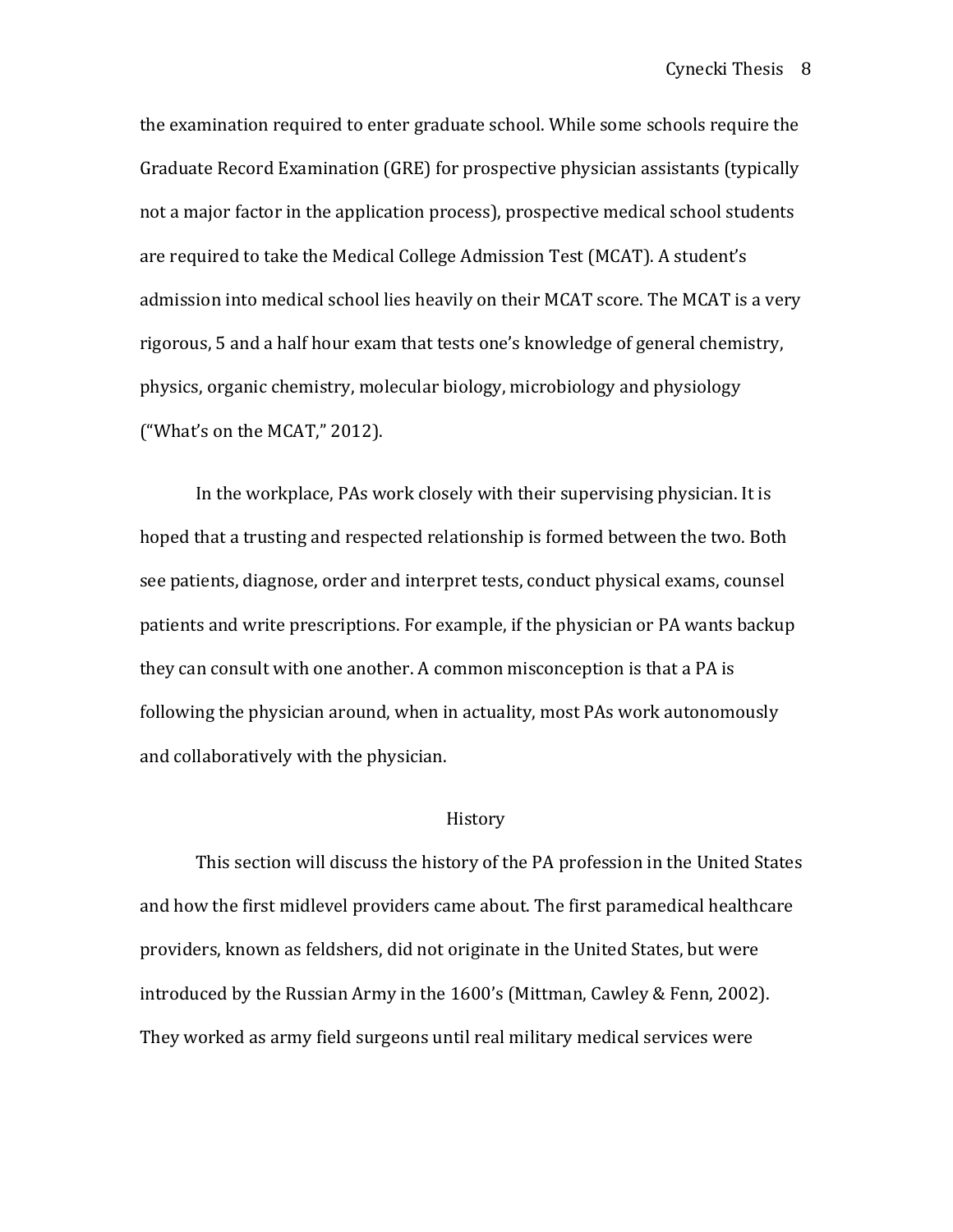established by Prussia in the early 18th century. Today a feldsher would be equivalent to what a physician assistant is in the United States.

The use of mid-level providers was not adopted by the United States until the 1960's. There was a shortage of medically trained personnel identified by the US surgeon general around this time. This shortage was identified because of three main reasons. The first reason was because there was a fear of rapid population growth. There was to be a disproportionate increase in the elderly and young and both statistically and historically these populations tend to have higher utilization of healthcare. The second reason there was believed to be a shortage of medically trained personal was because of an increased per capita use of health care facilities. The increase use of health care facilities was because development of transportation made it easier to people to seek medical help. Also, the public was more educated on medical issues and as a result recognized signs and symptoms of problems and sought help for them. In addition to this, there was an increase in the number of people having medical insurance, which increased access to health care. Mortality rates were decreasing and life expectancy was increasing. The third reason for a shortage of medically trained personal was that the number of primary care physicians had decreased. At this point in time, primary care providers engaged in other aspects of medicine such as subspecialties, research and industry (Hansen, 1999). 

In response to the shortage, Dr. Henry McIntosh, Cardiologist at Duke University, trained local firemen in emergency procedures for the community. In exchange, the off duty firemen helped to staff the cardiac catherization laboratory.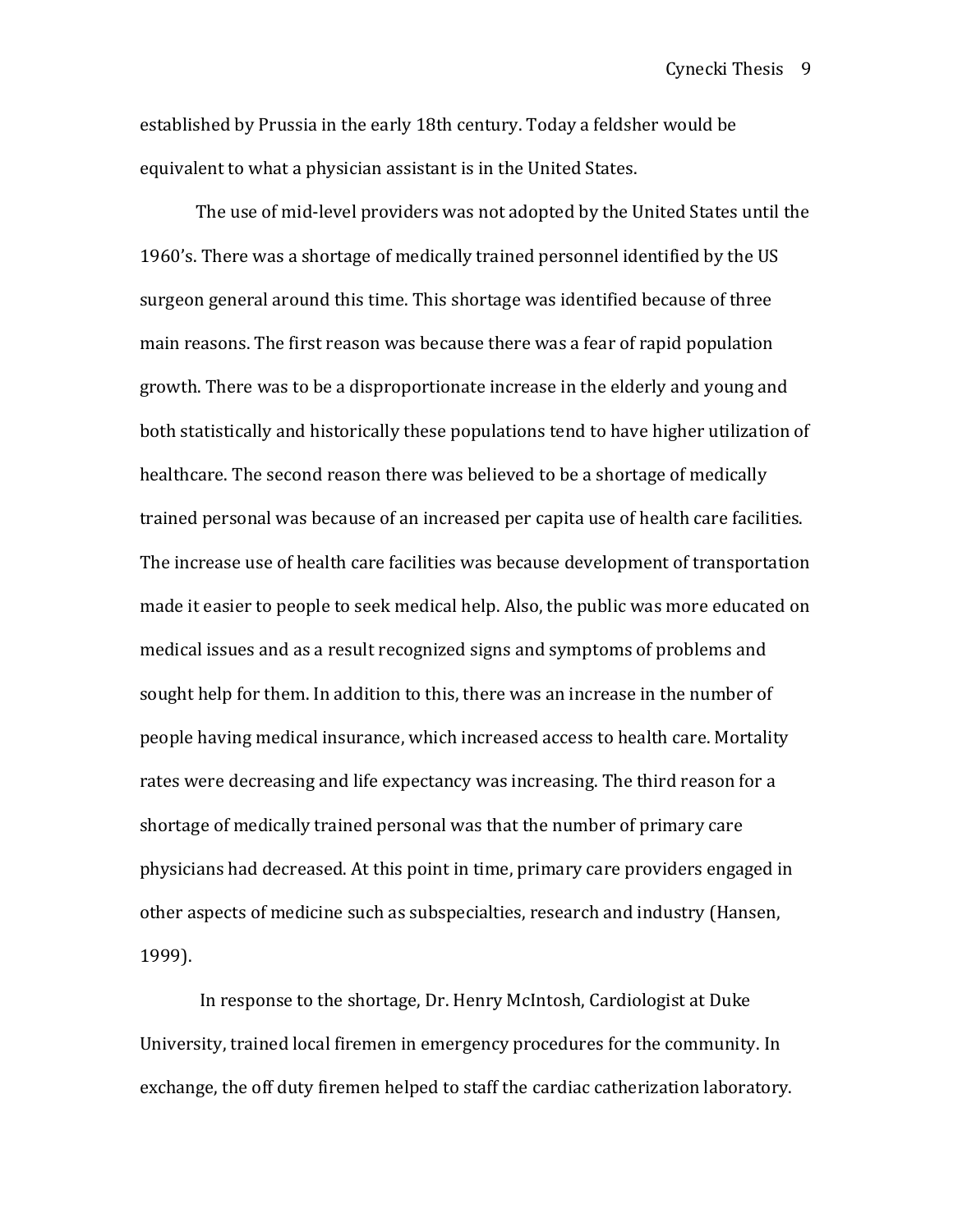Former navy corpsmen were hired for similar roles and were labeled as physician assistants by Duke's payroll department. It was after this that Dr. Eugene Stead Ir, medical educator and researcher, founded the first physician assistant training program. He decided that ex military corpsmen with previous training and expertise would be suitable candidates for his two-year experimental program. A year later, the academic committee approved Dr. Stead's proposal of the PA curriculum in an effort to relieve the nation wide shortage of physicians. Consequently, in 1967, the first physician assistant class, comprised of four ex military corpsman, graduated from Duke University.

Since this time, the PA profession has grown tremendously, reducing physician hours and simultaneously spreading and increasing healthcare nationwide. Here are a just a couple significant events of many that have contributed to the growth of the PA career in the last 35 years: In 1977 the American Academy of Physician Assistant's (AAPA) education and research foundation was incorporated to obtain private and public funds to support student scholarships and research about the PA profession ("Timeline," 2011). In 1987, the National PA Day was established on Oct 6th which coincided with the anniversary of the first graduating class of Physician Assistants from Duke University PA program just twenty years prior ("Timeline," 2011). In 2000, Mississippi was the last state to enact legislation authorizing PAs to practice in the state, which ended 25 years of effort by local and national organizations ("Timeline," 2011). In 2001, CASPA was launched to offer PA applicants a convenient, state of the art web-based application service that allows an applicant to apply to as many programs as he or she desires in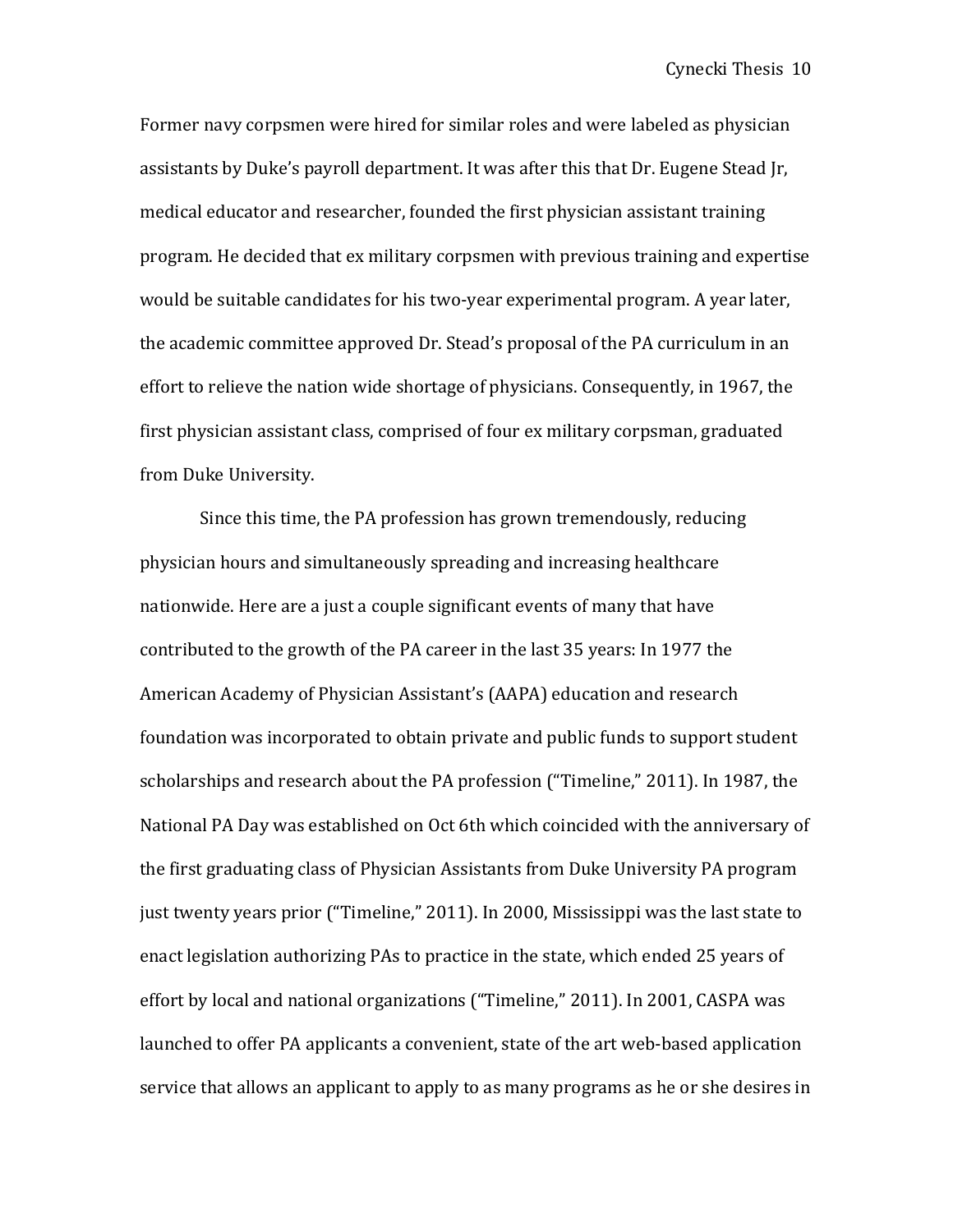one single application ("Timeline," 2011). Again, these are just a few of the achievements made by those working to expand and develop the physician assistant career. As cited earlier, the demand continues to grow for PAs and the profession is continuing to evolve.

#### Admissions

Admissions acceptance into an accredited physician assistant (PA) program is highly competitive. According to CASPA Cycle 10 Report, of 16,569 applicants, only 4.731 matriculated in 2011. In addition to this, CASPA reported that there were 3.5 applicants per spot available (2011). The ideal candidate looking to be accepted into an accredited PA program will have hands-on, direct patient care experience, a good academic standing, character (to demonstrate good character try to be personable in an interview), extra-curricular activities such as volunteering, sports, or something that shows qualities one has passion and leadership. Schools also like to see an applicant that fully understands the roles and responsibilities of a PA as well as the limitations of the physician assistant profession. In addition to this, an ideal candidate should be committed to embracing and learning more about cultural diversity, for it is a necessity for the development of the physician assistant career.

As previously stated, many physician assistant schools are looking for candidates with work experience in the healthcare field. Many schools require hours and for work experience to count towards these hours they must be patient contact. Some schools don't require any, but highly recommend for applicants to have experience. For programs that do require experience programs may require 200 hours to 2,000 hours. Patient contact experience can fall under jobs such as a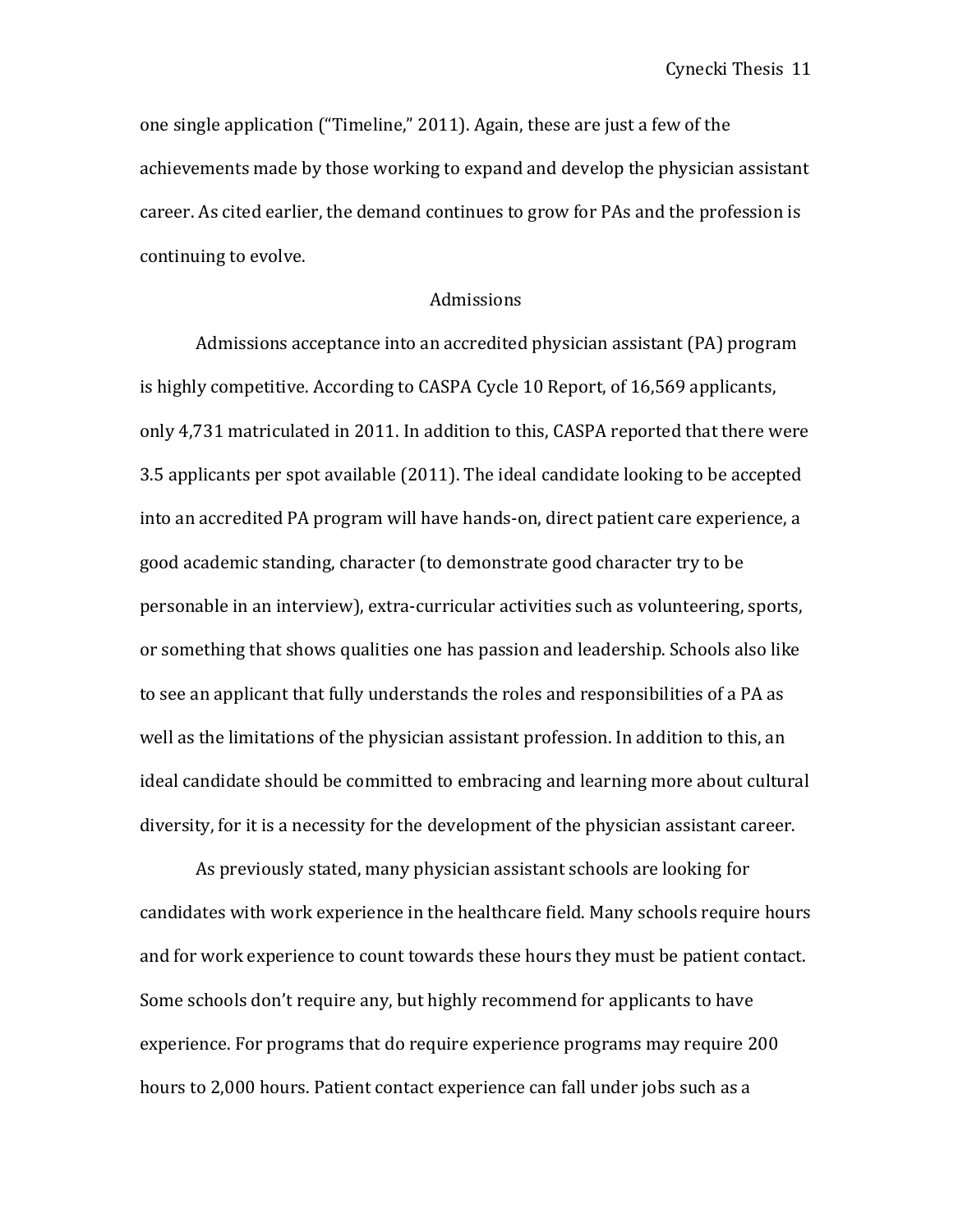certified nurse's aide (CNA), emergency medical technician (EMT), patient care assistant (PCA), phlebotomist, medical assistant (MA), nurse, physical therapist, pharmacy technician dentist, occupational therapist (OT), athletic trainer, respiratory therapist, pharmacist, dietician and more. Many programs try to fill their available spots with students with a diverse background in healthcare experience. Shadowing is highly recommended by programs, required by some so that an applicant fully understands the role of a physician assistant, however, typically shadowing hours will not count as patient contact hours. Volunteering is often favored, but once again does not usually count as patient contact hours. Programs like to see that you are being paid for your patient contact hours and many require that you are for these hours to count because paid experience typically includes more responsibility and direct patient care.

87.8% of PA programs are master's level programs and thus require a bachelor's degree as a prerequisite ("Twenty-Sixth Annual," 2010). Applicants must complete college courses in chemical, biological and behavioral sciences as prerequisites and majority of programs have a minimum GPA requirement of 3.0 on a 4.0 scale. However, prerequisite courses vary from program to program. For this reason, it is very important to research possible schools you may be interested in attending early on in your undergraduate career to be aware of additional classes you may need to incorporate before graduation to be eligible to apply to a specific program. According to the Physician Assistant Education Association's Twenty-Sixth Annual Report on Physician Assistant Programs in the United States, 89% of training programs require a physiology course, 88% require a general chemistry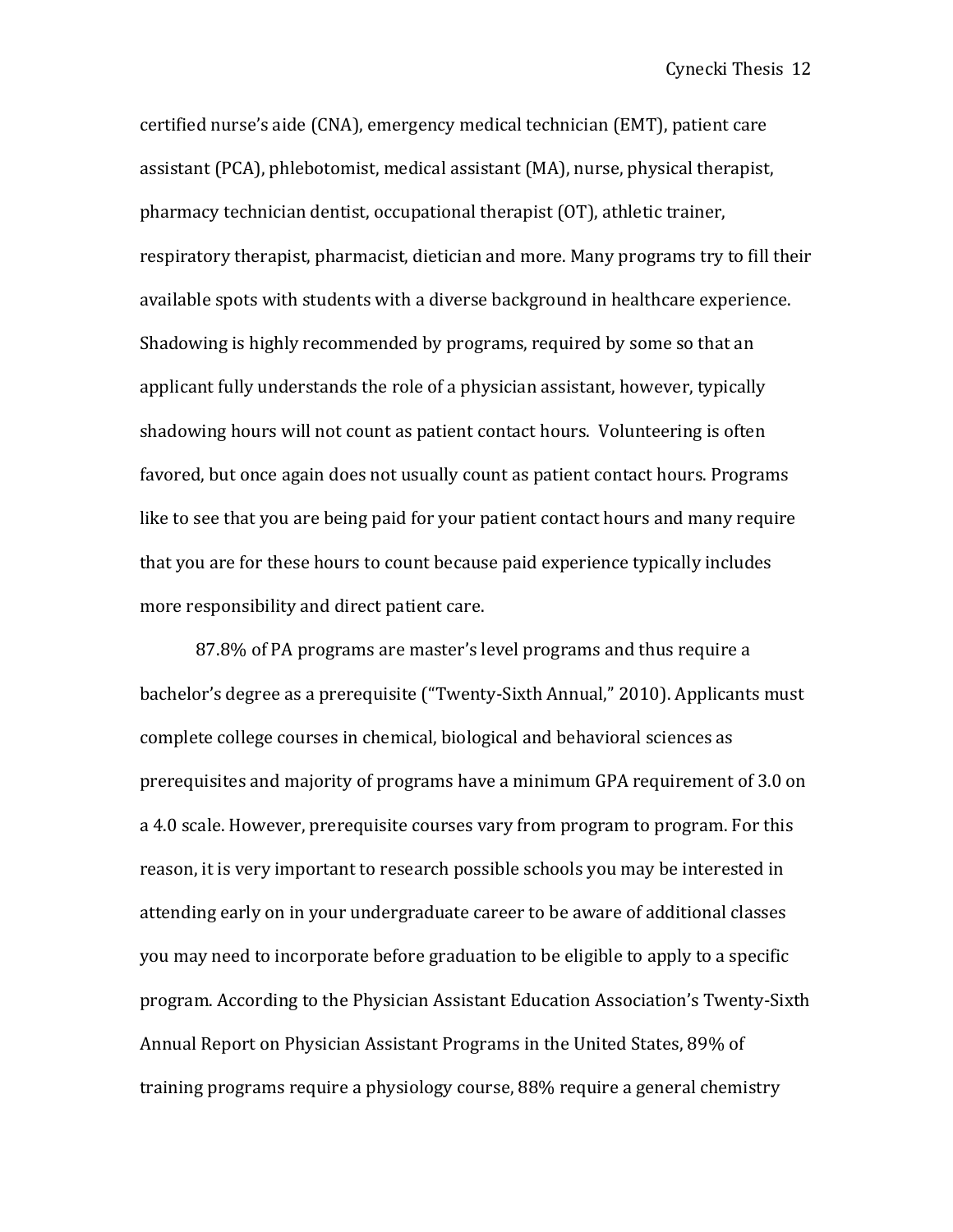course, 86% require an anatomy course, 76% require a microbiology course, 71% require a biology course, 63% require a statistics course, 54% require an organic chemistry course, 43% require an advanced algebra/calculus course, 39% require a biochemistry course and 19% require a genetics course (2012).

Many programs have adopted what is known as The Central Application Service for Physician Assistants (CASPA) as the portal for prospective students to upload all of their information. This includes a personal narrative, letters of recommendations (most schools require three), official transcripts, course information, grade point averages, personal information, work and volunteer experience, undergraduate institution information and test information for the Graduate Record Examination (GRE) or the Medical College Admission Test (MCAT). Most schools that require a standardized test only accept the GRE. Few will accept the MCAT as substitution for the GRE. All of this information is to be entered into one single and convenient application to be sent out to as many programs as you wish. It is always best to apply early. Under rolling admissions, programs give potential candidates a large window to apply. Qualified, stellar applicants are often offered spots in a program prior to completion of the institutions interview process.

The interview is a very important part of the application process. Everything you have done up to this point pales in comparison to the interview. The interview is a critical part of the admissions process and it is important for applicants to sell themselves as a good fit for the program. This is your chance to show the admissions committee that you understand the PA profession, that you are likable, compassionate, mature and that you understand their program. At this point in the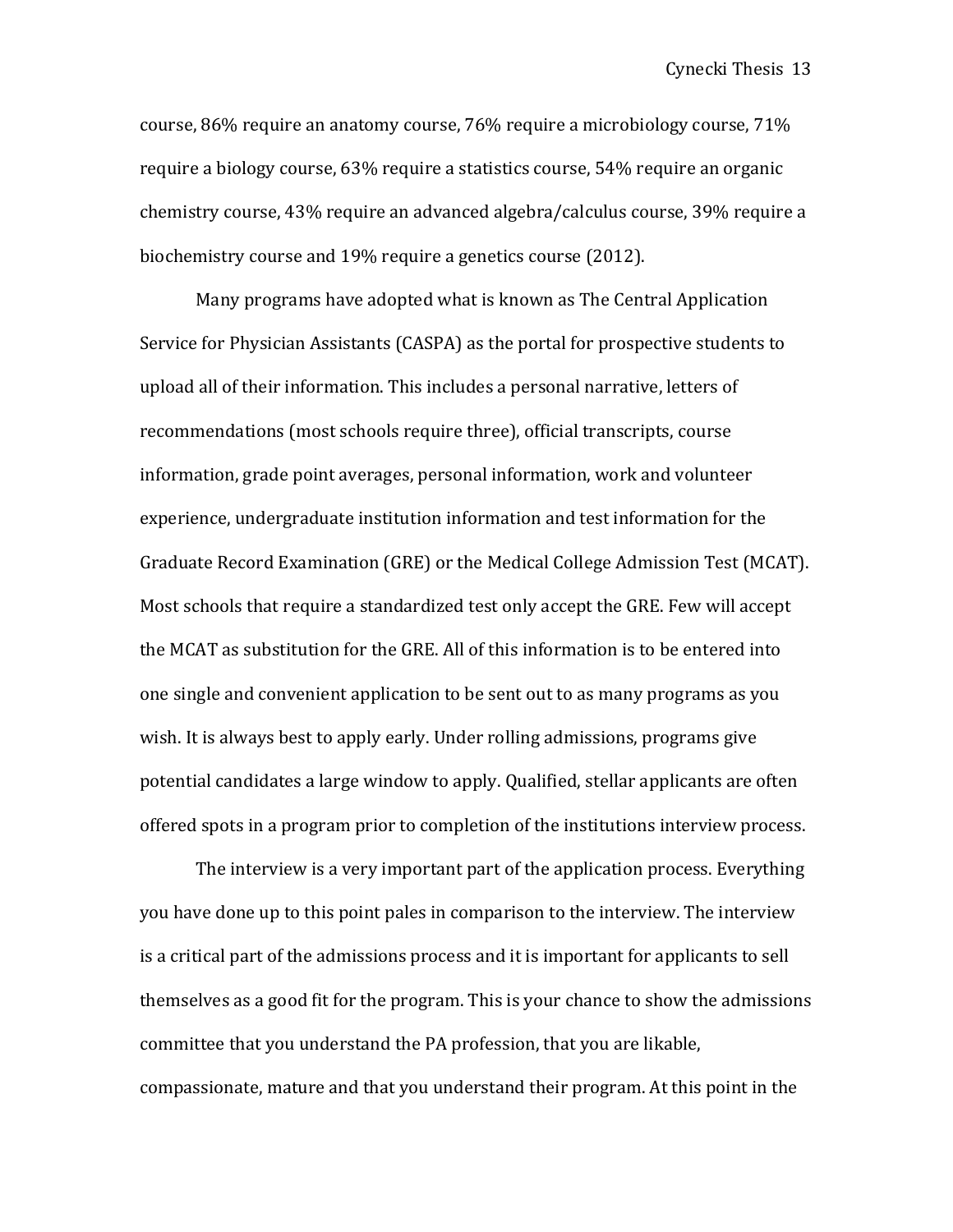game, it is no longer about facts and figures but making an emotional connection with the admission committee by communicating effectively.

A typical PA school interview may last six or seven hours. Some schools will have you write an essay, responding to a given prompt, and may also test one's anatomy and/or medical terminology skills. According to Andrew J. Rodican, there are typically three different interviews that you will go through. One will be a student interview, conducted usually by a first and second year PA student in the program (2010). The purpose of this interview is to find if you would fit well into the program and if you have a good grasp on what a PA actually is. The second interview is the group interview, which is conducted by three or more committee members, usually PAs or MDs, and will want to find out what kind of person you are, how you handle stress and if you can academically fit in with their program. The final interview typically the individual interview. The purpose of this interview is to verify what you say in this interview is consistent with the answers you gave in the other interviews and to get to know more about you on a personal level (Rodican, 2010). 

## Training and Education of a PA

The training for a physician assistant student is rigorous and difficult and generally takes 22-36 months to complete. There are 164 programs in 45 states. The majority (55%) of these programs are located in New York, Florida, Pennsylvania and California, which according to the American Academy of Physician Assistants (AAPA) are also the states with the largest number of clinically practicing PAs ("Data and Statistics," 2012). Programs are located at medical schools, four-year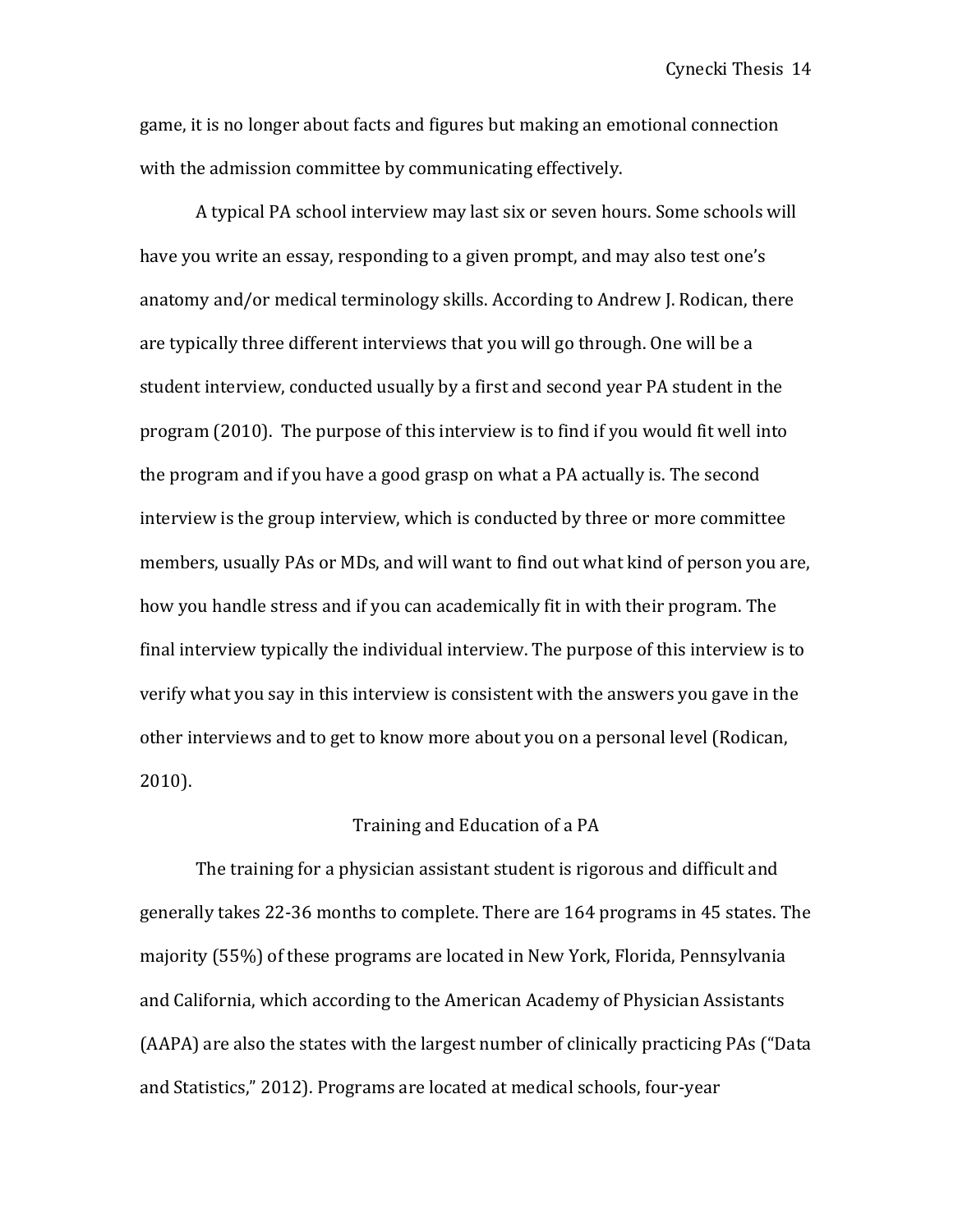institutions, two-year institutions, research universities, and in the military. This section will discuss the education and training involved in becoming a PA.

Education in PA school is very similar to medical school education except physician assistant school is shorter in length. Medical students generally go through four years of schooling after undergraduate plus a residency. Like medical school, education in a PA program has an emphasis on the following core sciences: anatomy, physiology, biochemistry, pharmacology, physical diagnosis, pathophysiology, microbiology, clinical lab science, behavioral science and medical ethics. During this didactic year, which is the first 12 months of PA school where students learn in the classroom, PAs are educated as generalists in medicine on a primary care foundation.

Physician assistant students complete more than 2,000 hours of clinical rotations in their second year of school ("What is a PA?," 2012). Of these hours, there is an emphasis on primary care in ambulatory clinics, hospitals, physician offices and long-term care facilities. Rotations include family medicine, internal medicine, obstetrics and gynecology, pediatrics, general surgery, emergency medicine and psychiatry. Typically, majority of programs have elective rotations in specialty areas.

The majority of PA schools practice lecture-based learning combined with hands-on learning. Their hands-on-learning takes place in laboratories where students will practice physical exam skills, anatomy, procedures and diagnostics, etc. Problem based learning (PBL) is another type of teaching method that is being incorporated more and more into medical curricula and has been adopted by some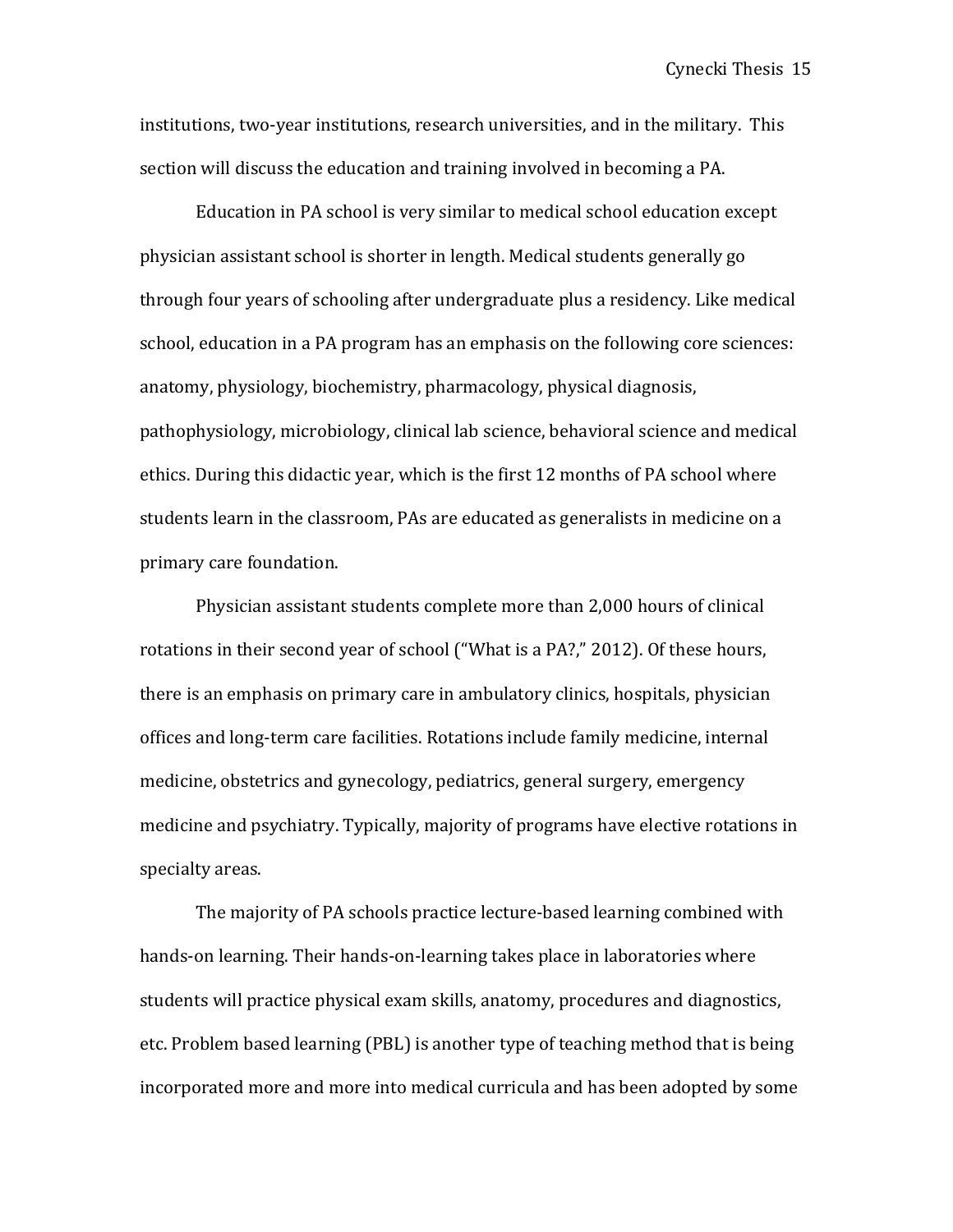PA programs across the country such as Northwestern University and Southern Illinois University-Carbondale. According to Srinivasan et al., (2007), facilitators typically play a minimal role and do not guide discussion. In PBL, students engage in self directed learning by being first presented a problem or case study and then are expected to define the problem, explore the related issues, and then come up with a problem resolution (Srinivasan et al., 2007). This promotes and stimulates problem solving, independent learning and teamwork.

Whether a program is utilizing problem-based learning or lecture-based learning, both will teach from an organ-based approach. An organ-based approach takes a certain part of the body such as ears nose and throat, circulatory system, digestive system etc. and integrates the physiology, anatomy, pharmacology, biochemistry, genetics and more around a single organ system of focus. These approaches offer students different ways of learning; the most used approach currently is lecture-based learning.

To make sure physician assistant programs are maximizing educational effectiveness and constantly improving the quality of the education for PA students and future PA's, ARC-PA evaluates each entry level PA program every seven years to make sure they are in compliance with these standards ("Continuing Education," 2012). If an institution is under provisional accreditation, which is accreditation to a new program that demonstrates promise to initiate the program in accordance to the accreditation standards, they will be evaluated every five years ("Provisional Accreditation," 2012). To be eligible to take the Physician Assistant National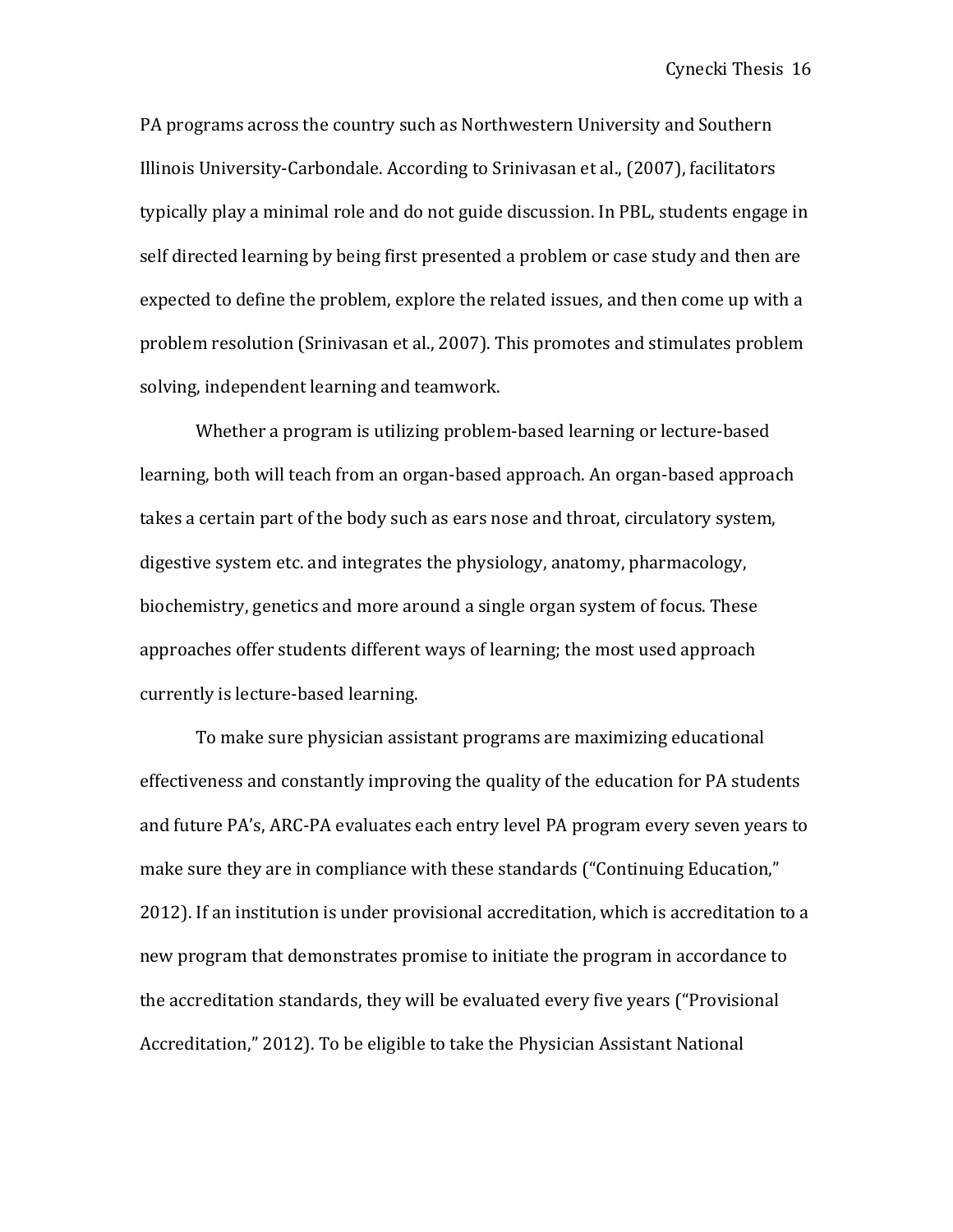Certifying Exam (PANCE) the program attended by the student must be accredited. Passing this exam is required to be a licensed PA in any state in the United States.

There are seven categories of accreditation that the ARC-PA recognizes. The first accreditation category (as briefly discussed in the previous paragraph) is provisional accreditation. Again, provisional accreditation is granted for a limited time to a new program that demonstrates preparedness to initiate a new program with compliance to meeting to the standards of accreditation. The second accreditation category is continued accreditation. This is granted to a program that is in compliance with the standards ("Accreditation Types," 2012).

The third accreditation standard is continued post-graduate program accreditation, which is a status of accreditation granted for a limited period of time to a newly accredited clinical post graduate institution that demonstrates compliances with the standards. The fourth accreditation standard is probation accreditation. This is a temporary status of accreditation to a program that no longer meets the standards set by the ARC-PA and when the educational experience of the students is threatened ("Accreditation Types," 2012).

The fifth area of accreditation is administration probation accreditation. This is temporary status assigned when a program has not complied with administrative requirements, such as failure to pay fees or submit requires reports. The sixth area of accreditation is withheld accreditation. This is assigned when a program seeking provisional accreditation is not in compliance with the standards. Finally, the seventh area of accreditation is withdrawn accreditation. This is assigned when an established program is no longer in compliance with the standards or when the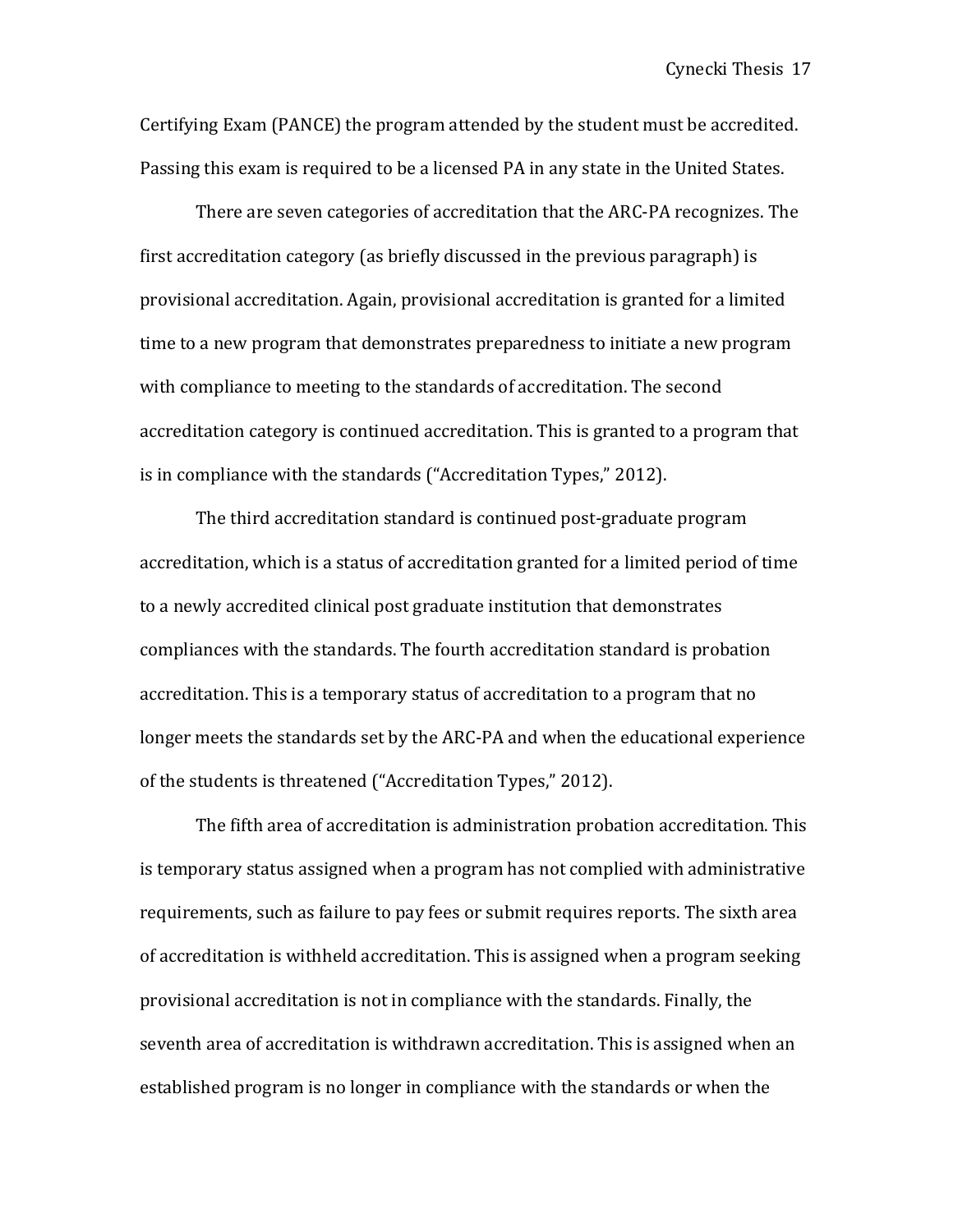program has failed to comply with the ARC-PA accreditation actions or procedures ("Accreditation Types," 2012).

#### Areas of Practice

There are over 60 different areas of medicine that physician assistants are involved in. In the article "Physician Assistants in the United States," 55% of graduated PA's in the past 15 years practice in primary care (Mittman, Cawley  $&$ Fenn, 2002). Some sections of primary care include family medicine, pediatrics, OB/GYN and internal medicine. PAs can be found in almost every medical environment including cardiothoracic surgery, forensic medicine, interventional neuroradiology and more (Mittman, Cawley & Fenn, 2002).

This section goes into detail about five areas of practice: emergency medicine (EM), surgery, obstetrics and gynecology (OB/GYN), internal medicine (IM) and dermatology. Each section will discuss job duties and responsibilities, work environment, typical patients seen and any information specific to that area. Furthermore, interviews were conducted with physician assistants in the following areas of practice: emergency medicine, surgery, obstetrics and gynecology and internal medicine. These professionals provided valuable perspectives into their corresponding fields. The interview dialogue can be found in Appendix B at the end of the document.

#### *Emergency Medicine*

As a Physician Assistant in emergency medicine, you may work in critical care unit, urgent care and fast track settings, observation units, chest pain centers or trauma centers. You may also work in pre-hospital situations such as ground or air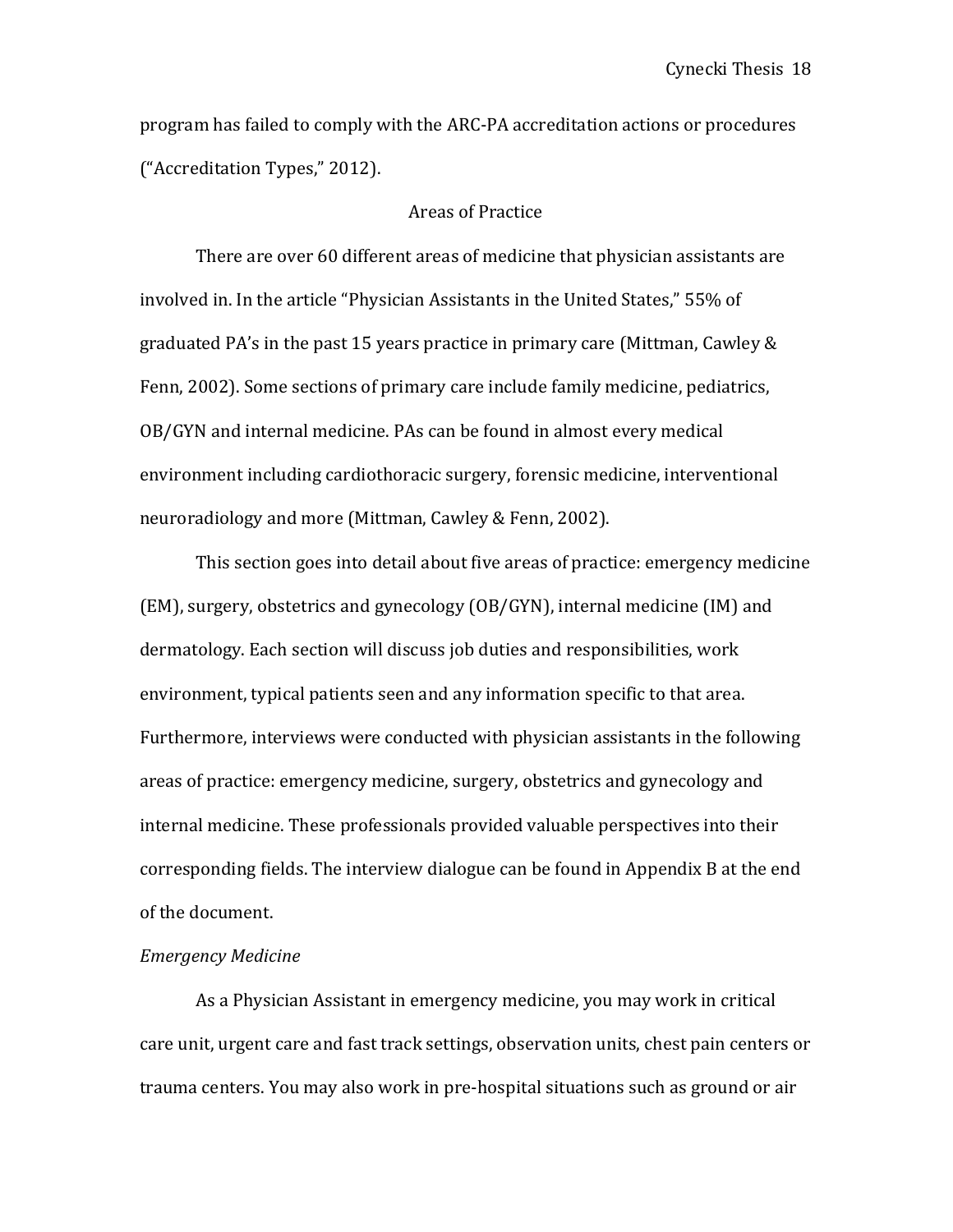transport in patients of all settings and finally education or administration functions. To be considered to work in an emergency department (ED) one must have graduated from an accredited physician assistant program, pass the PANCE, comply with licensure within the state that one is working, and typically graduate with clinical experience in the ER. When looking for emergency medicine PAs, job sites tend to hire those who have some background in the ER in some kind of job such as a PA, nurse, technician or paramedic for example. A great way for a company to recruit an emergency room PA (ER-PA) is during a PA student's clinical rotation. This is because students are already familiar with facility policy and protocol and in addition to this the hospital has already seen firsthand the student's abilities working in the ER.

Physician assistants are utilized in all areas of the emergency department. They can be the solo provider in a rural ED to providing patient care in a trauma center. Working in an ED is typically fast paced and one should be able to adapt to new and different situations. Typically, physician assistants see the same patient population as the supervising physician; they work collaboratively to draw conclusions and makes decisions about patients.

There are no "typical" restrictions on what duties an ED PA can perform. Duties include, but are not limited to the following: membership on medical staff including hospital privileges and voting privileges, active and ongoing involvement in quality improvement activities in department of emergency medicine, patient histories and performing physical exams of putting in medical records, performing medical screening exams, performing diagnostic and therapeutic studies, ordering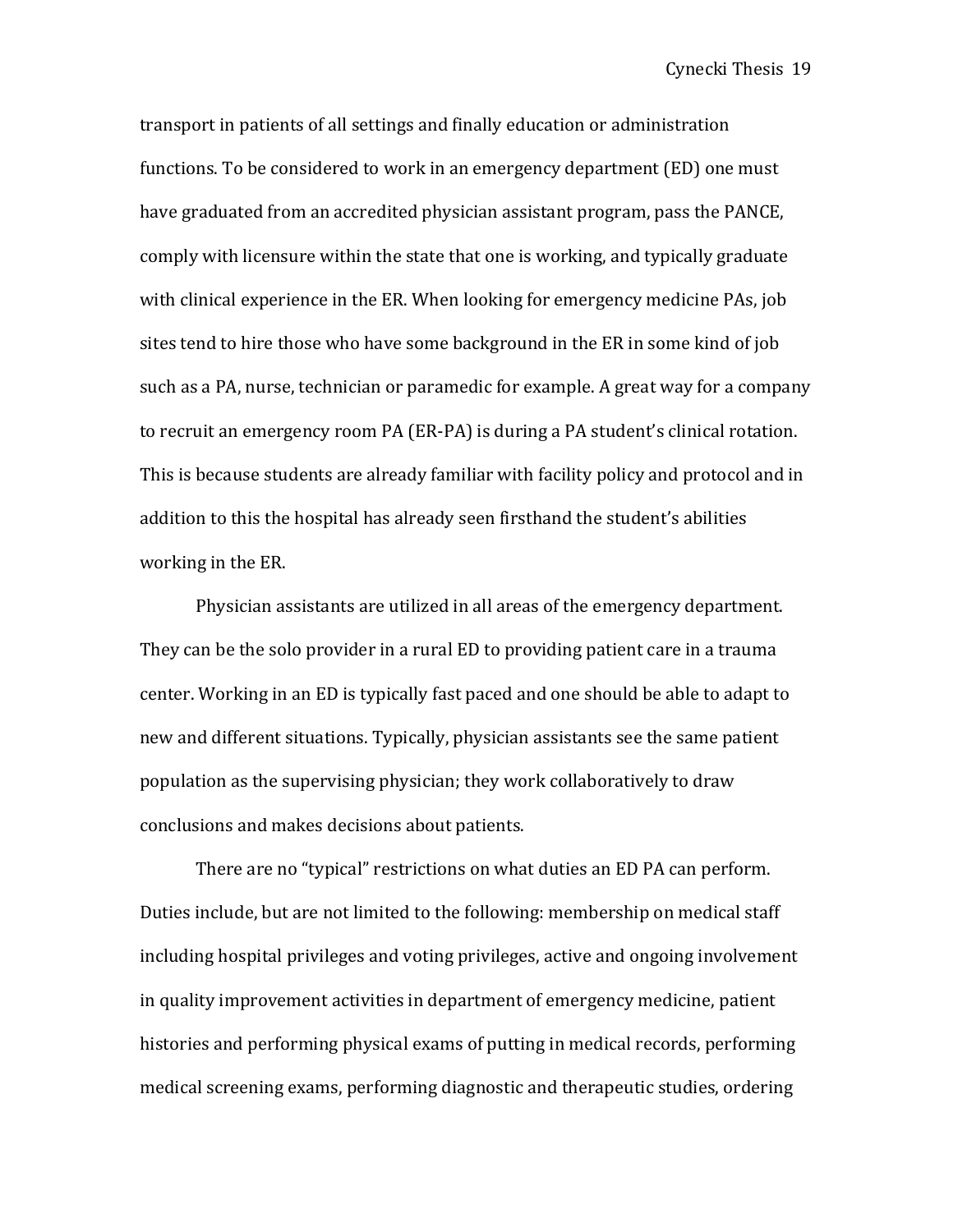medications, establishing diagnostic decision making, instructing and counseling patients regarding mental and physical health, referring patients to appropriate specialists and finally performing a number of diagnostic/therapeutic procedures ("PAs in the ED," 2012). Common procedures include suturing, splinting and casting, removing foreign objects from the eyes and wrapping sprains and strains ("Rodican," 2010). 

#### *Surgery*

As a physician assistant in surgery, one may work in all areas of the perioperative environment. These areas include pre admission, testing, intraoperative first assisting, post anesthesia care unit (PACU), surgical intensive care unit (SICU), step down unit, out patient clinic and office practice. Surgical PAs are involved deeply in postoperative care, lessening and preventing conditions such as fever, pulmonary embolus, respiratory distress, renal failure, infection and hemorrhage (Rodican, 2010).

In general surgery, the physician assistant will be involved in all aspects of patient care in both inpatient and outpatient settings. According to the American Association of Surgical Physician Assistants (AASPA), many PAs in general surgery are involved in a wide range of abdominal procedures ("Surgical PA," 2011). However, depending on who the general surgery PA is hired by, one may be involved with a broad range of subspecialty areas such as orthopedic, head and neck, thoracic, urological or cardiovascular surgery.

PAs entering the surgery practice may choose multiple routes. A few avenues include graduating from an accredited program that is surgically focused,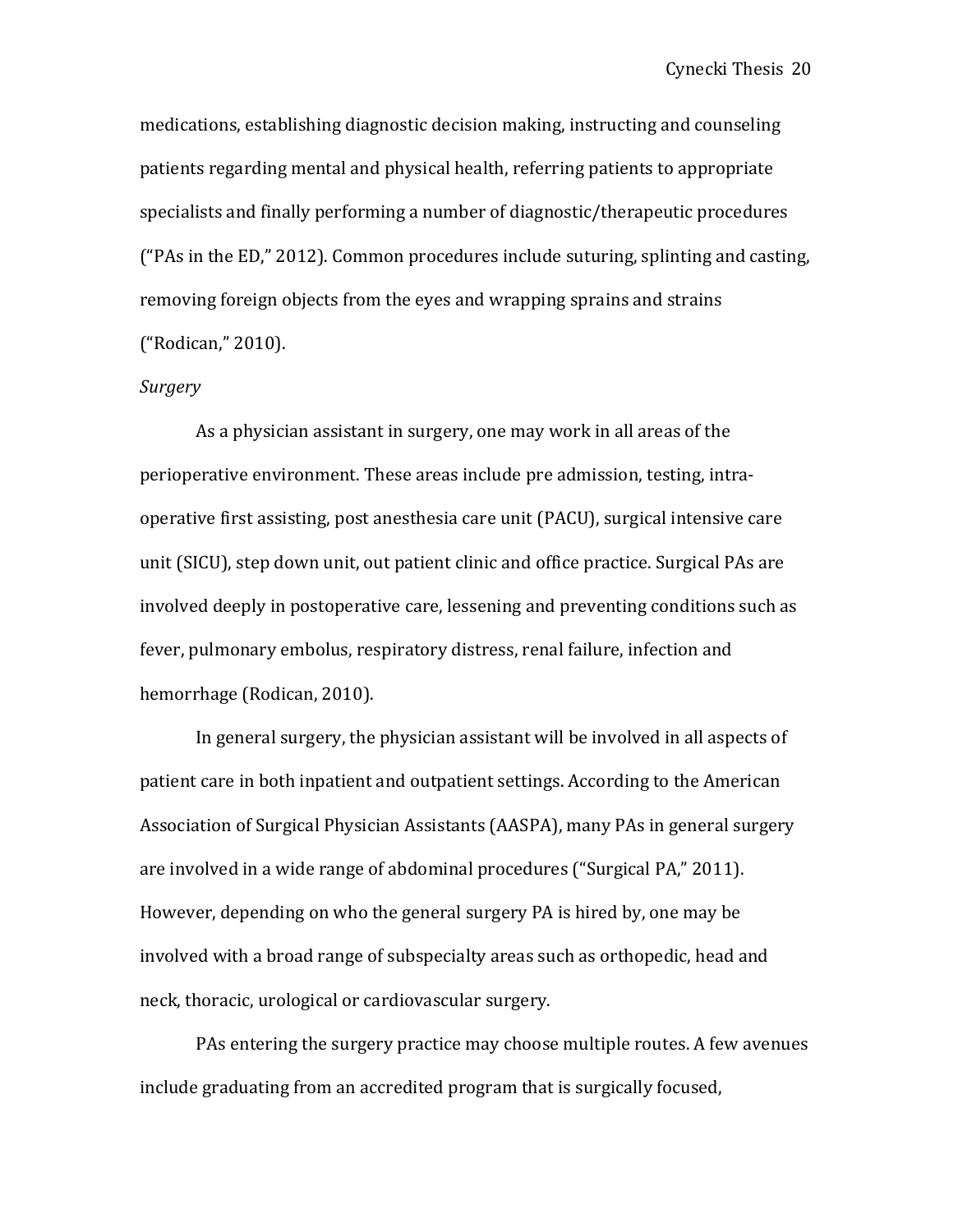completing a surgical residency after PA school and/or on the job training after graduation from an accredited program. Surgical residencies are not required to work in a surgery practice but they offer a great opportunity to expand ones skills in the specialty.

Typical duties and responsibilities of a surgical PA in a hospital setting include, but are not limited to, assisting in surgery, performing comprehensive and problem-focused histories and physical exams, diagnosing and treating illnesses/injuries and ordering and interpreting laboratory and radiographic studies ("Surgical PA," 2011). In addition to this, surgical PAs are responsible for educating and counseling patients, performing minor surgical procedures, performing First Assist duties in surgery, assisting with call, rendering emergency care, facilitating patient referral, conducting research and drug studies and prescribing medication in most states ("Surgical PA," 2011).

#### *OB/GYN*

As a physician assistant in obstetrics and gynecology  $(OB/GYN)$ , one will work with women starting at adolescence and continuing onward. To work in an OB/GYN setting, extra training is typically not needed. Most PAs are able to manage medical issues in women's health based on the primary care training taught in PA school. 

According to the Association of Physician Assistants in Obstetrics and Gynecology (APAOG), in a survey sent to their members in 2000, most PAs in this specialty frequently encountered pap/pelvic and breast exams, gynecological complaints, family planning, menopause management and prenatal care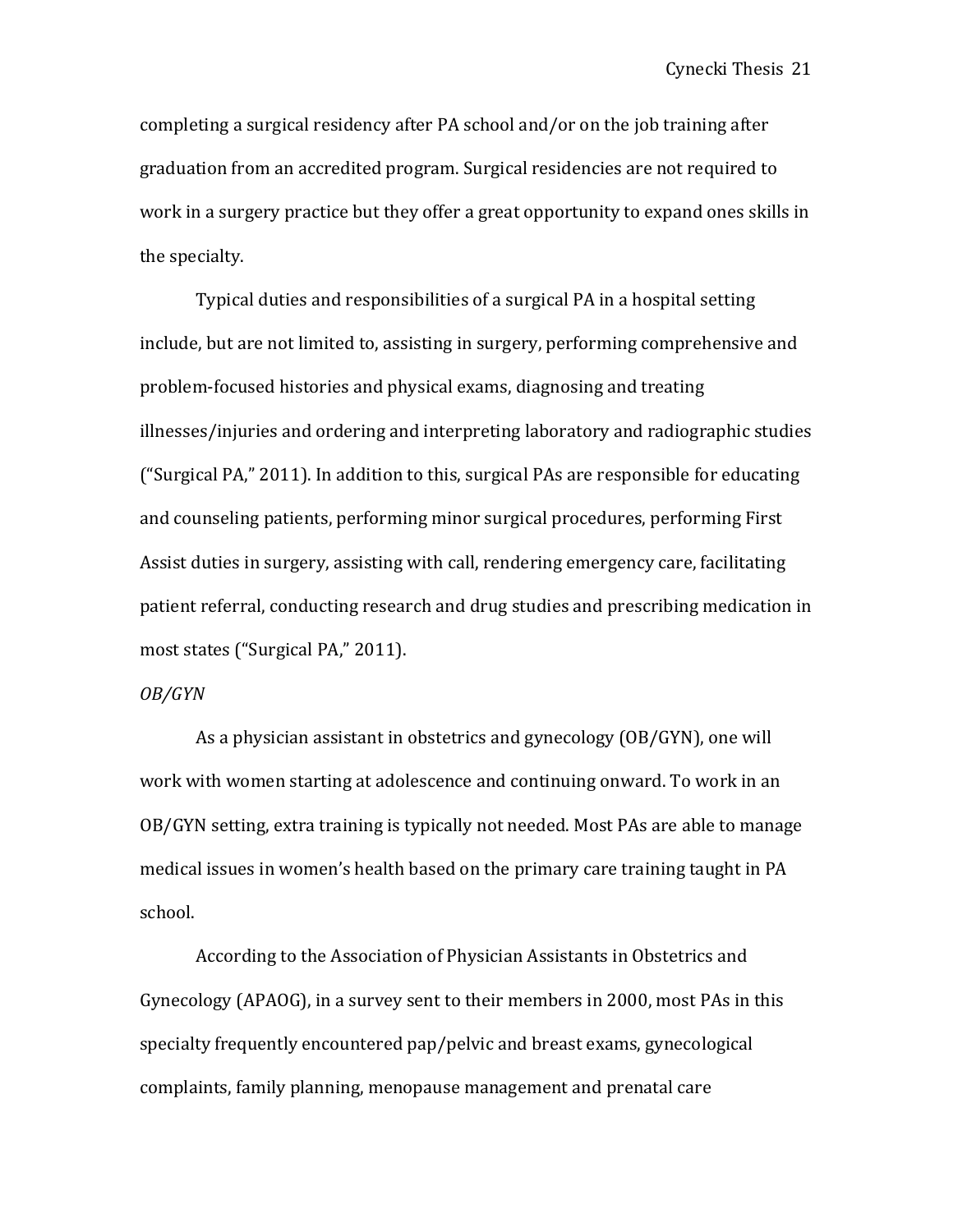("Professional Practice  $FAQs$ ," 2011). The most common procedures that were performed included ultrasound, colposcopy and endometrial biopsy ("Professional Practice FAQs," 2011). Other procedures include intrauterine device insertion (IUD) and Norplant insertion, artificial insemination, vulvar/cervical breast biopsy, pessary fitting, vaginal delivery, abortion,  $D \& C$ , hysteroscopy, laminar inserts and circumcision. Duties depend on the type of setting and the needs of the practice ("Professional Practice FAQs," 2011)

Common legality questions regarding PAs in OB/GYN are if PAs can deliver babies, perform Cesarean deliveries and/or perform abortions. Many state rules and regulations do not address physician assistants and deliveries and the reason for this is unknown. Commonly, the ability for PAs to deliver is based on physician and patient preference, training and hospital regulations. PAs may serve as first assistant in Cesarean deliveries if they are credentialed to do so at the hospital of interest. As for abortions, majority of states have "physician only" laws with surgical abortions. A physician assistant performing medical abortions are much less standardized and are dependent on the state in which the PA works. However, PAs are often involved in pre and post counseling, ultrasound diagnosis, assisting with preventing measures and family planning.

#### *Internal Medicine*

Internal medicine (IM) PAs focus on treating patients who suffer from diseases that affect internal organs. Currently, 17.2% of practicing PAs work in internal medicine (Rodican, 2010). Physician assistants may also subspecialize into various categories within internal medicine such as allergy and immunology,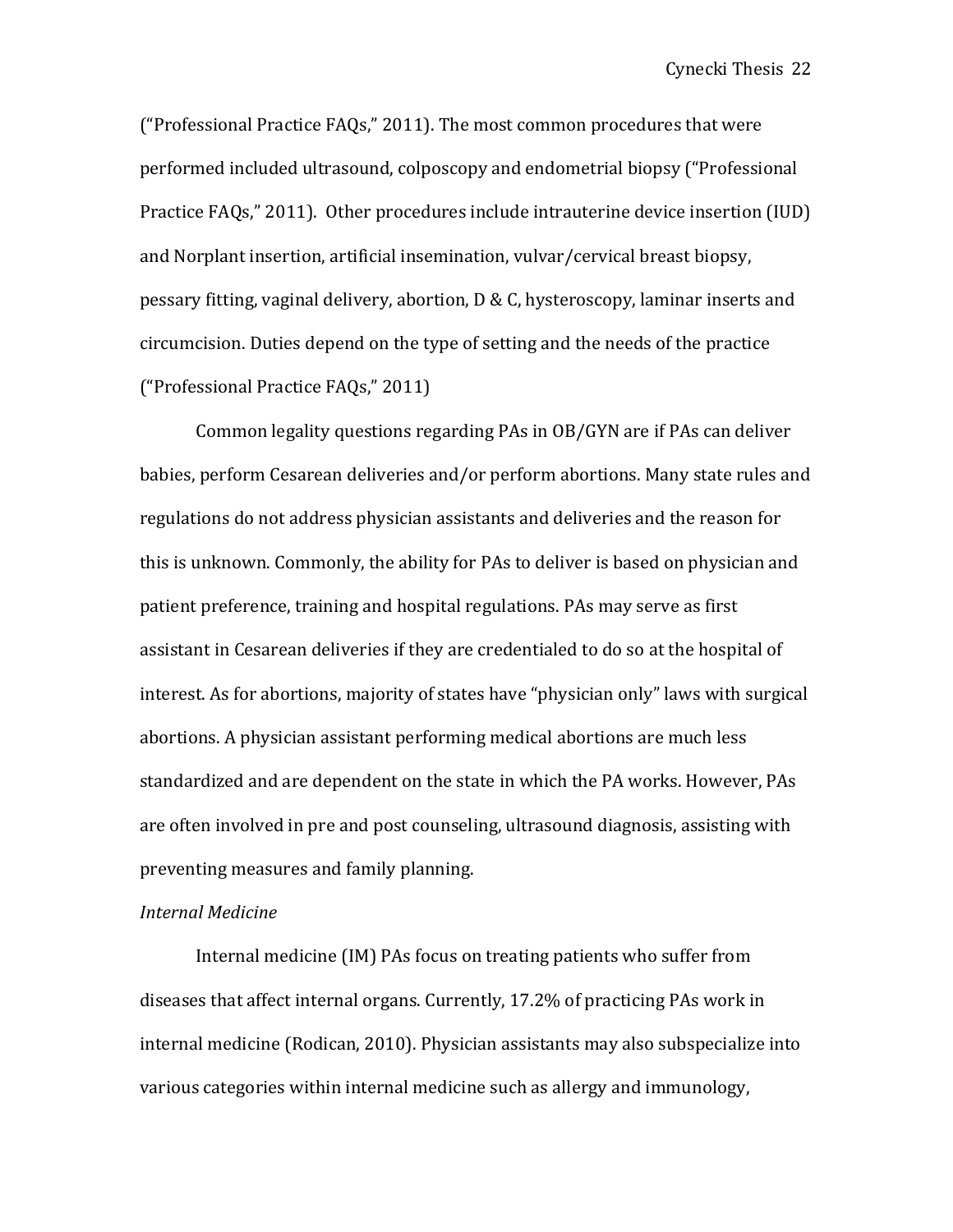cardiology, endocrinology, gastroenterology, hematology, oncology, neurology, nephrology, rheumatology, urology and finally infectious diseases. This wide range of subspecialties offers a great foundation for future practice, making it a great area to enter upon graduating from an accredited institution.

Earning a median salary of \$87,200 ("Data and Statistics," 2012), internal medicine PAs provide basic medical services such as record keeping, diagnosing, managing chronic and acute illness, prescription-writing and counseling patients on medical issues related to their disease, including diet and lifestyle changes. Internal medicine PAs should be proficient in diagnostic and therapeutic procedures such as obtaining blood gases, performing lumbar punctures, starting IV's, drawing blood, central line placement and thorancentesis. IM PAs can be found working in group clinics or private physician practices.

Practicing with an internal medicine background, another area PAs can be found is working in a hospital as a hospitalist PA. According to the Journal of American Academy of Physician Assistants, a hospitalist is a physician who practices exclusively in the hospital, specializing in the general medical care of inpatients (Hartsell, 2007). With the growth of hospitalist programs across the country along with a workforce gap created by resident work hour restrictions, the demand for hospital-based clinicians has grown (Hartsell, 2007). PAs are helping to fill this gap. A hospitalist PA-C and author of the article "The Emerging Role of PAs in the Hospitalist Movement," Zachary Hartsell describes the PA hospitalist role as a job that blends aspects such as high acuity, a fast pace and a diverse patient population.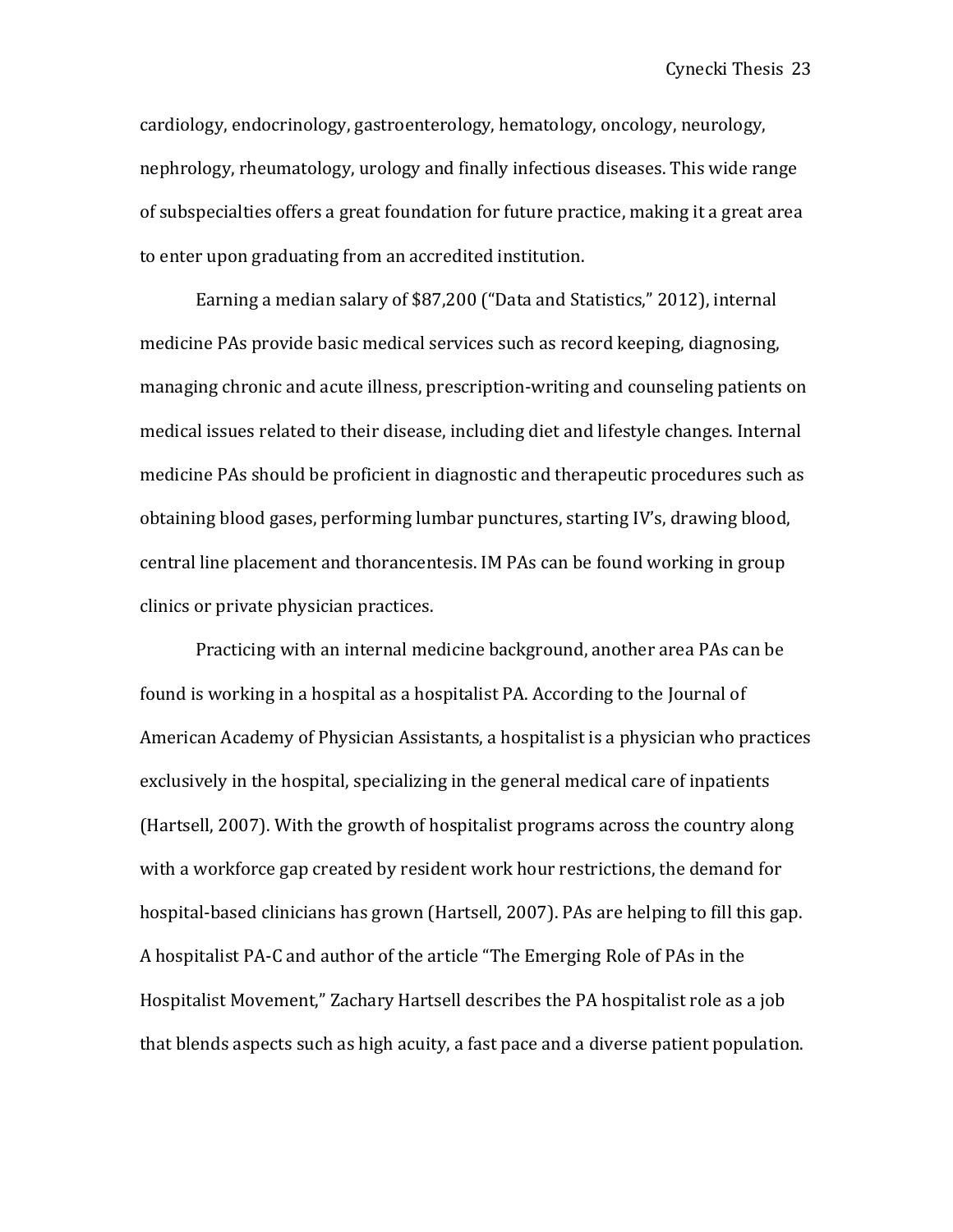He further explains that what you see one day will be completely different than what you saw the day before (2007).

#### *Dermatology*

Most dermatological PAs are trained on the job by a supervising dermatologist. There are also two residency programs for dermatology for postgraduate physician assistant students from an accredited program. Also, in many cases an elective dermatology rotation is offered to PA students during their clinical year. 

Dermatological PAs work with their supervising physicians and their work can assist in decreasing waiting time for an appointment, decreasing workload for the dermatologist and freeing up the dermatologist to spend more time with complex patients. Dermatology PAs possess a wide variety of skills in general dermatology and surgery. They may specialize in certain areas of the practice such as acne, psoriasis, phototherapy and HIV ("The Dermatologist," 2012). Others may specialize more in cosmetics by performing sclerotherapy, operating lasers and giving Botox injections. Finally, some dermatological PAs can specialize in surgery.

Salary for a dermatological PA varies and is dependent on demographics, scope of the practice, abilities, training and experience of the physician assistant. A practice seeing a broader range of patients will make more money. According to the Society of Dermatology Physician Assistants (DPA), in a survey they gave to their members, salary ranged from \$50,000 to \$100,000 ("The Dermatologist," 2012). Some billings generated by members ranged from \$150,000 (a new grad after one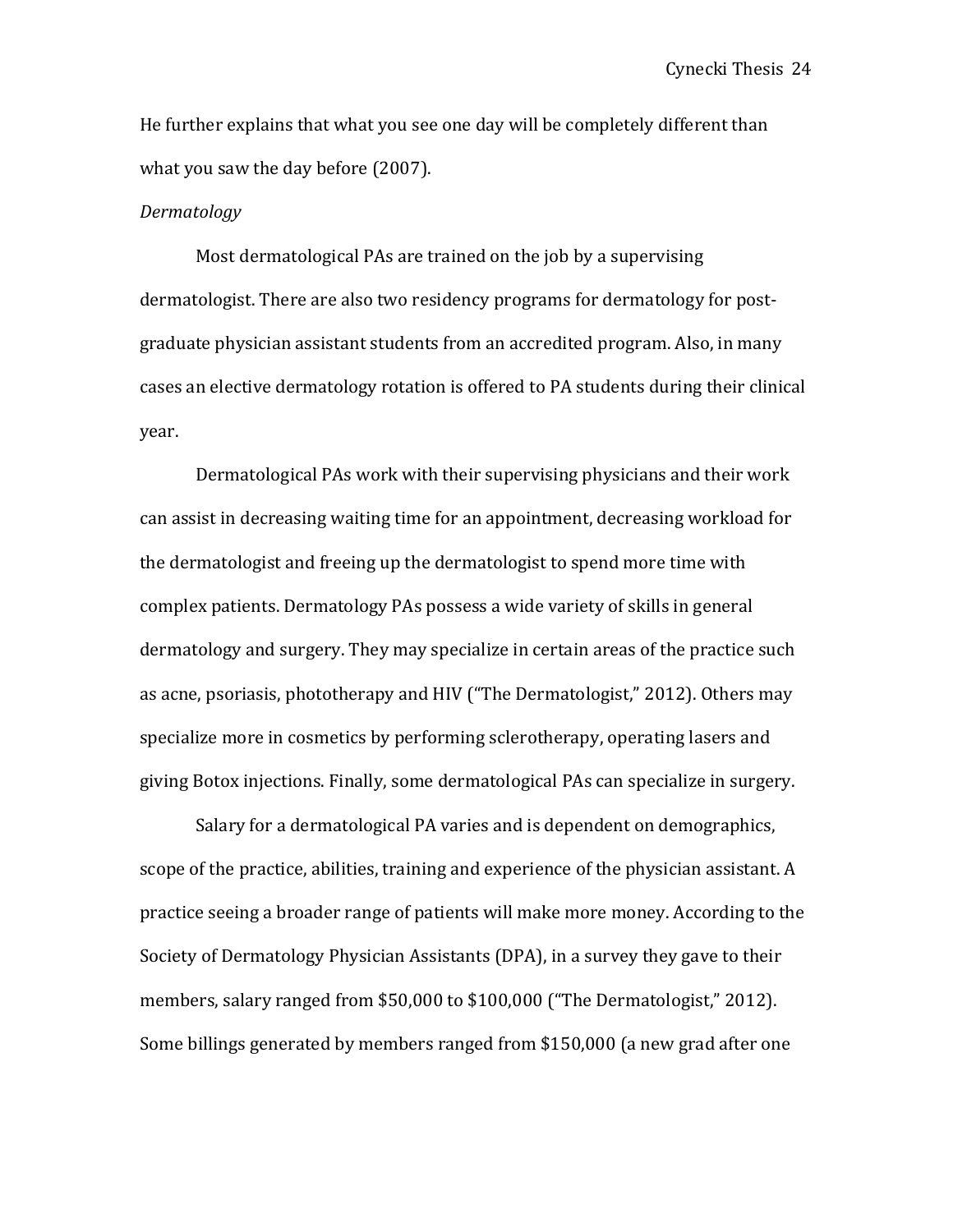year) to \$600,000 by more experienced dermatological PA's ("The Dermatologist," 2012).

#### Salaries

There are several reasons why the physician assistant career has become popular recently and one of them is income. Physician assistant salaries vary depending on each individual PAs scope of practice including, but not limited to specialty, level of experience and environment. For example, a physician assistant in a large hospital in a bigger city would earn a higher income than a physician assistant in a smaller clinic in a rural area.

According to the American Academy of Physician Assistants (AAPA) census survey taken from October 2010 to April 2011, there were 19,830 participating PAs, representing 23.8% of individuals eligible for practice ("Data and Statistics," 2012). Of the participating PAs, the AAPA figured that the median age was 38 years and that the median number of years spent practicing was seven. Additionally, the median number of years spent in a current primary specialty was four. Of the participants, 61% were female, 38% were male and 1% was unknown ("Data and Statistics," 2012). The median income for a physician assistant who works at least 32 hours a week earns a median salary of \$90,000. In this census, it was also reported that primary care PAs earn a median salary of \$85,000, emergency medicine PAs earn a median salary of  $$100,000$ , general surgery PAs earn a median salary of \$92,000, surgery subspecialty PAs earn a median salary of \$97,000, internal subspecialty PAs earn a median salary of \$87,200 and pediatric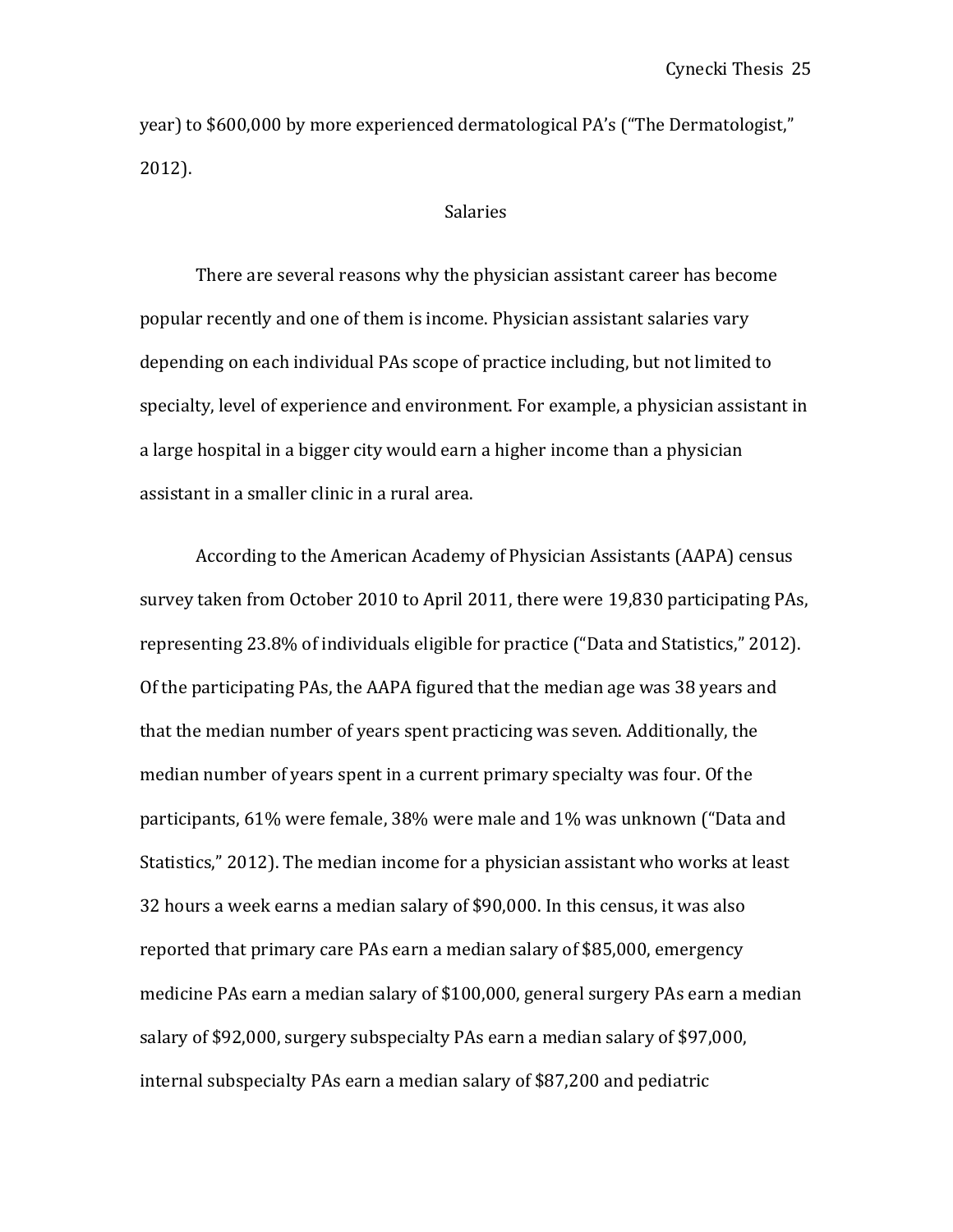subspecialty PAs earn a median salary of \$88,000 ("Data and Statistics," 2012).

## Certification Education

To be eligible for certification by the NCCPA, one must graduate from an accredited physician assistant program, take and pass the physician assistant National Certifying Exam (PANCE). PANCE consists of 300 multiple-choice questions administered in five blocks of 60 questions with 60 minutes given per block ("What to Expect," 2012). PANCE assess one's medical and surgical knowledge. If one fails PANCE, he or she can retake the examination once in a 90-day period or up to three times per year. If one has never been certified before and has graduated from an accredited program on or after January  $1<sup>st</sup>$ , 2003, he or she is eligible for up to six years to take the PANCE and the examination may be taken up to six times before he or she loses eligibility to take the PANCE ("FAQs," 2012). If eligibility to take this examination and become certified has been lost, the individual must reenroll in an accredited education institution and graduate to be eligible to take the examination again.

After the individual passes the PANCE, he or she is issued NCCPA certification until it expires in two years. Currently, certification happens in a six-year certification maintenance cycle that consists of three, two-year periods. Every two years, a PA must earn and log 100 credits of CME and submit a \$130 CME fee to the NCCPA. Of the 100 CME credits logged, 50 of them must be category I CME credits. The remaining 50 credits can be category I or category II or a combination of both categories ("Certification Process Overview," 2012).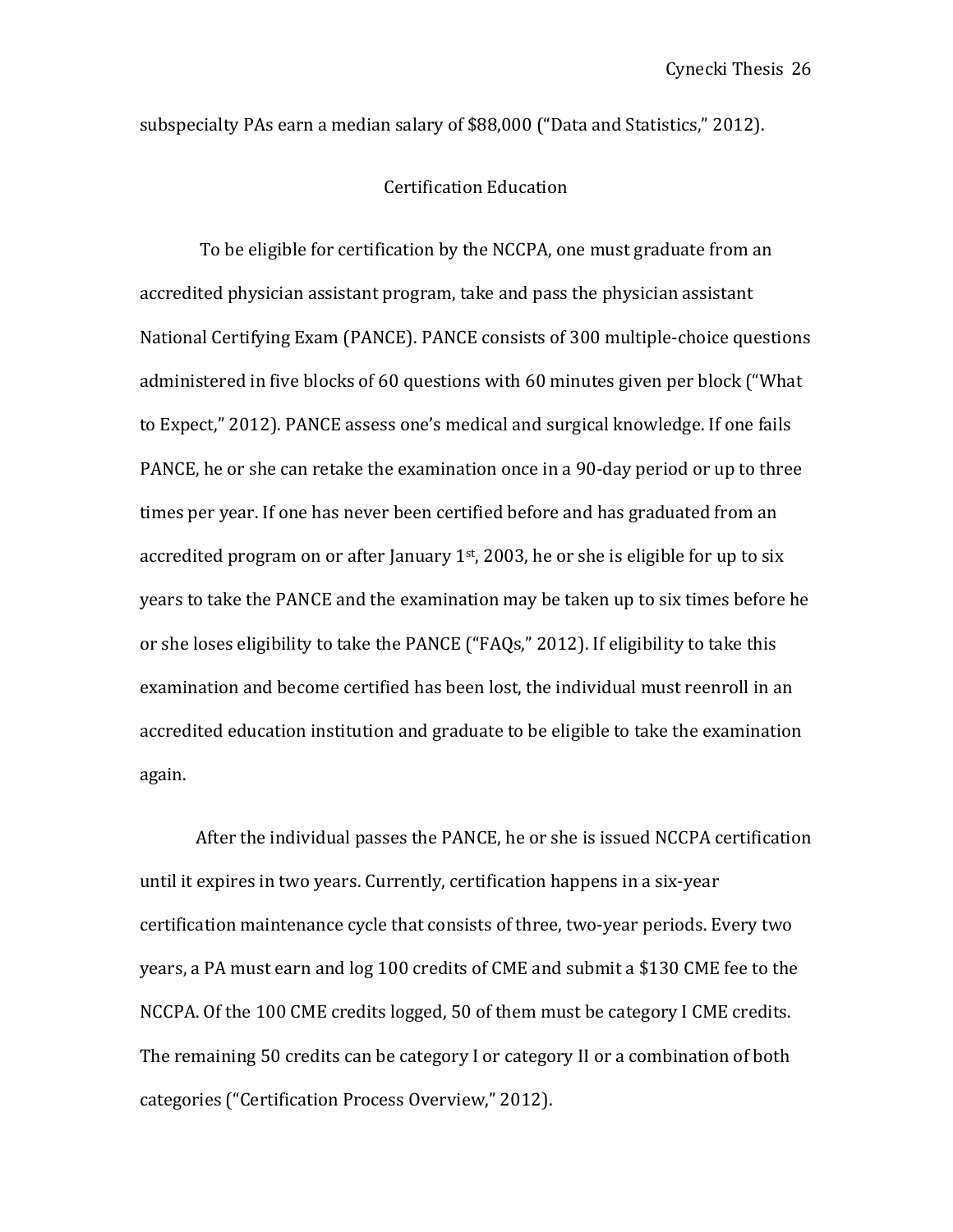According to The National Commission on Certification of Physician Assistants (NCCPA), Certification Maintenance Education (CME) consists of clinical and professional education acts that maintain, develop or increase knowledge, skills and professional performance and relationships that a physician assistant uses to provide service for patients, the public and the profession ("Continuing Medical Education," 2012).

Category I CME credits must be preapproved by the American Academy of Physician Assistants (AAPA) as a category I CME. Some ways that category I CME credits can be earned are seminars, conferences, online, delivering lectures to PA students and more. Upon completion, the provider will issue a certification to the physician assistant. Providers are organizations that offered the seminar or the conducted training. Examples of providers are associations, hospitals, schools, pharmaceutical companies and other health care organizations. Category II CME credits are any activities that are medically related that can enhance the role of the PA. These are earned on and hourly basis and some examples include journal reading, precepting PA students and more ("Certification Process Overview," 2012).

By the end of the sixth year of the certification maintenance cycle, the PA-C must pass the recertification exam known as the Physician Assistant National Recertifying Exam (PANRE). This examination asses one's general medical and surgical knowledge and costs \$350 to take. After a six-year cycle of certification is completed, the certification process starts all over again ("Certification Process Overview," 2012).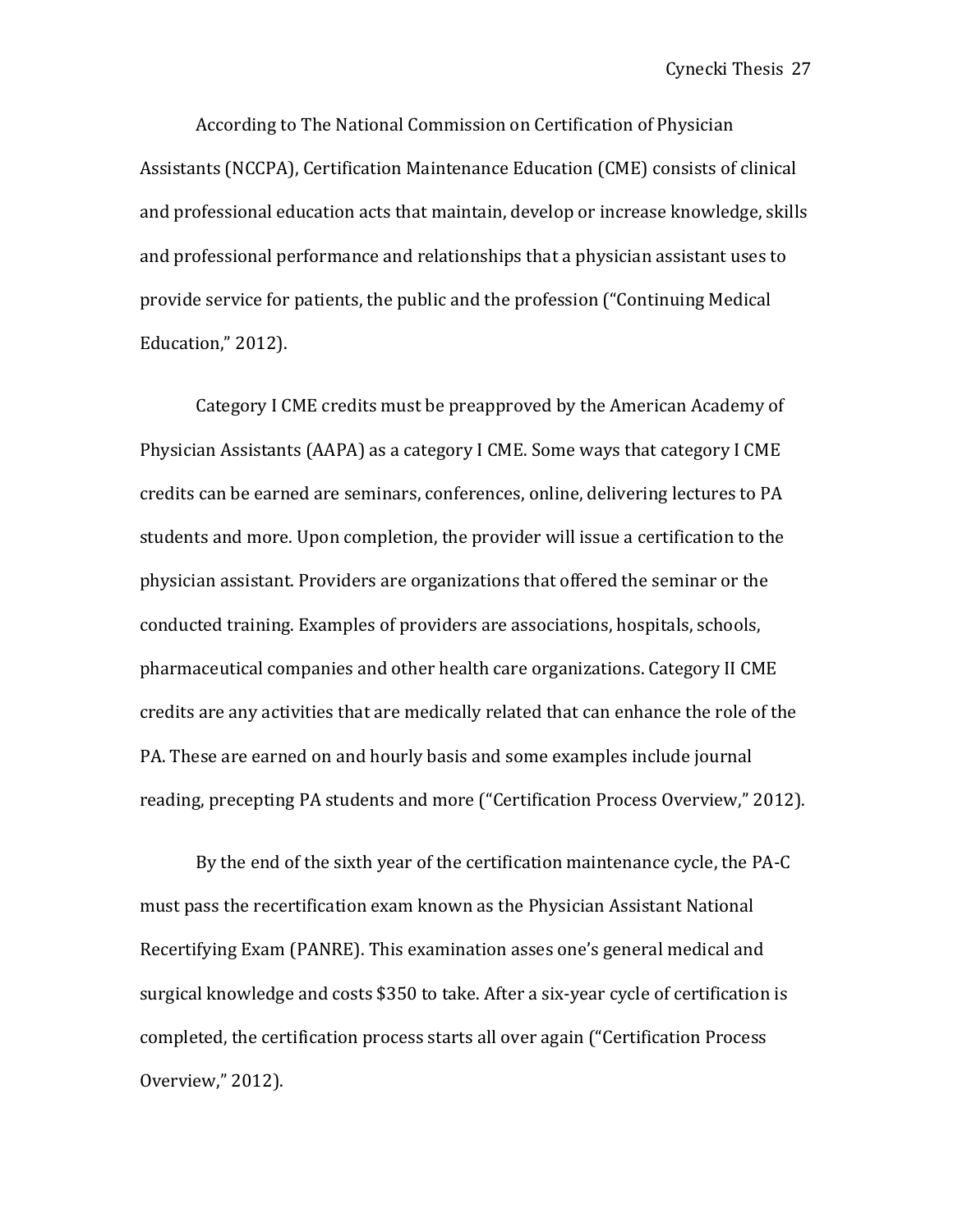## *Upcoming Certification Maintenance Changes*

In 2003 the NCCPA launched an initiative to define PA competencies. Between the NCCPA, AAPA, PAEA and ARC-PA, a document was created

To communicate to the PA profession and the public a set of competencies that all physician assistants regardless of specialty or setting are expected to acquire and maintain throughout their careers...This document serves as a map for the individual PA, the physician-PA team and organizations that are committed to promoting the development and maintenance of these professional competencies among physician assistants. (no page number)

The six categories that were described in the document are medical knowledge, patient care, interpersonal and communication skills, professionalism, systemsbased practice and practice based learning and improvement.

After the documentation came out, the NCCPA began brainstorming on how they could implement these competencies in the certification process. The changes were made and beginning in 2014, the NCCPA will go from a six-year certification cycle consisting of three, two-year cycles to a ten-year certification cycle, consisting of five, two-year cycles. For the first four cycles (eight years), the PA-C needs to earn 20 category I CME credits through self-assessment CME or performance improvement CME. These twenty are not additional credits, but are apart of the 50 category I CME credits that have always been required ("New Certification Process," 2012). 

Self-assessment CME activities involve more of an active process of conducting reviews of one's performance or skills. A performance-improvement CME involves active learning and application of learning to improve an individual's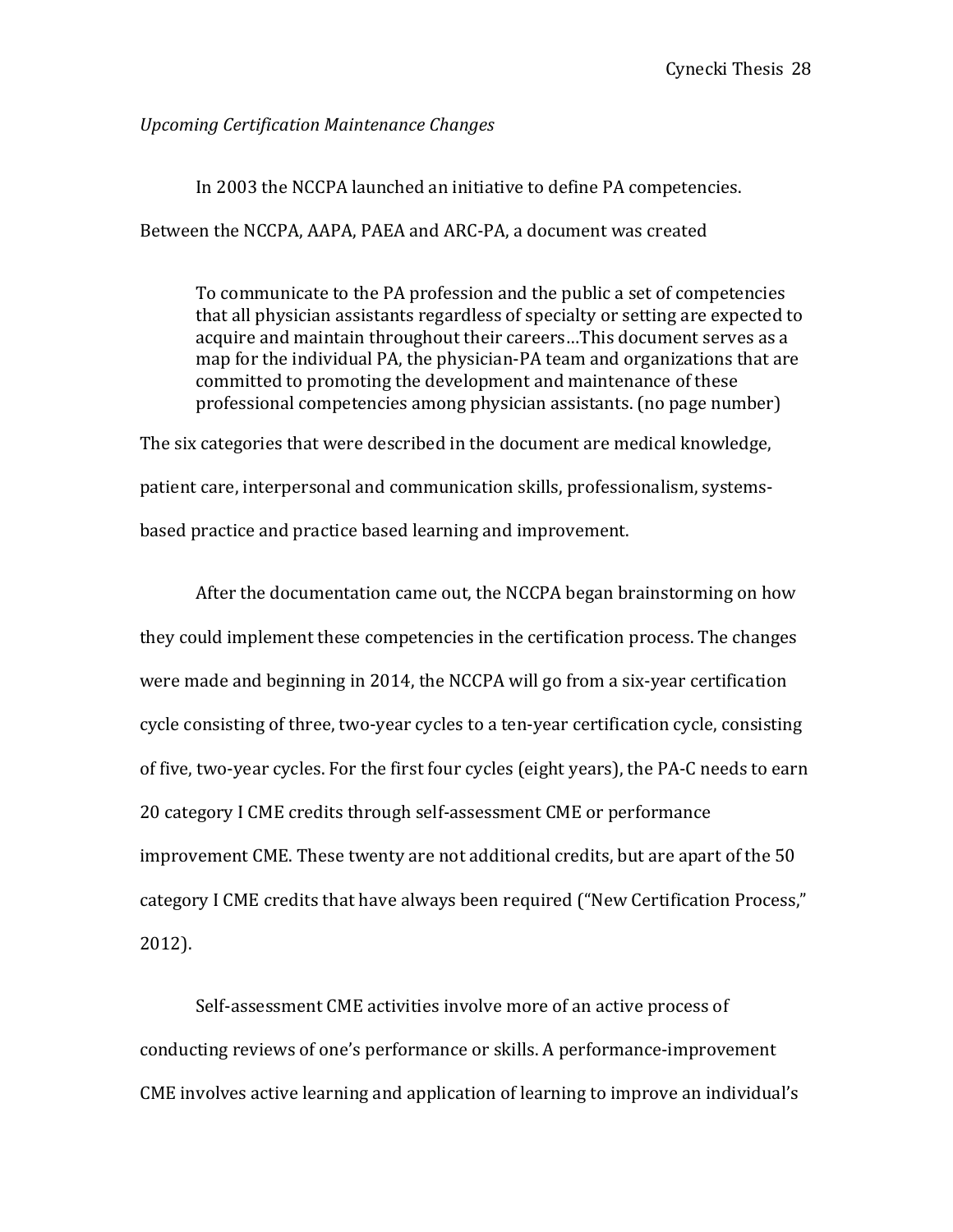practice in a three-step process. The first step involves comparing some aspect of the practice to a national benchmark, performance guideline or some other evidence-based standard. The second step calls for developing and implementing a plan for improvement in this area, based on the comparison made by the PA-C. The final step is an evaluation of the impact of improvement effort by comparing the results of the original comparison with the results of the new outcome.

The fifth and final cycle requires 100 CME credits, 50 must be category I credits followed by taking the PANRE. Because the CME cycle is now every ten years versus six years, the PANRE is now only required every ten years ("New Certification Process," 2012). To strengthen the value and integrity of the PA-C, randomly selected PAs will be audited and expected to submit supporting documentation for at least 50 category I CME credits reported ("CME Audit Policy," 2012). 

The PA profession is a rapidly growing field in which there are numerous opportunities for training and job variety. This document highlighted the process of preparing for education and training as a PA and provided extensive information on the PA career as it pertains to healthcare now and in the future. In addition, the rise of the profession was shared as well as various specialties in the PA field. To clear up misperceptions between health care fields, the document compared professions commonly confused with PAs. Furthermore, certification maintenance requirement guidelines for licensed PAs graduated from an accredited institution were discussed as well as an overview of salary information per specialty. Also provided, are two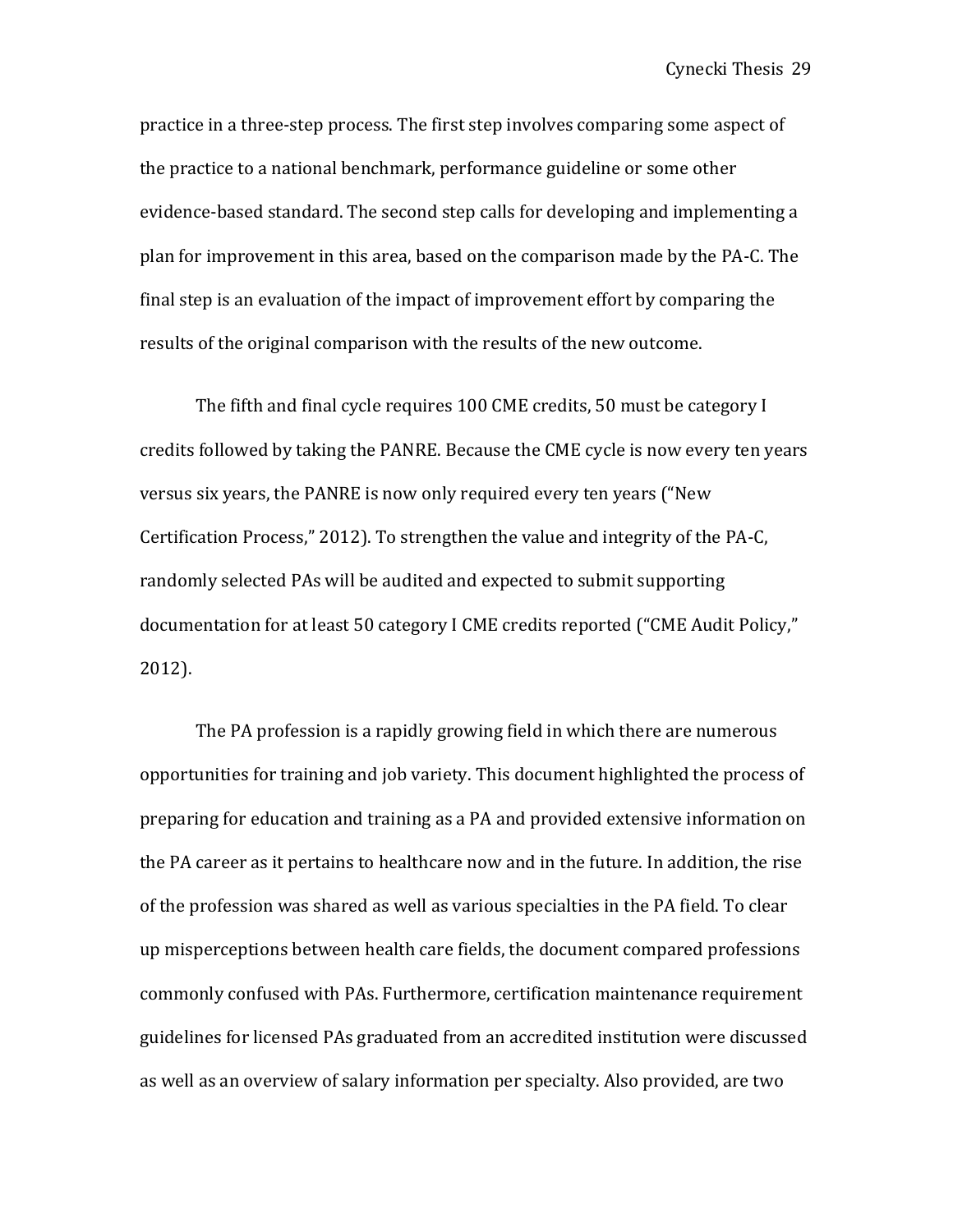appendices. Appendix A provides educational resources for those who would like to learn more and appendix B offers four PA interviews that provide more insight into a specific subspecialty.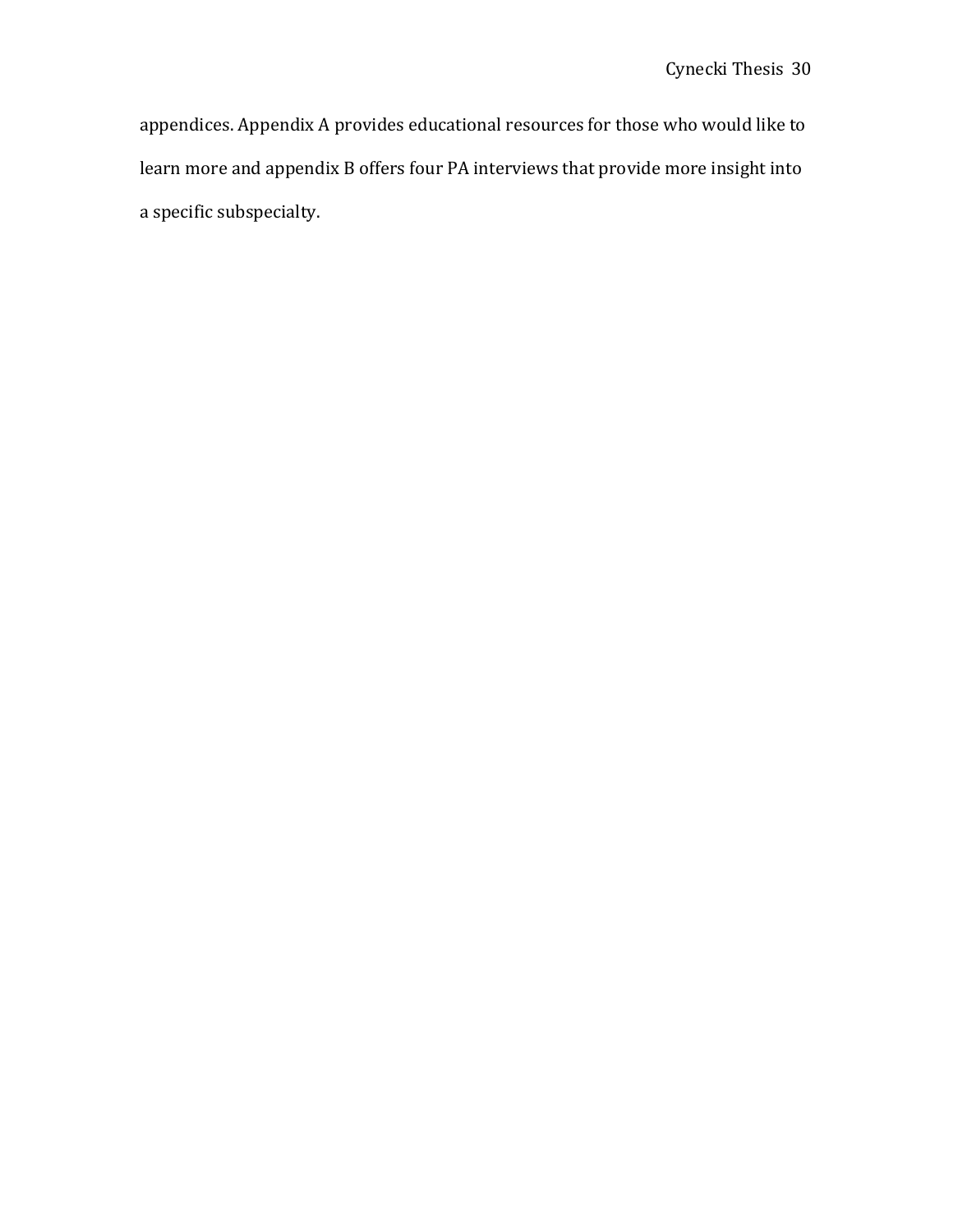## **Appendix A: Resource Information**

## **General Information**

- Accreditation Review Commission on Education for the Physician Assistant http://www.arc-pa.org/
- American Academy of Physician Assistants (AAPA) http://www.aapa.org
- National Commission on Certification of Physician Assistants (NCCPA) http://www.nccpa.net/certificationprocess.aspx
- Physician Assistant Education Association (PAEA)

http://paeaonline.org

• Physician Assistant History Society (PAHx)

http://www.pahx.org/

• Physician Assistants in United States (Journal)

Http://www.ncbi.nlm.nin.gov/pmc/articles/PMC1124003/pdf/485.pdf

## **Specialties**

- American Association of Surgical Physician Assistants (AASPA) http://www.aaspa.com/
- Association of Physician Assistants in Obstetrics and Gynecology (APAOG) http://www.paobgyn.org/
- Society of Dermatology Physician Assistants

http://www.dermpa.org/

• Society of Emergency Medicine Physician Assistants (SEMPA)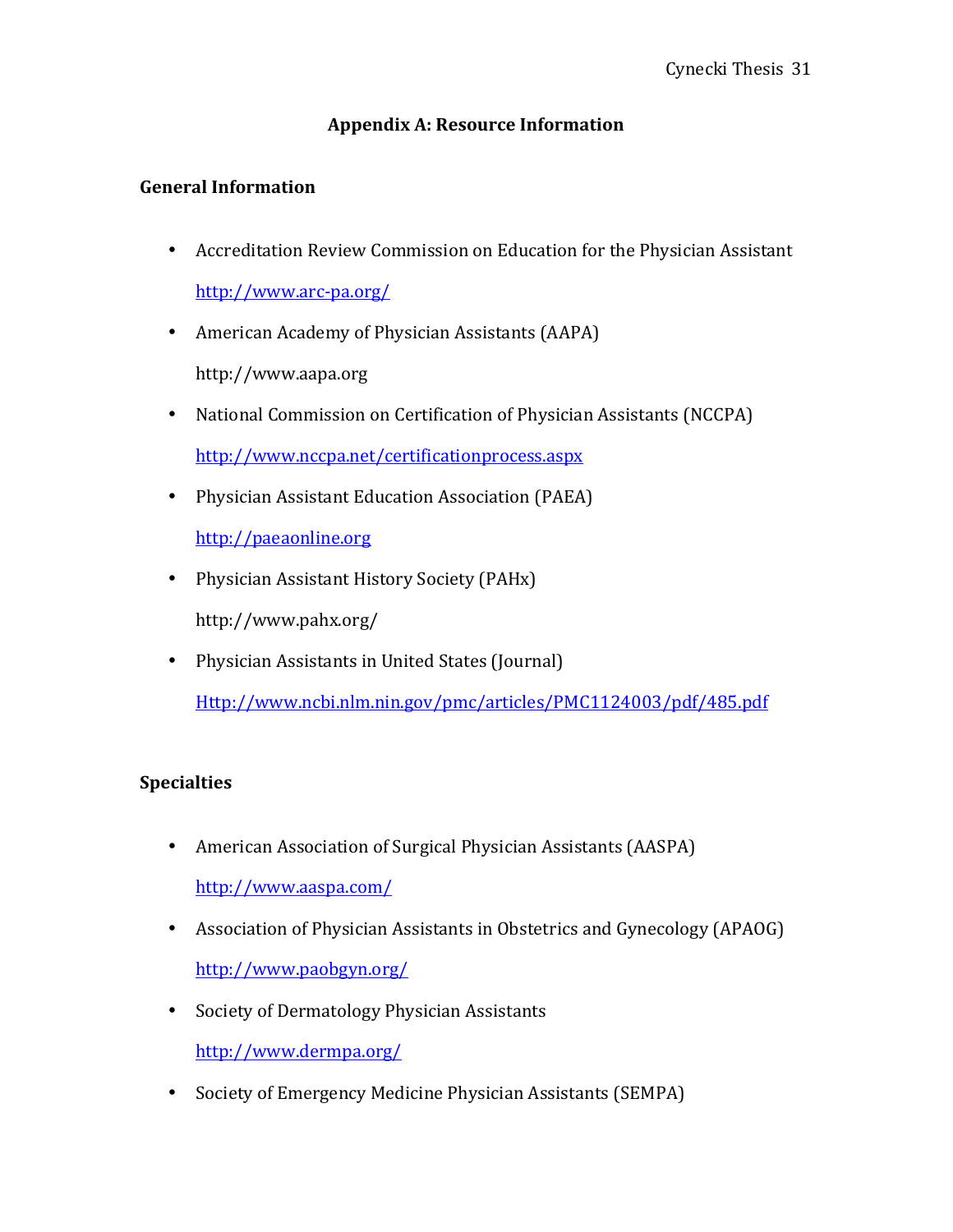http://www.sempa.org/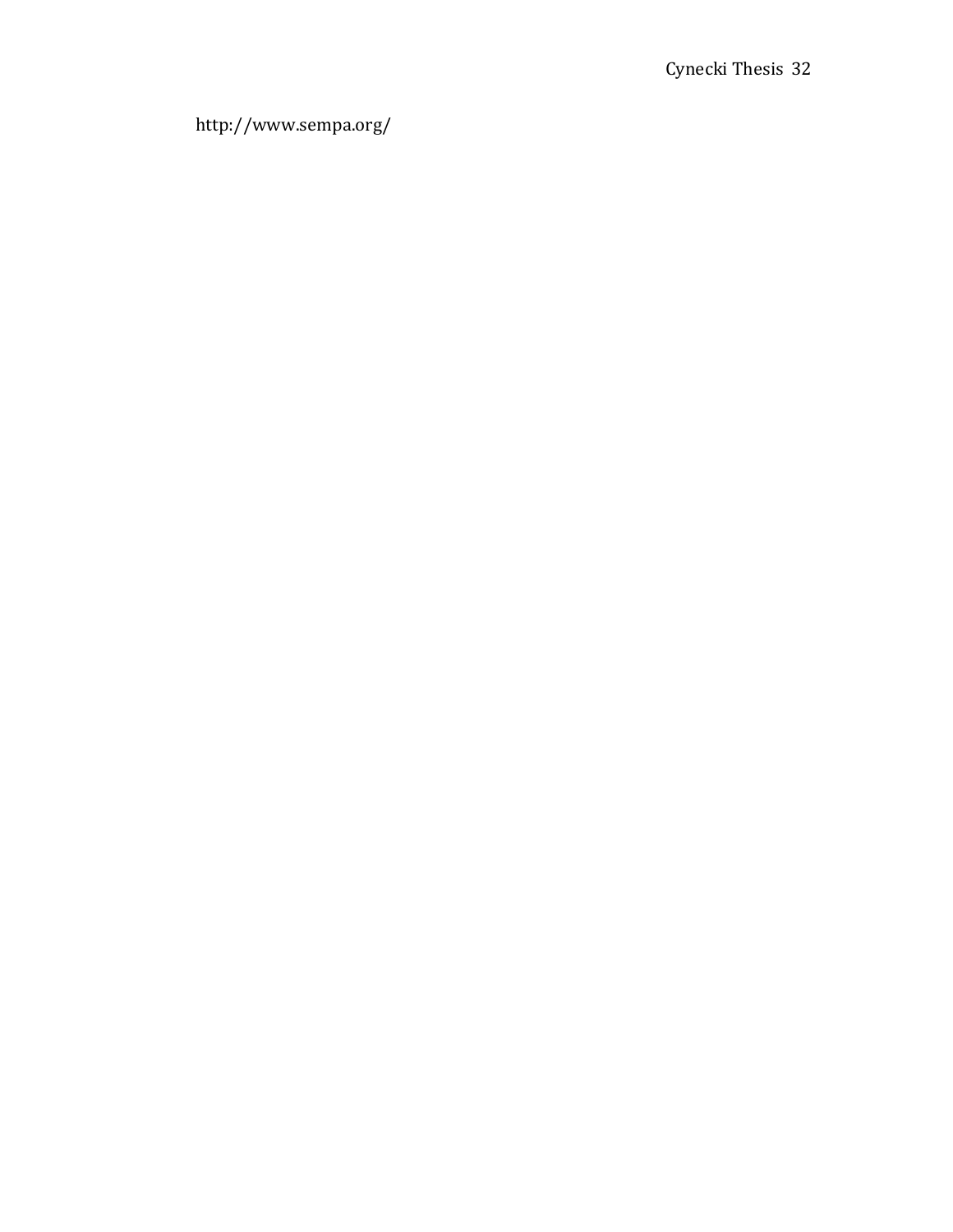#### **Appendix B: PA Specialty Interviews**

The answers provided below are not verbatim, but offer the essence of what each individual PA shared. There are some direct quotes as well.

#### *Interview with Emergency Medicine Physician Assistant*

1.) Why did you choose this specialty in comparison to others you went through during your clinical rotations during PA schools?

Answer: I worked as a medical assistant before PA school and I kept an open mind in family practice. I loved the continuity of care and getting to know families. During my ER rotation, I really enjoyed it. It is very fast paced and you can learn a lot because there is such a variety of case and patient presentations from pediatric patients to geriatric patients. It is very exciting.

2.) Did you need extra training outside of PA school to be in ER medicine?

Answer: No I didn't. There are no residency programs for a PA in ER medicine. There are some for oncology, but there is no extra training required normally. Typically, it's on the job training and learning. There is talk about requiring a residency, but that would be later on down the road.

3.) What are your typical day-to-day duties/responsibilities as an ER PA?

Answer: I come in and take care of the patients in progress and pick up new patients that come in. I take histories and do physical exams and put orders in, like lab orders for example. There is a lot of autonomy in the ER. I am managing seven to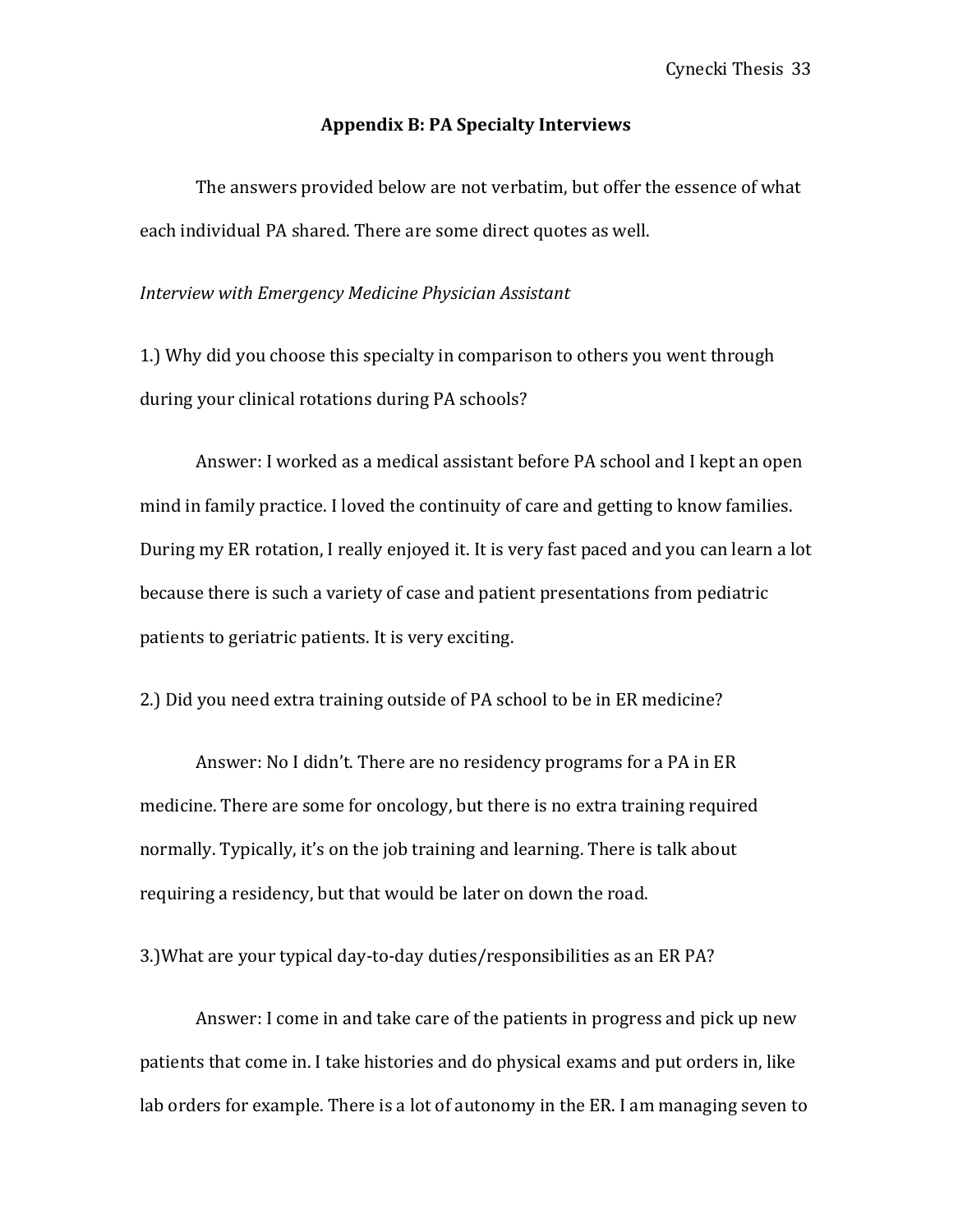eight patients at once sometimes. An example of autonomy would be a reevaluation. Do you admit or discharge? Some physicians want you to discuss every patient you see, while others are little less conservative and will allow you to make more decisions on your own.

4.) What kind of hours do you work?

Answer: I typically work 7 A.M. to 7 P.M. but it can vary hospital to hospital. There are some shifts that are 9 A.M. to 9 P.M., 10 A.M. to 10 P.M. or 5 P.M.-3 A.M. I work 36 hours a week, which are three 12-hour shifts a week. I often do overtime though. 

5.) What type of patients do you normally see?

Answer: I am not supposed to see anyone younger than six months, so I see patients who are six months old to geriatrics. I do see critical patients.

6.) Describe your relationship with your supervising physician.

Answer: Working with my supervising physician, I have a lot of autonomy. I like the doctors that I work with. Some are conservative and want to know every detail and others are minimalists. They are great to go to if I ever have questions or opinions. You never feel alone.

7.) How would you describe your work environment as a emergency room PA?

Answer: It is very fast paced. There is no scheduled time to eat. You have to eat your lunch when you have time. But because it is so fast paced, the 12 hours go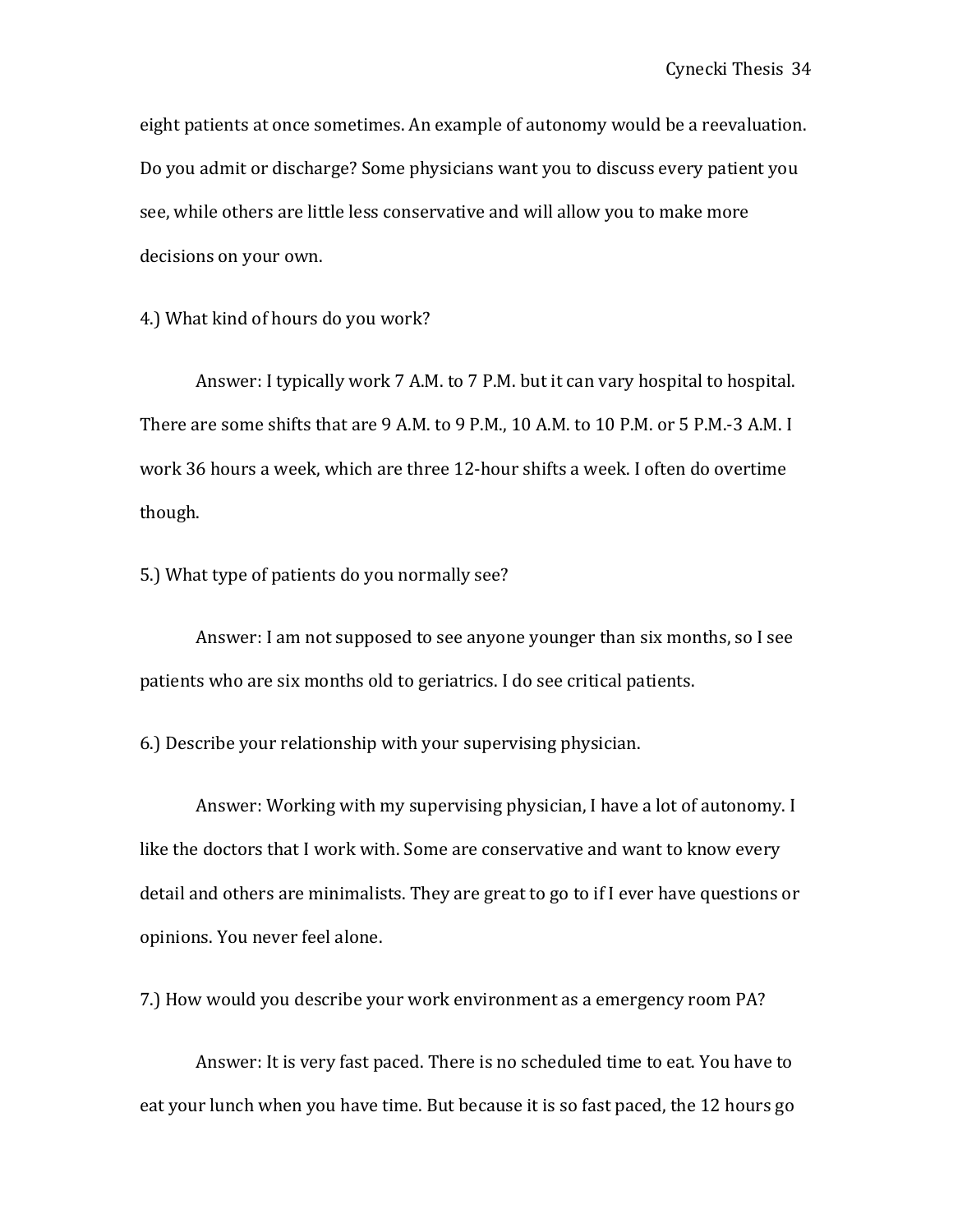by very fast. I work well with the nurses and physicians. Our environment is very team-focused. 

8.) Who makes up the "emergency medicine team?"

Answer: The ER team consists of one or more physicians, mid-level providers such as NPs or PAs, nurses, paramedics, transporters and secretaries for admission orders and answering phone calls.

9.) What are your favorite aspects of the job?

Answer: I like the opportunity to learn so much because of the wide variety of presentations and patients. It is always stimulating and never boring. It pushes you to keep updated on your skills and knowledge. You can kind of work anywhere after that.

10.) What are you least favorite aspects of the job?

Answer: My least favorite aspects of the job are working on holidays, working on weekends and working late night shifts. It can be difficult to see significant others and family.

11.) What are important qualities to have to make it as an emergency medicine PA?

Answer: It is important to be efficient and being able to multitask because you will need to manage multiple patients at once and the status of a patient can continuously change. You will have to be able to know how to manage that.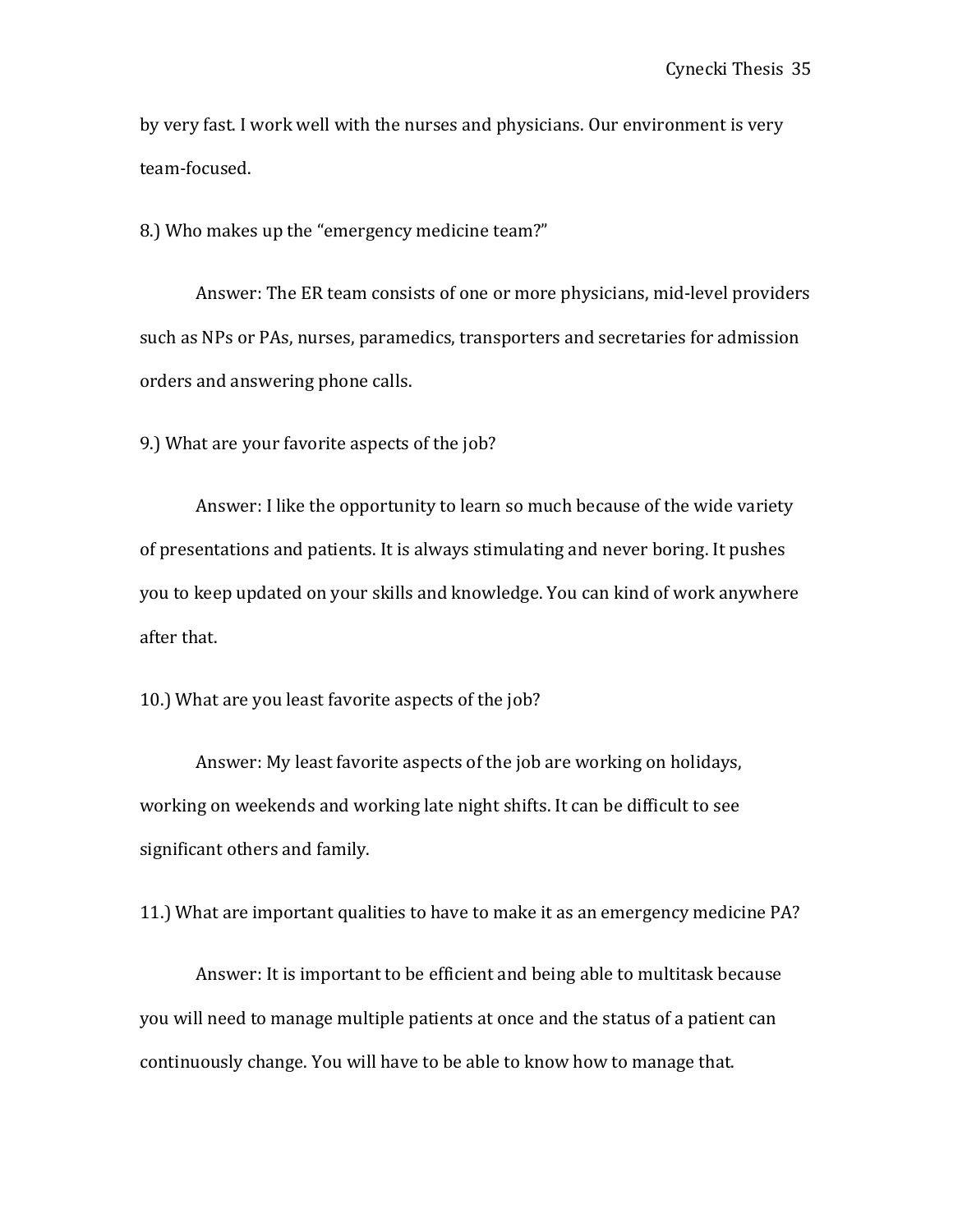12.) Is there anything else a new PA would need to know that we haven't already discussed?

Answer: Make sure you are comfortable with your skills before trying to work in the ER. Suture as much as you can. Do a lot of abscess. Take advantage of opportunities to work on these procedures in school. I always did a lot of practice whenever I could and it really paid off.

13.) What advice can you give to prospective PA students who are still doing their undergrad?

Answer: Grades are important, but most applicants have very solid GPA's. What really is going to separate you from others is your experience, community service, extra curricular activities and any other medical related activities.

#### *Interview with General Surgery Physician Assistant*

1.) Why did you choose surgery in comparison with others you went through during clinical rotations in PA schools?

Answer: I job shadowed a lot and had an idea that I liked surgery early on. Also, my favorite subject has always been Anatomy.

2.) Did you need extra training outside of PA school to be in surgical medicine?

Answer: No I didn't. There are fellowship programs available for surgical physician assistants. So far, I have not been asked to do one. When you work trauma, oftentimes they will ask you to take a trauma course. In ICU, there is also training.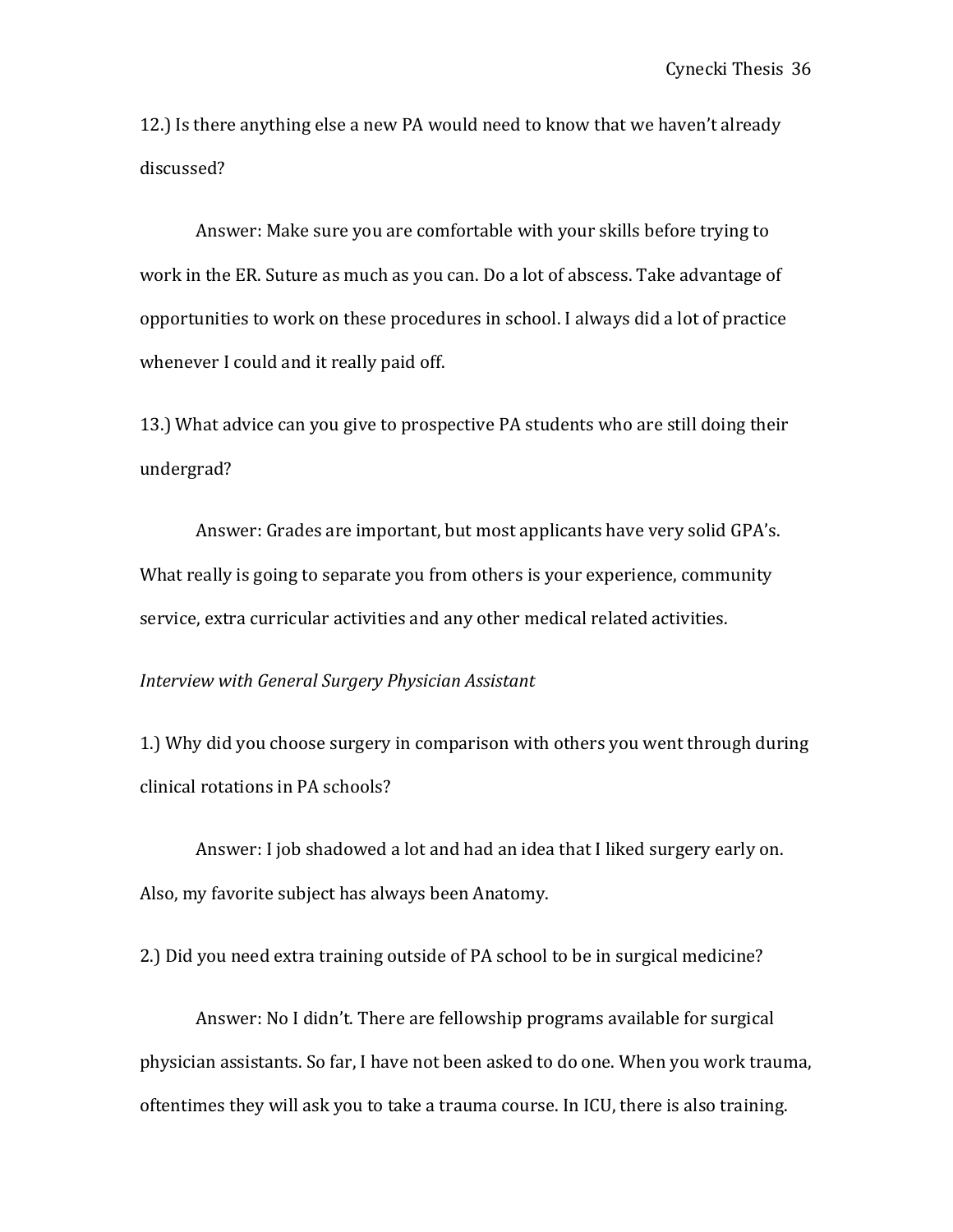But the only training I have undergone is on the job training.

3.) What are your typical day-to-day duties/responsibilities as a surgical PA?

Answer: First, I get rounds on all of the patients. I evaluate them for possible surgery. I also evaluate patients for elective surgery. I take care of the patients until they go home. I am involved in consults and discharging patients as well. I take care of all dictation for discharge.

4.) What kind of hours do you work as a surgical PA?

Answer: I work at least 7 A.M. to 5 P.M. but often times I stay later. I work ten days in a row and then have four days off.

5.) What type of patients do you normally see?

Answer: This is an interesting part of the job. The patients I see vary. We see common cases such as patients with ruptured appendices, we see 95 or 96 year olds, we see patients that are a medical mess with just about everything wrong with them and we also see patients that are perfectly healthy.

6.) Describe your relationship with your supervising physician.

Answer: There are a group of seven surgeons. My supervising physician is the head of everything, but I seldom work with him. The rounding doctor will come through and round every two weeks. If they do really big surgeries they will come in and talk to patients. I interact with several different surgeons throughout the day and get a good variety of interaction.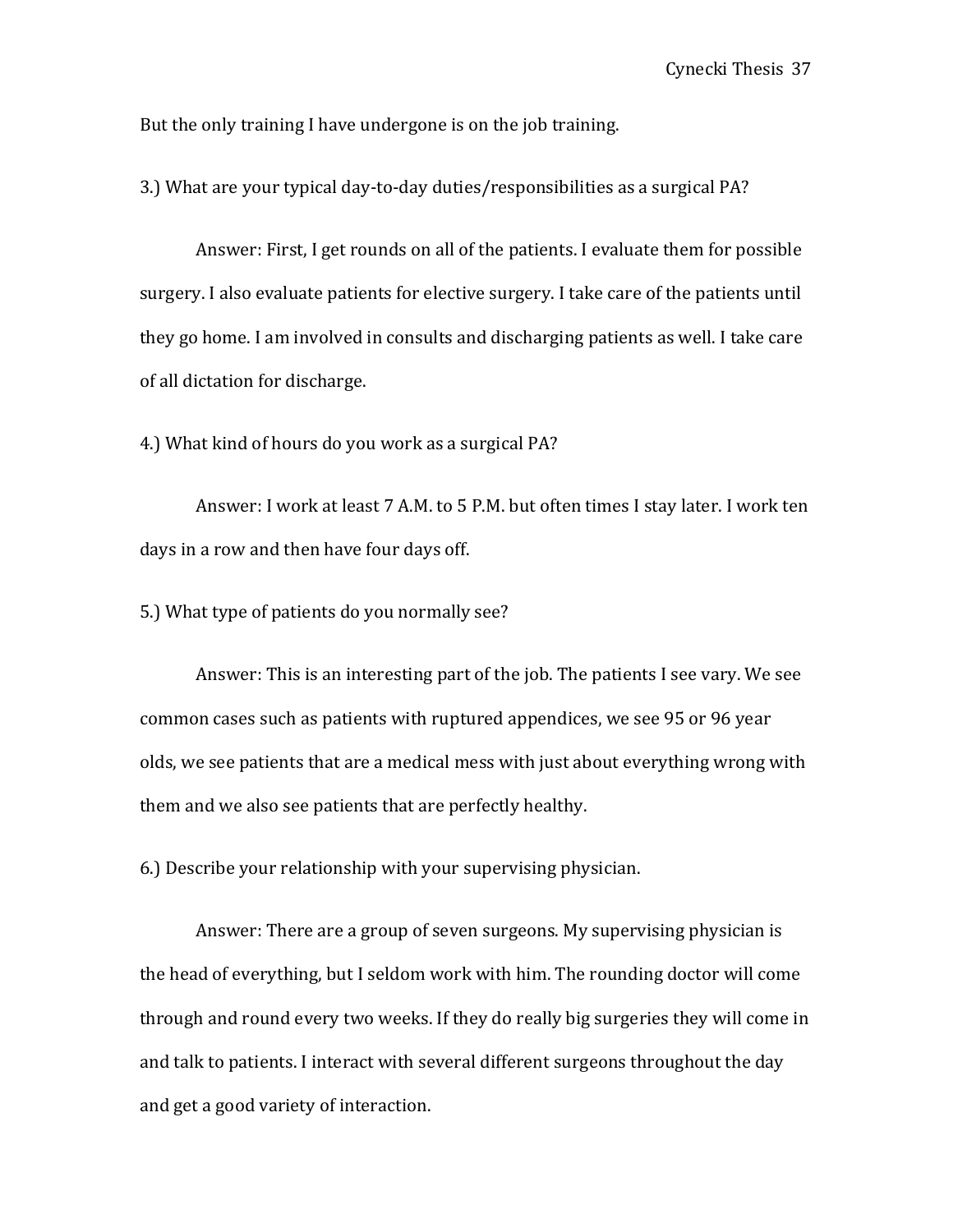7.) How would you describe your work environment as a surgical PA?

Answer: I am primarily at the hospital. I spend two days a week seeing postoperative patients in the office. I see six to eight patients normally. I spend a lot of time on the surgical floor, the cardiac unit or if someone is sick, in the ICU. It can be extremely hectic. For example, you could just be coming off call and then you get six new patients. 

8.) Who makes up the "surgical medicine team?"

Answer: There are seven surgeons, a nurse practitioner and physician assistant. Certain surgeons will focus on certain surgeries. There may be a surgeon that is best at gastric surgeries and he will perform those or there may be a surgeon that will do more hernia surgeries, for example. There is another guy that is really good with laparoscopic things and he tends to do those.

#### 9.) What are your favorite aspects of the job?

Answer: One week we had five gall bladders and with that you are able to get really comfortable with a certain part, then the next time you will see something very different and new. It is very interesting to work with different things. The best part is trying to learn and keep up with what you are dealing with and working with. If I have a case with something I haven't worked on or seen in forever, I will go home and research up on it to find as much information as I can to get more comfortable with it.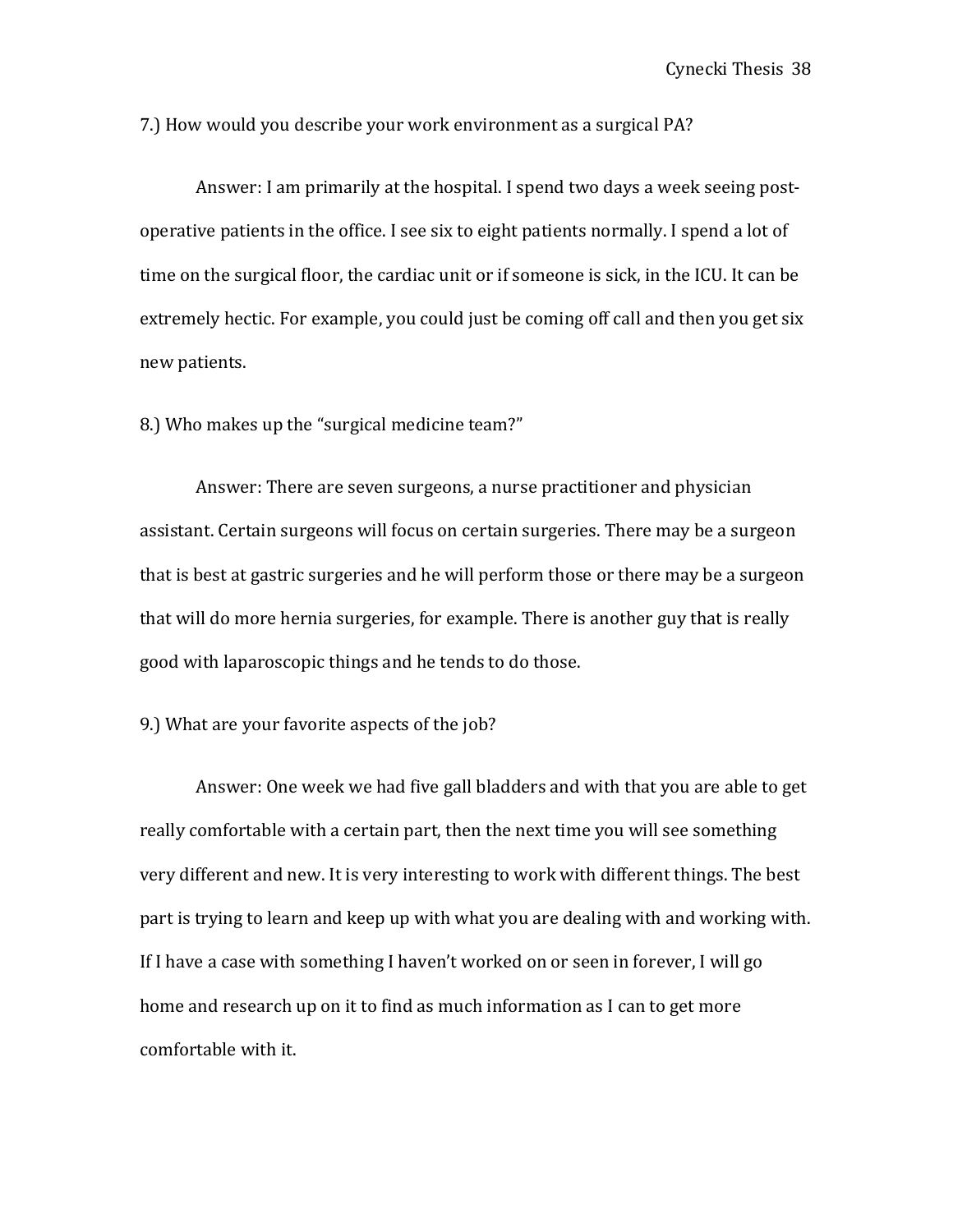10.) What are you least favorite aspects of the job?

Answer: My least favorite aspect would be that I work a lot. Some days I am just absolutely dead around 4 o clock and I will get four new consults at once and will have to stay late. I also dislike the paperwork and documenting. There is a lot of that. 

11.) What are important qualities to have to make it as a general surgery PA?

Answer: You need to have personal skills and be able to understand patients and talk to them. You have some that are extremely sharp and others that are not so sharp. The surgeons are very quick with the patients so as a PA, you must be able to answer all the patient's questions after the surgeon leaves and explain to them what is happening so that they understand.

12.) Is there anything else a new PA would need to know that we haven't already discussed?

Answer: Make sure that you go into rotations during your clinical year with an open mind. When you go through school, they teach a very little amount about a lot of different things. When you get into your own situation it is up to you to go and expand on areas of medicine and become better at things you do everyday. I have found that it is nice working in the hospital because you are able to consult with other specialists such as the cardiologist if you have questions.

13.) What advice can you give to prospective PA students who are still doing their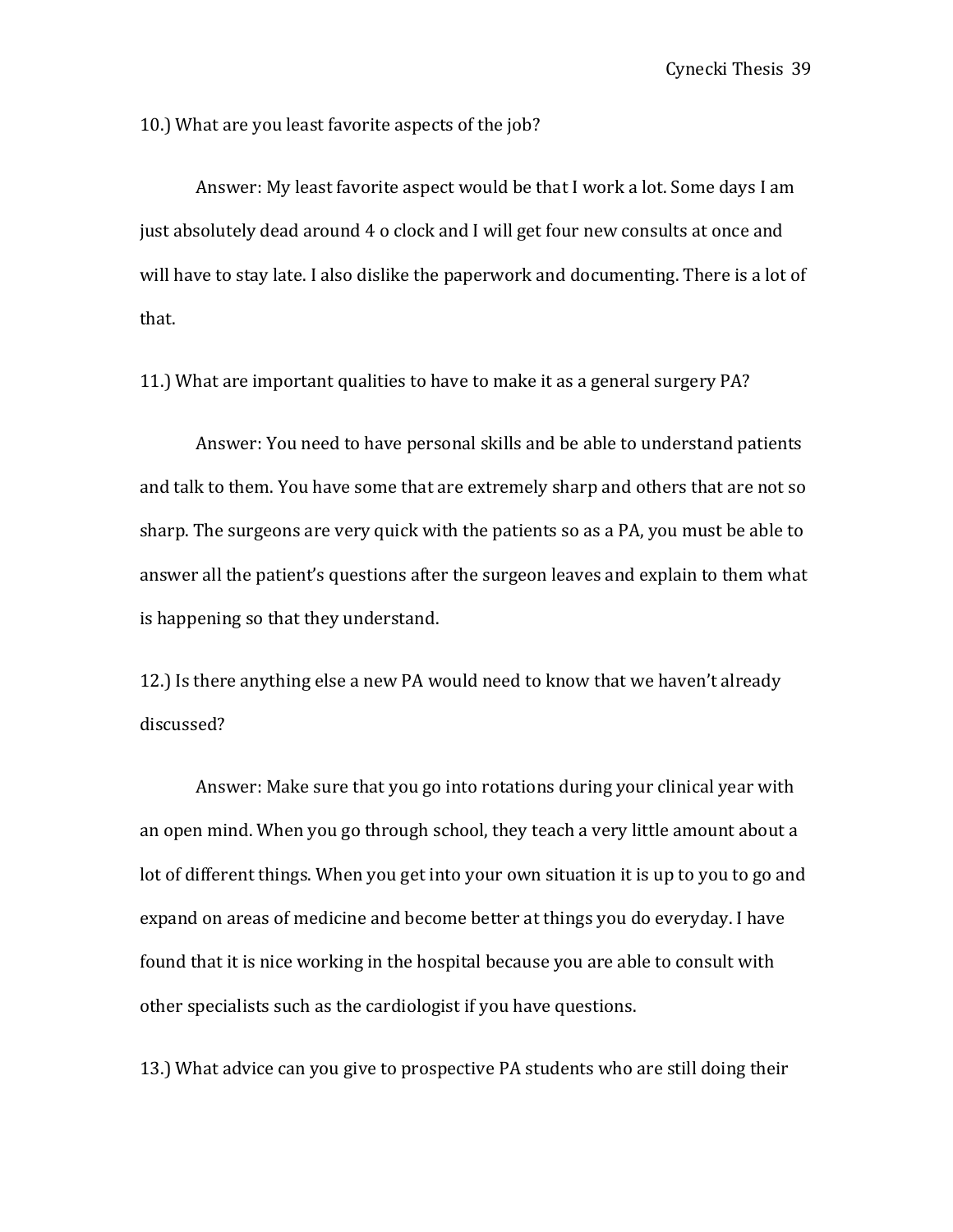undergrad?

Answer: Make sure you job shadow and start getting your clinical hours as early as possible.

*Interview with Obstetrics and Gynecology Physician Assistant*

1.) Why did you choose this specialty in comparison to others you went through during your clinical rotations during PA schools?

Answer: I enjoy women's health. I enjoy outpatient care more than inpatient care. I like knowing what to expect.

2.) Did you need extra training outside of PA school to be an OB/GYN PA?

Answer: No, I didn't. In any subspecialty, there is a lot of on the job training.

3.) What are your typical day-to-day duties/responsibilities as an OB/GYN PA?

Answer: I see patients in an outpatient clinic. I typically see one patient every 15-30 minutes. I see outpatient pregnant women, acute add-ons, breast lumps, vaginal irritations and more.

4.) What kind of hours do you work?

Answer: I work Mondays, Tuesdays, Thursdays and Fridays 8 A.M.-5:30 P.M.

5.) What type of patients do you normally see?

Answer: Typically I see healthy women who are pregnant that are 50 years of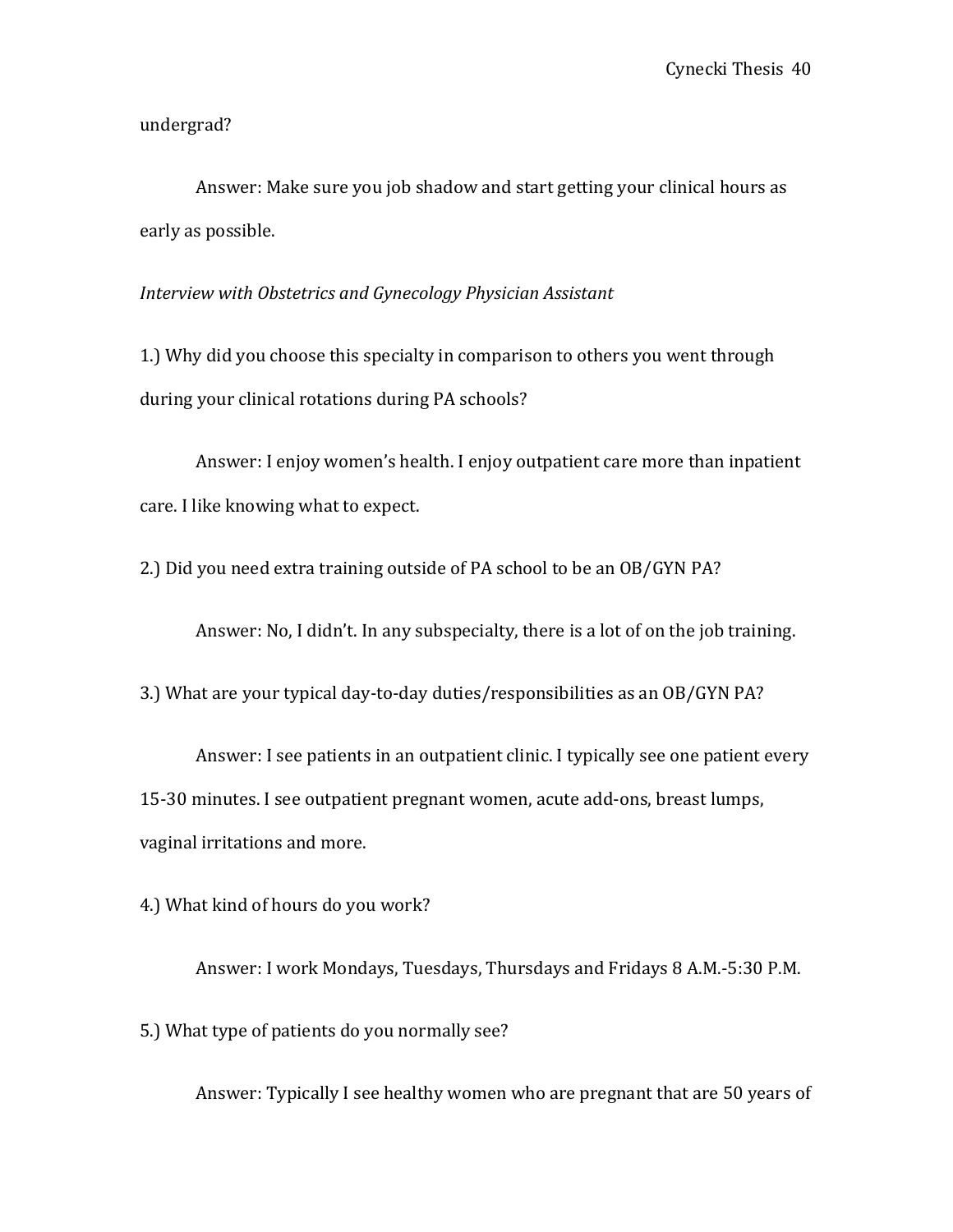age or younger.

6.) Describe your relationship with your supervising physician.

Answer: My relationship with my supervising physician is excellent. He is available whenever I have any questions and is very easy to communicate with as well. 

7.) How would you describe your work environment?

Answer: I work with the medical assistant or nurse daily. There are two to three different exam rooms where I am seeing patients.

8.) Who makes up the "OB/GYN team?"

Answer: I work with four physicians who all do surgeries. I just help out with the patient setting.

9.) What are your favorite aspects of the job?

Answer: I like working with pregnant women and I like that I am able to educate them and offer them reassurance if they are nervous or have questions. I want to do what is best for them and their baby. Also, I get to spend a little more time with the patients and talk to them more than the physicians.

10.) What are your least favorite aspects of the job?

Answer: The hardest part of my job is talking to a couple after they have had a miscarriage or a pregnancy loss.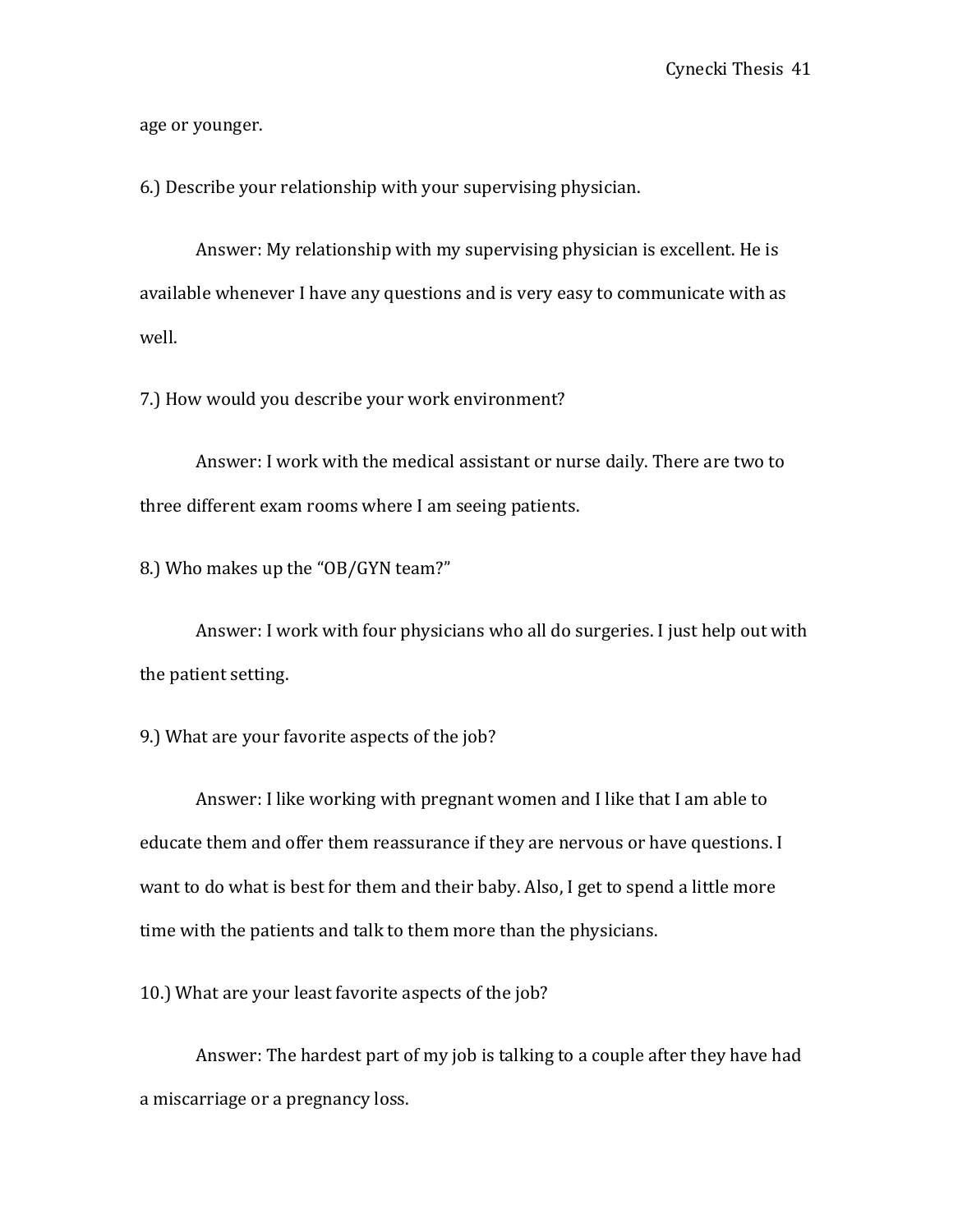11.) What are important qualities to have to make it as an OB/GYN PA?

Answer: You must have patience and be able to listen to patients and reassure patients. It is important to have a calming quality and that you are able to make the patients feel comfortable. Make sure you make eye contact with the patients as well.

12.) Is there anything else a new PA would need to know that we haven't already discussed?

Answer: It is important to have an open mind about all areas of specialty and medicine when you do your clinical rotations. You should give every rotation a chance and an opportunity.

13.) What advice can you give to prospective PA students who are still doing their undergrad?

Answer: Make sure you form good contacts whether it is with physicians or physician assistants especially for letter of recommendations. Make sure you stand out above and beyond. Getting into PA school is very competitive; so do not be discouraged if you do not get in your first year. Keep applying if you don't get in!

*Interview with Internal Medicine Physician Assistant*

1.) Why did you choose this specialty in comparison to others you went through during your clinical rotations during PA school?

Answer: It is one of the most diverse jobs in terms of what you are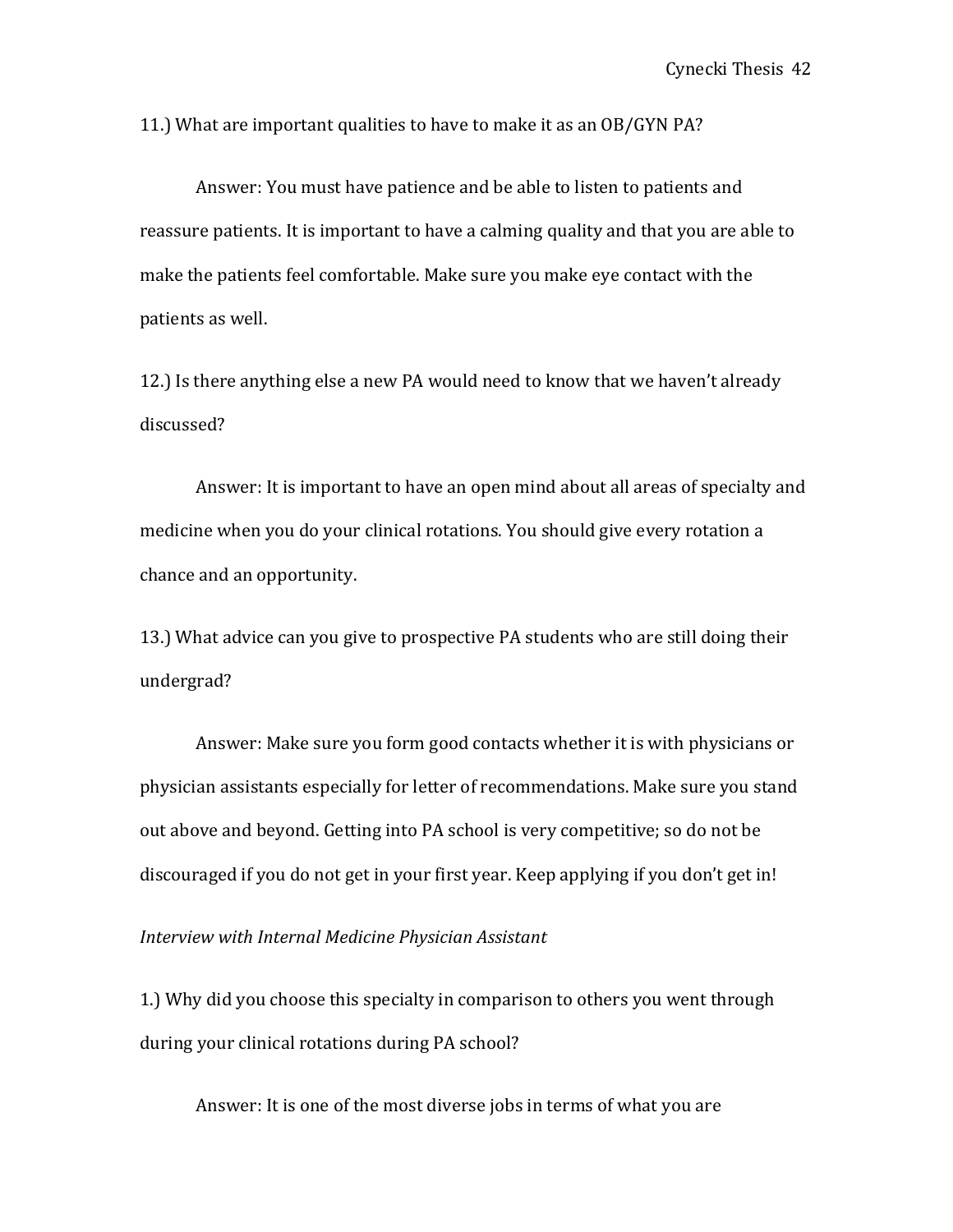responsible for. There is definitely a lot of pressure and a large workload. But you aren't just seeing things like diabetes or hypertension. You are able to see really severe cases of something. By seeing these things in a clinical setting it becomes cemented in your brain. Also, I had a friend who told me it would be a really good idea to do two years of internal medicine after graduation.

2.) Did you need extra training outside of PA school to be in internal medicine?

Answer: No I didn't do extra training. I did three months of internal medicine, all in a hospital setting. Typically when you start a job you have orientation for a certain amount of time depending on where you are. For example, orientation in critical care is about six months, or outpatient would be a couple weeks to a month. For my internal medicine position, I went through orientation for two months.

3.) Are you involved in any research? If so, please describe

Answer: I am not involved in any research but there are very many opportunities in the hospital to be apart of some. If that is something that you are interested, it would be a good idea to work in a hospital.

4.) What are your typical day-to-day duties/responsibilities as IM PA?

Answer: Consults are the number one thing I do. I also do a lot of admissions. There are ten teams of 15 at night and pagers are off, so I am responsible for all patients. There are a lot of acute respiratory issues and a lot of heart attacks. It is important to know how to manage acute care and also understand a little bit of ER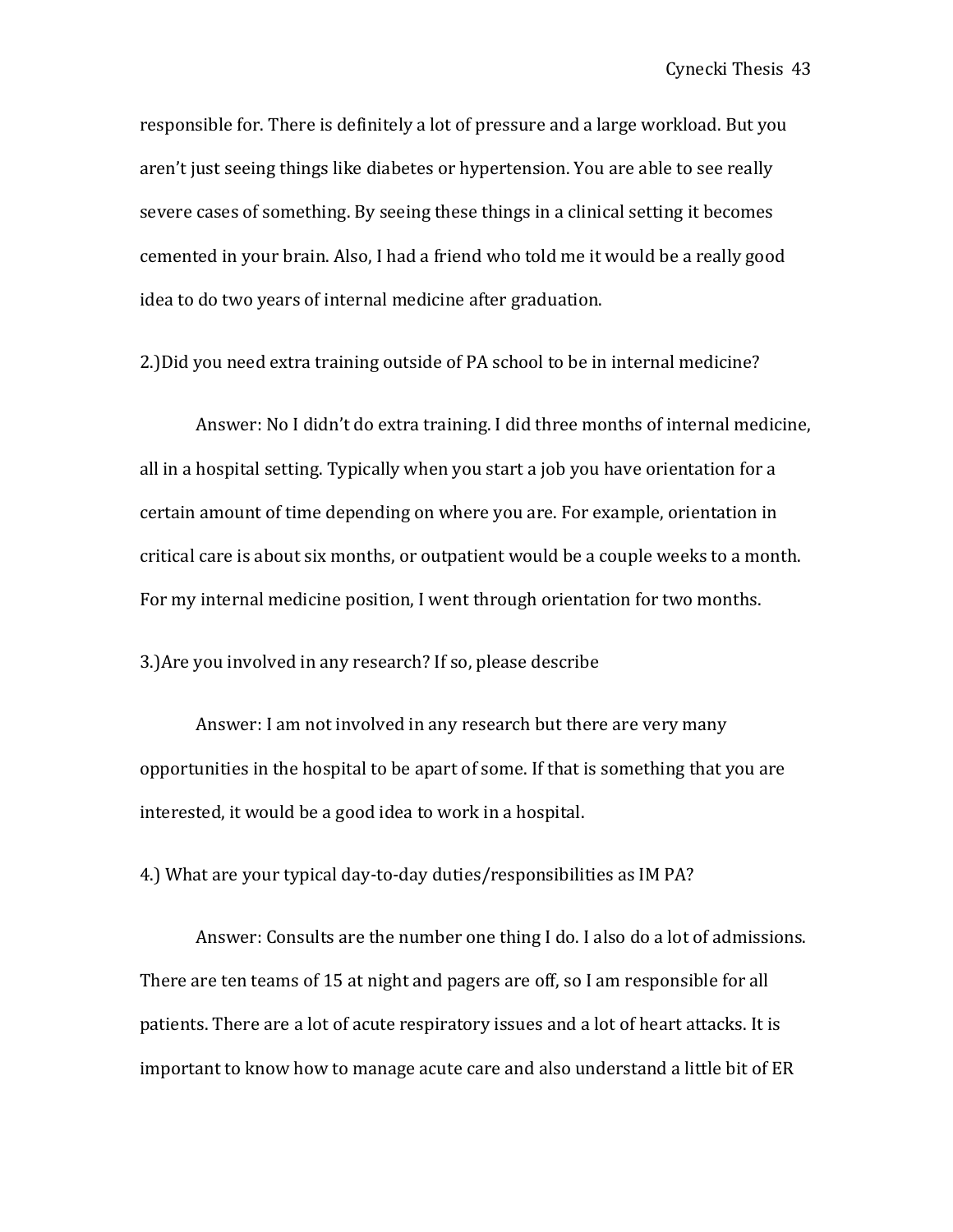medicine on top of everything else.

5.) What kind of hours do you work as an IM PA?

Answer: I work evenings from 7 P.M. to 7 A.M. I occasionally will work days but not very often. For a two-week period, I work seven shifts in a pay period. I work 34 hours one week and a little over 40 the next week.

6.) What type of patients do you normally see?

Answer: I see all types of patients, basically anybody as long as you are 18 or older. I do not see pediatric patients.

7.) Describe your relationship with your supervising physician.

Answer: It is interesting. There are more people working at night. I have one doctor who is the managing physician. But there are 40 doctors and 20 PA's in the group. At night there are three to four mid levels (NPs and PAs) and one attending physician. If you are confused about something or you need confirmation in something, they are always a phone call away and are always very happy to help. You work with the physician primarily during admission and consults. Some are more conservative then others. They will meet you on the floor and go through the plans for the day and go through every patient with you. Everything is written down. Other physicians are more trusting and when you give them an update on a patient they will respond "okay, that's good" and let you continue to do your work.

8.) How would you describe your work environment as an internal medicine PA?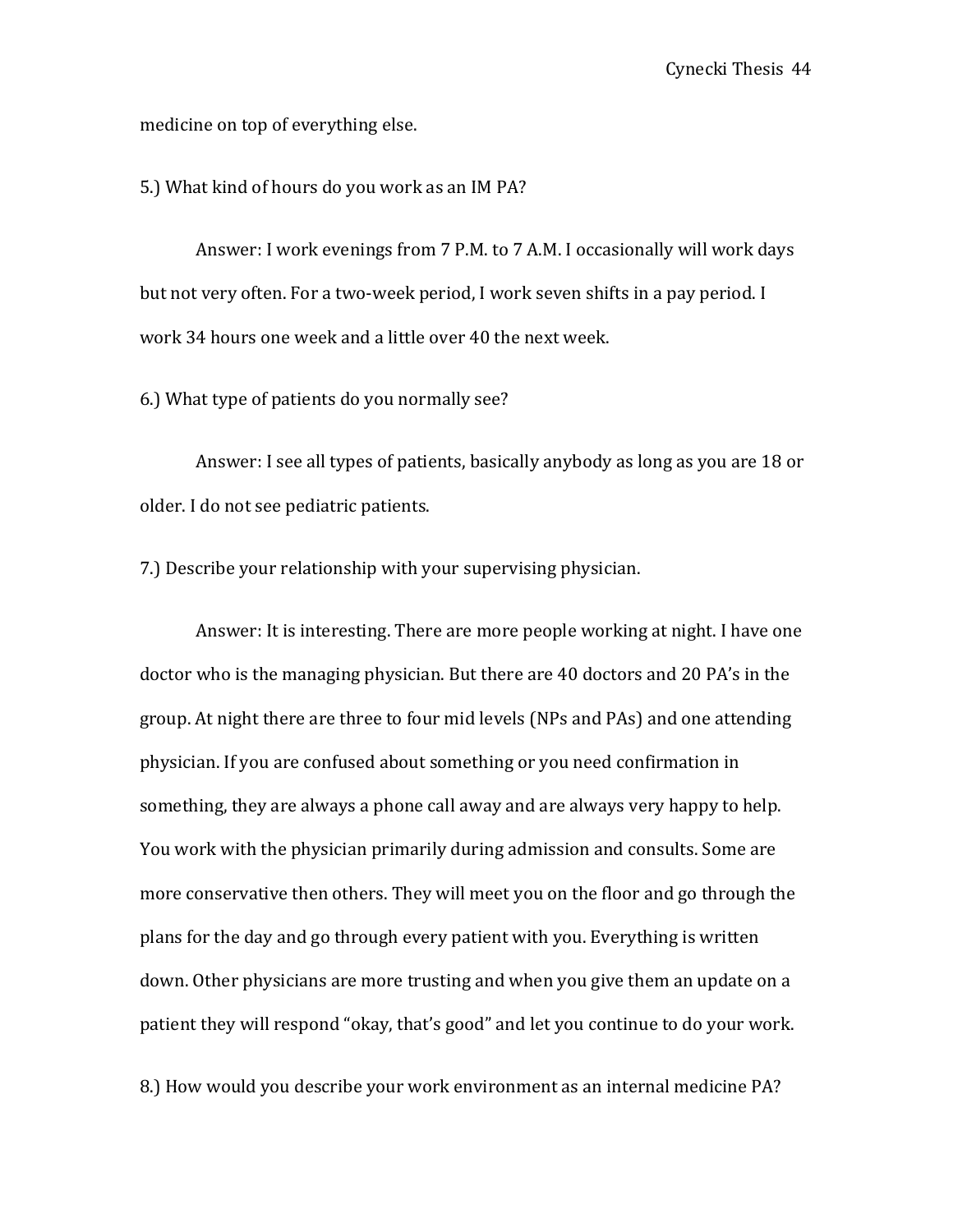Answer: The work environment varies. You are never in one place. You can be in every floor in the hospital. There is a smaller amount of people working at night so you can get to know people a little better.

9.) Who makes up the "internal medicine team?"

Answer: There are three to four midlevel providers, nursing staff and at least one supervising physician.

10.) What are your favorite aspects of the job?

Answer: My favorite part of the job is acute floor calls. You need to learn and work so fast that it can be challenging. But I always do better under pressure. I love the crazy patients that come in that you have no idea what's going on with them. You can see very rare cases and I love being in consult, trying to figure out if it could be this or if it could be that.

#### 11.) What are you least favorite aspects of the job?

Answer: My least favorite aspects of the job would be my hours. I work midnights. Also, I dislike working holidays. My hours make me very busy and I often miss my family. But its nice you can make your schedule. For example, you can work seven days on and have a week off.

12.) What are important qualities to have to make it as an internal medicine PA?

Answer: You have to be independent to a certain degree. Yes, you have backup incase you need help, but you have many floor calls and you barely see your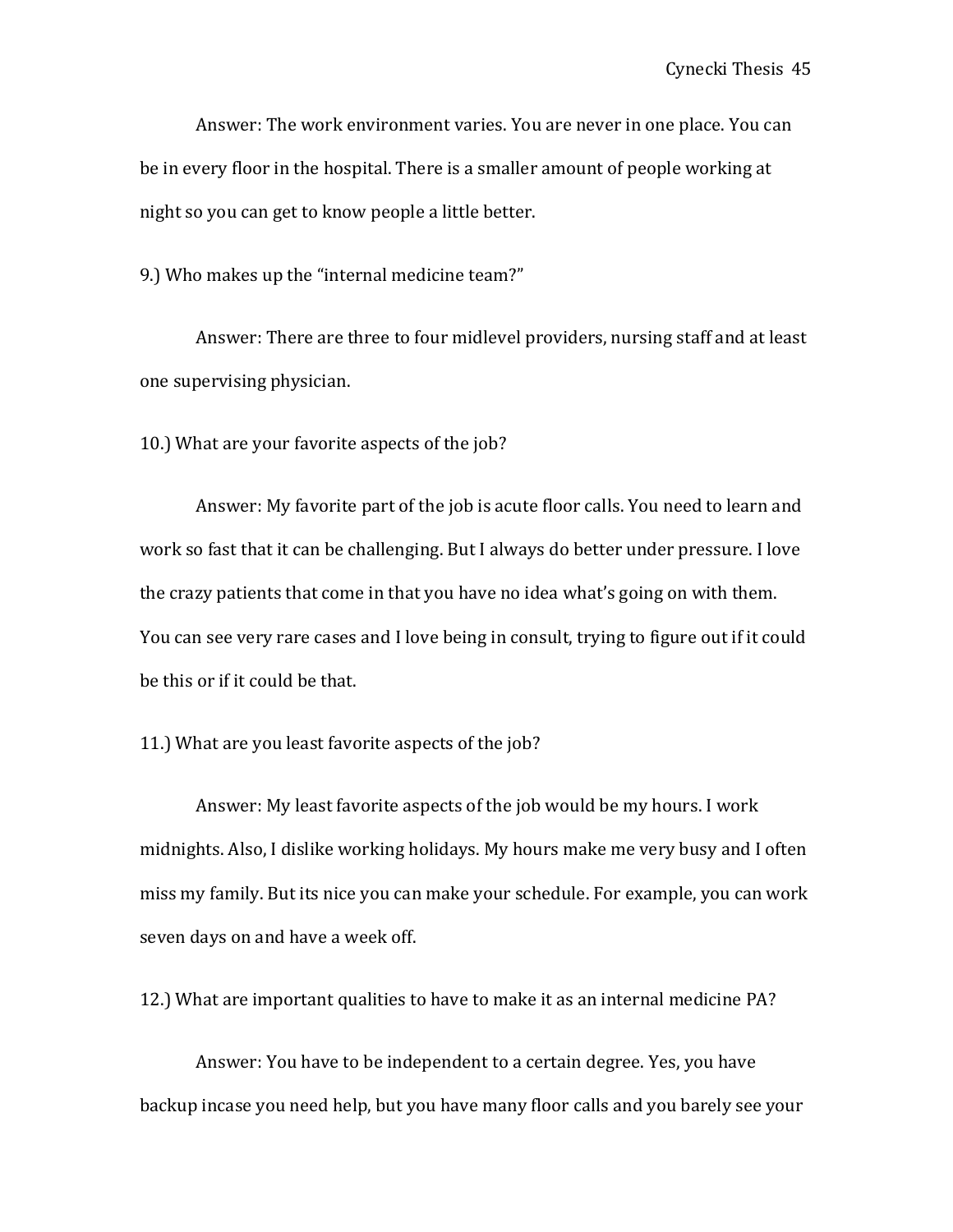coworkers. You also have to have confidence and an "I can do this" type of attitude. Also, you need to be accepting of working nights and weekends because even though its difficult to maintain that schedule, eventually after two years you can get a new job or get moved to days.

13.) Is there anything else a new PA would need to know that we haven't already discussed? 

Answer: Being a PA is a fun job. Oftentimes patients tend to complain more during the day. They are seeing so many different people. There are less people working at night and because of this, PAs are able to bond with patients more and can make more of an impression on them. As a result, patients tend to be more open and accepting of their mid-level provider.

14.) What advice can you give to prospective PA students who are still doing their undergrad?

Answer: Try to have as much fun doing what you are doing. Make sure when you are deciding which PA school to attend, that the group you are going in with is a good group and you will be able to mesh well with them. When you are making a decision about where you want to work after PA school, don't pick something based on good hours or money, make sure you are passionate about what area of medicine you choose to go into.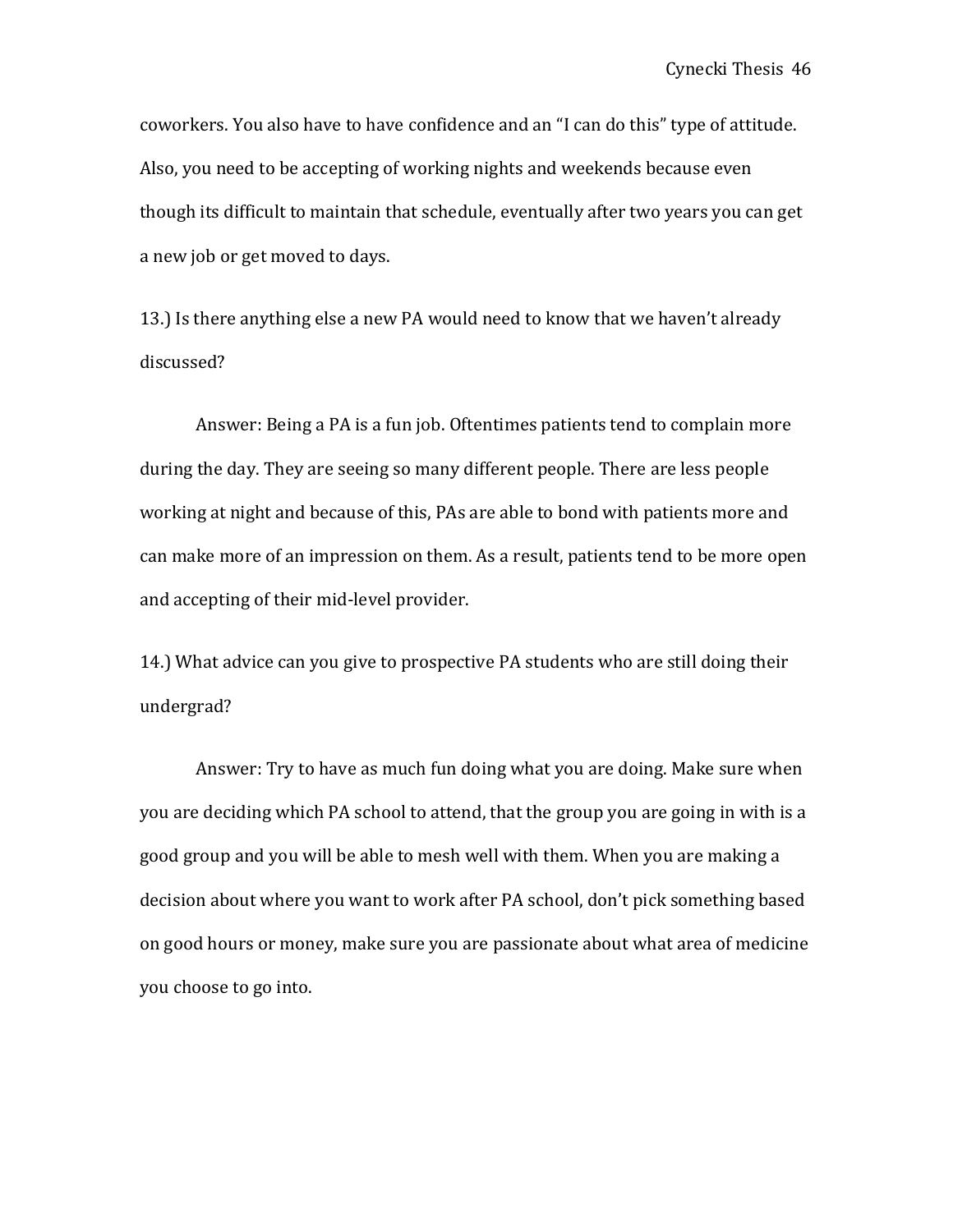## References

Accreditation Review Commission on Education for the Physician Assistant, Inc.

Accreditation types and review cycles. (2012). Retrieved from

http://www.arc-pa.com/about/acc\_types.html.

Accreditation Review Commission on Education for the Physician Assistant, Inc.

*Continuing education.* (2012). Retrieved from

http://www.arc-pa.com/continuing\_acc/

Accreditation Review Commission on Education for the Physician Assistant, Inc.

*Provisional accreditation.* (2012). Retrieved from

http://www.arc-pa.com/provisional\_acc/

American Academy of Nurse Practitioners. (2012). *All about NPs.* Retrieved from http://www.aanp.org/all-about-nps

American Academy of Physician Assistants. (2012). *Data and statistics.* Retrieved

from 

http://www.aapa.org/research/data\_and\_statistics/resources/item.aspx?id=

3882

American Academy of Physician Assistants. (2012). What is PA? Retrieved from

http://www.aapa.org/the\_pa\_profession/what\_is\_a\_pa.aspx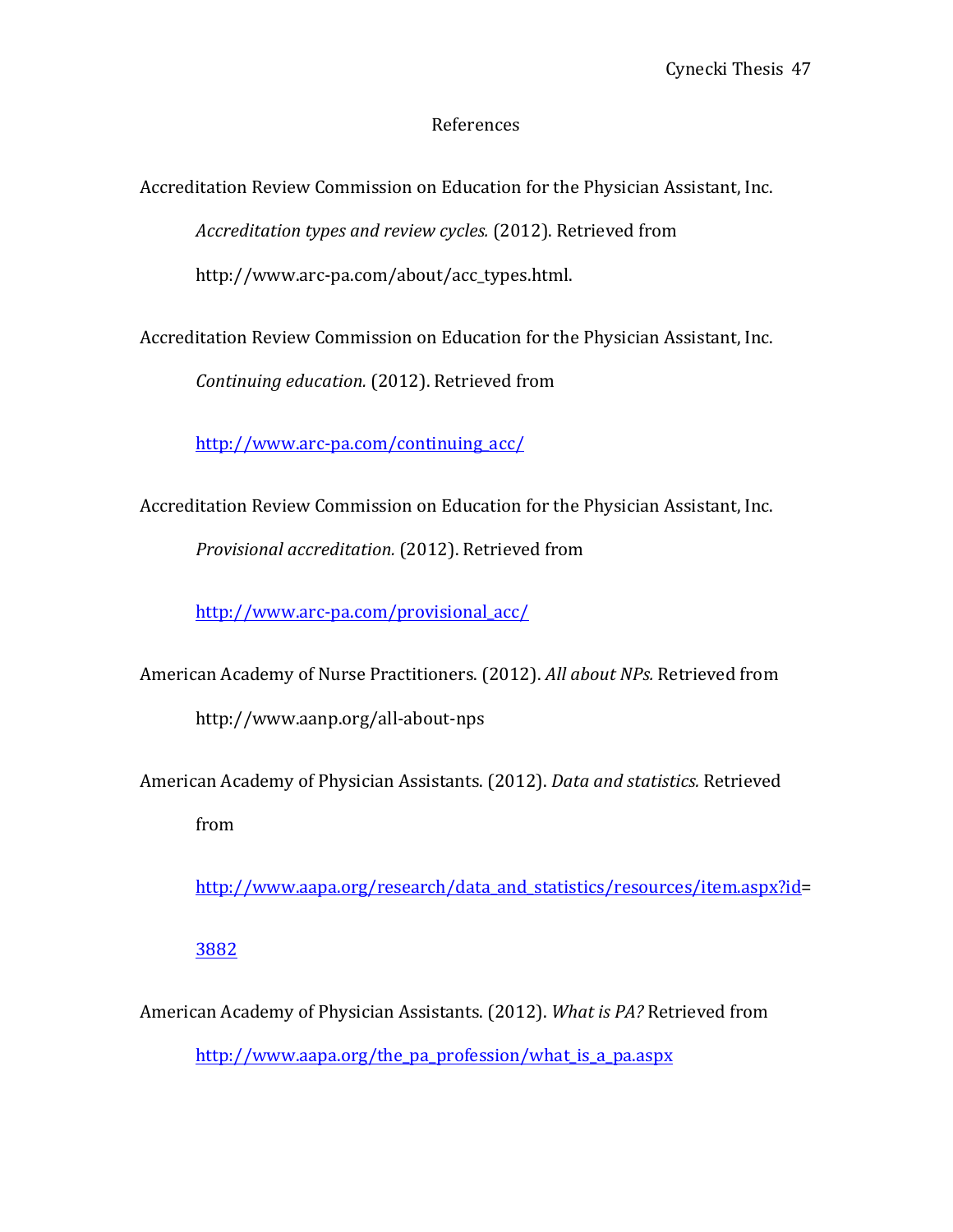American Association of Medical Assistants. (2012). *FAQs on medical assisting and the CMA (AAMA).* Retrieved from

http://www.aama-ntl.org/medassisting/faqs.aspx

American Association of Medical Assistants. (2011). *Medical assisting salary survey.* 

Retrieved from

http://www.aama-ntl.org/resources/library/salary\_survey.pdf.

American Association of Surgical Physician Assistants. (2011). *Surgical PA* 

*roles and responsibilities.* Retrieved from 

http://www.aaspa.com/page.asp?tid=97&name=Surgical-PA-Roles--

Responsibilities&navid=18

American Medical Association. (2012). *Requirements for becoming a physician.* Retrieved from http://www.ama-assn.org/ama/pub/educationcareers/becoming-physician.page

Association of American Medical Colleges. (2012). *What's on the MCAT exam.* Retrieved from http://www.aamc.org/students/applying/mcat/preparing/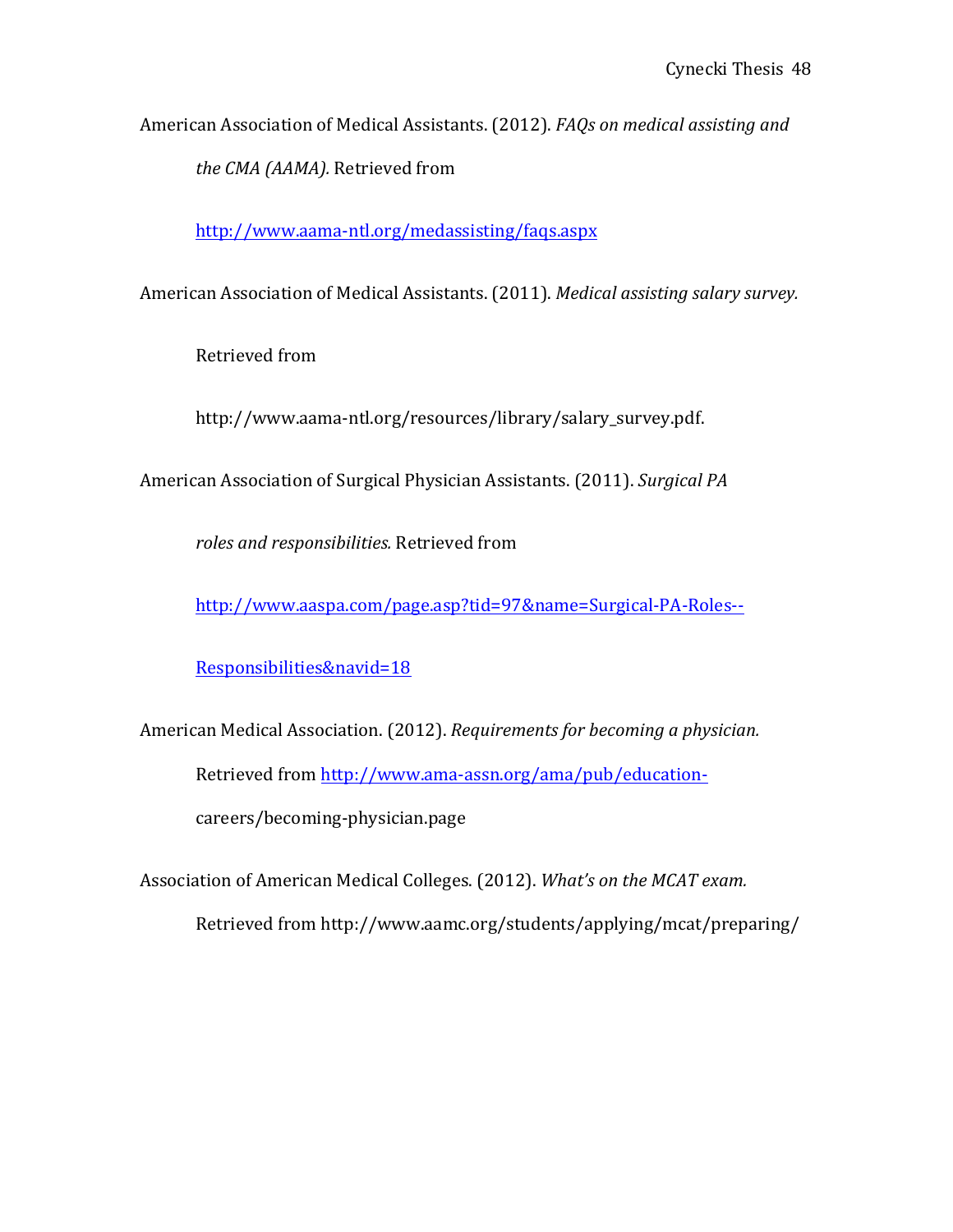Association of Physician Assistants in Obstetrics & Gynecology. (2011).

*Professional practice FAQs.* Retrieved from

http://www.paobgyn.org/Professional-Practice/Ask-a-Professional

Best Jobs in America. (2012). Retrieved from

http://money.cnn.com/magazines/moneymag/bestjobs/2010/full\_list/

Bureau of Labor Statistics. (2011). *Occupational employment and wages,* 

*May 2011: Registered nurses.* Retrieved from

http://www.bls.gov/oes/current/oes291111.htm.

Bureau of Labor Statistics. (2011). *Occupational employment and wages*,

*May 2011: Licensed practical and licensed vocational nurses.* Retrieved from http://www.bls.gov/oes/current/oes292061.htm.

Cawley, J. F. & Hooker, R. S. (2010). Physician assistant role flexibility and career mobility. *Journal of the American Academy of Physician Assistants.* Retrieved from http://www.jaapa.com/physician-assistant-role-flexibilityand-career-mobility/article/176165/

Hansen, J. (1999). *History of Physicians Assistant Occupation*. Retrieved from digital term papers.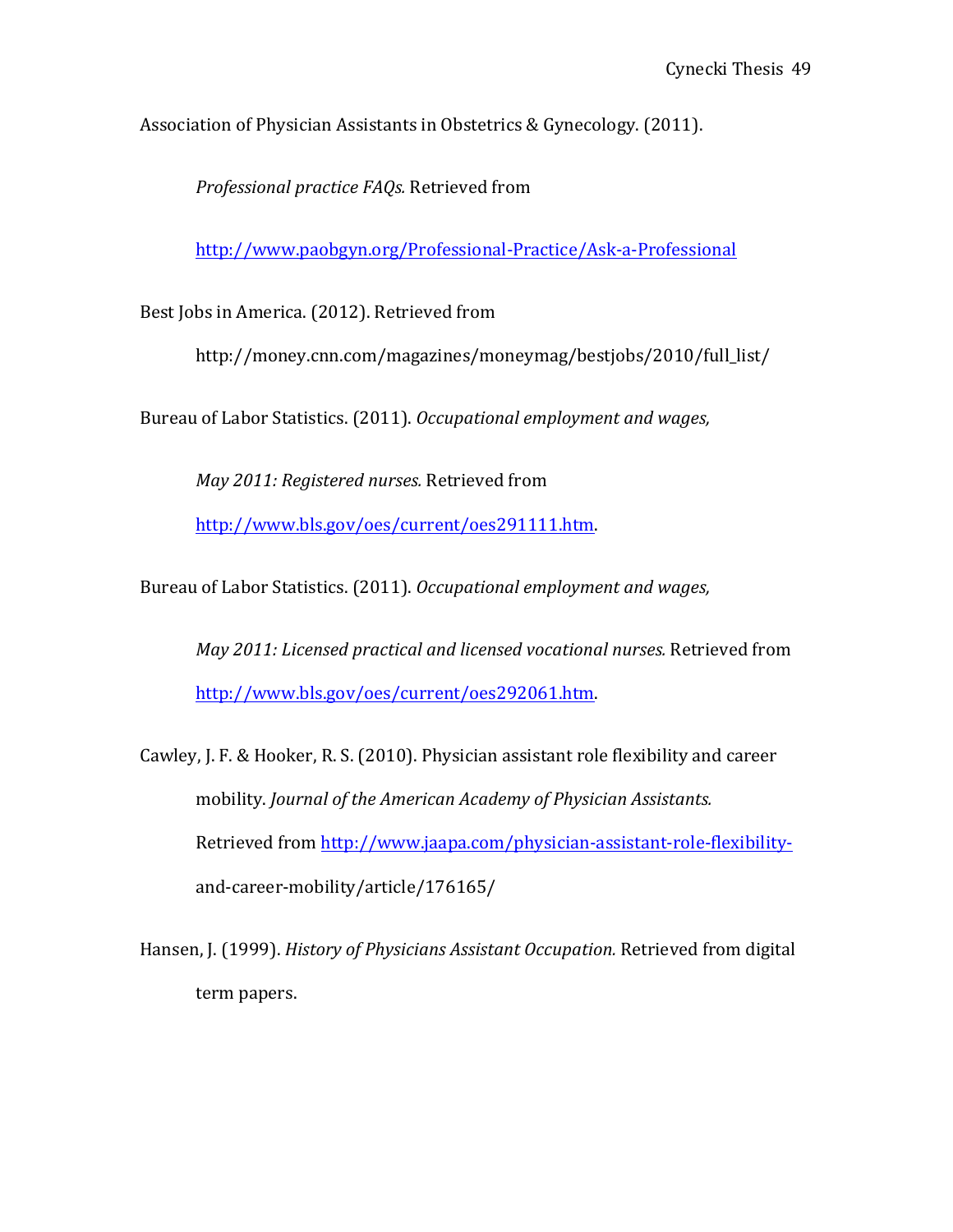Hartsell, Zachary. (2007). The emerging role of PAs in the hospitalist movement. *Journal of the American Academy of Physician Assistants.* Retrieved from http://www,jaapa.com/the-emerging-role-ofpas-in-the-hospitalistmovement/article/136804

McDaniel, Janie. (2011). *CASPA cycle 10 report (applicants and matriculants 2010-*2011) (PowerPoint slides). Retrieved from http://www.paeaonline.org\_index.pdf

Mittman, D.E., Cawley, J.F., Fenn, W.H. (2002). Physician Assistants in the United States. *BMJ*. 325(7362), 485-487. Retrieved from

http://www.ncbi.nlm.nih.gov/pmc/articles/PMC1124003/

National Commission on Certification of Physician Assistants. (2012). *Certification*

*process overview.* Retrieved from

http://www.nccpa.net/CertificationProcess.aspx

National Commission on Certification of Physician Assistants. (2012). CME

*audit policy.* Retrieved from http://www.nccpa.net/CMEAudit.aspx

National Commission on Certification of Physician Assistants. (2012). *FAQs.* 

Retrieved from http://www.nccpa.net/Faq.aspx

National Commission on Certification of Physician Assistants. (2012). New

*Certification process overview.* Retrieved from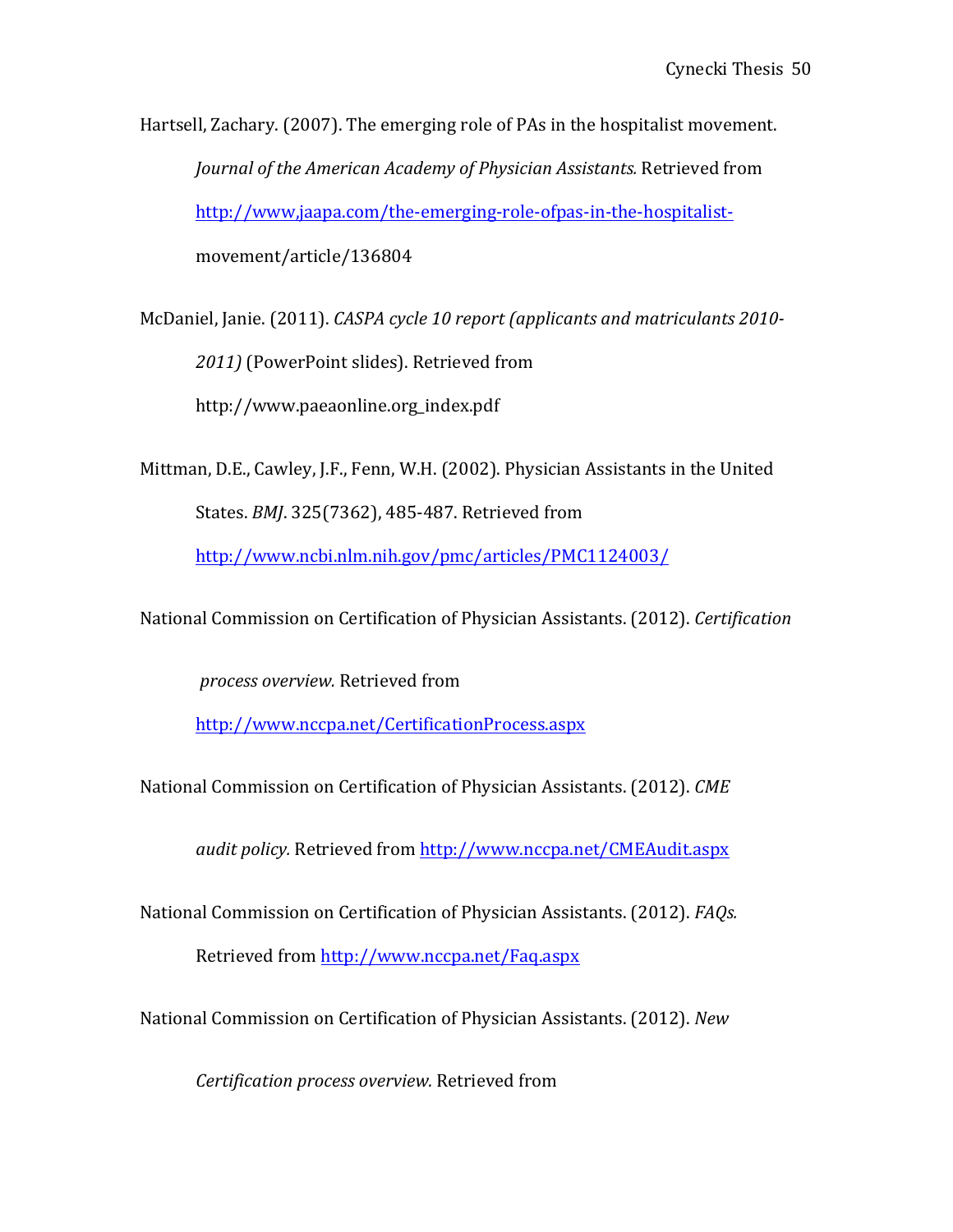http://www.nccpa.net/CertMain.aspx

National Commission on Certification of Physician Assistants. (2012). What to expect *on test day*. Retrieved from http://www.nccpa.net/TestDay.aspx

Physician Assistant Education Association (2012). *FAQs.* Retrieved from

http://www.paeaonline.org/index.php?ht=display/Faqs/i/56325

Physician Assistant Education Association. (2010). *Twenty-sixth annual report on physician assistant programs in the United States.* Retrieved from http://www.paeaonline.org/index.php?ht=a/GetDocumentAction/i/135135

Physician Assistant Education Association (2012). *What is a physician assistant?* Retrieved from http://www.paeaonline.org/

Physician Assistant Education Association (2012). *Join one of the fastest growing* 

*careers in America*. Retrieved from

http://www.paeaonline.org/index.php?ht=a/GetDocumentAction/i/105985 

Physician Assistant History Society. (2011). *Timeline*. Retrieved from http://www.pahx.org/timeline.html

Rodican, A. J. (2010). *The ultimate guide to getting into physician assistant school.* United States of America: Mcgraw-Hill Medical.